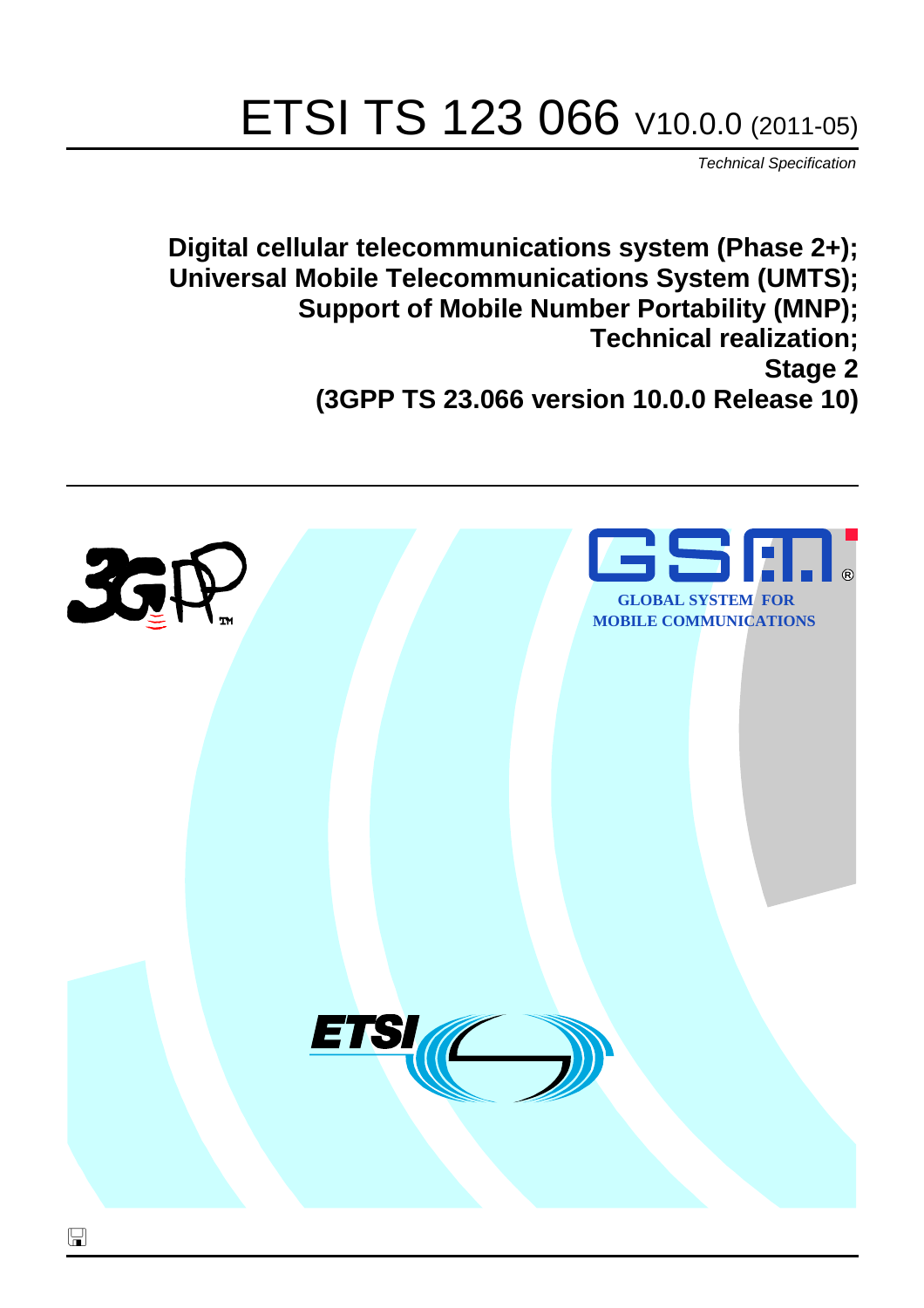Reference RTS/TSGC-0423066va00

> Keywords GSM, UMTS

#### *ETSI*

#### 650 Route des Lucioles F-06921 Sophia Antipolis Cedex - FRANCE

Tel.: +33 4 92 94 42 00 Fax: +33 4 93 65 47 16

Siret N° 348 623 562 00017 - NAF 742 C Association à but non lucratif enregistrée à la Sous-Préfecture de Grasse (06) N° 7803/88

#### *Important notice*

Individual copies of the present document can be downloaded from: [http://www.etsi.org](http://www.etsi.org/)

The present document may be made available in more than one electronic version or in print. In any case of existing or perceived difference in contents between such versions, the reference version is the Portable Document Format (PDF). In case of dispute, the reference shall be the printing on ETSI printers of the PDF version kept on a specific network drive within ETSI Secretariat.

Users of the present document should be aware that the document may be subject to revision or change of status. Information on the current status of this and other ETSI documents is available at <http://portal.etsi.org/tb/status/status.asp>

If you find errors in the present document, please send your comment to one of the following services: [http://portal.etsi.org/chaircor/ETSI\\_support.asp](http://portal.etsi.org/chaircor/ETSI_support.asp)

#### *Copyright Notification*

No part may be reproduced except as authorized by written permission. The copyright and the foregoing restriction extend to reproduction in all media.

> © European Telecommunications Standards Institute 2011. All rights reserved.

**DECT**TM, **PLUGTESTS**TM, **UMTS**TM, **TIPHON**TM, the TIPHON logo and the ETSI logo are Trade Marks of ETSI registered for the benefit of its Members.

**3GPP**TM is a Trade Mark of ETSI registered for the benefit of its Members and of the 3GPP Organizational Partners. **LTE**™ is a Trade Mark of ETSI currently being registered

for the benefit of its Members and of the 3GPP Organizational Partners.

**GSM**® and the GSM logo are Trade Marks registered and owned by the GSM Association.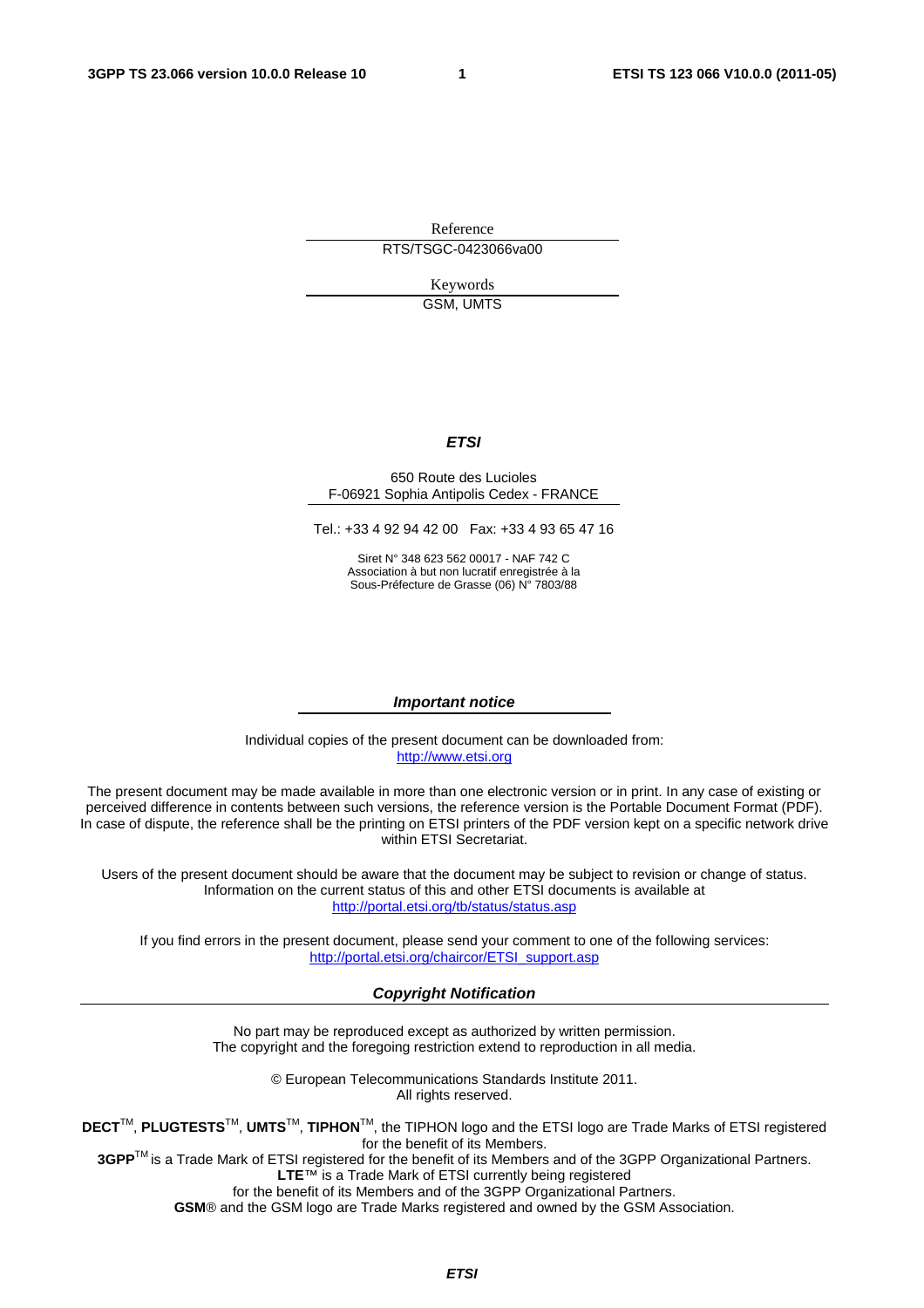### Intellectual Property Rights

IPRs essential or potentially essential to the present document may have been declared to ETSI. The information pertaining to these essential IPRs, if any, is publicly available for **ETSI members and non-members**, and can be found in ETSI SR 000 314: *"Intellectual Property Rights (IPRs); Essential, or potentially Essential, IPRs notified to ETSI in respect of ETSI standards"*, which is available from the ETSI Secretariat. Latest updates are available on the ETSI Web server ([http://webapp.etsi.org/IPR/home.asp\)](http://webapp.etsi.org/IPR/home.asp).

Pursuant to the ETSI IPR Policy, no investigation, including IPR searches, has been carried out by ETSI. No guarantee can be given as to the existence of other IPRs not referenced in ETSI SR 000 314 (or the updates on the ETSI Web server) which are, or may be, or may become, essential to the present document.

### Foreword

This Technical Specification (TS) has been produced by ETSI 3rd Generation Partnership Project (3GPP).

The present document may refer to technical specifications or reports using their 3GPP identities, UMTS identities or GSM identities. These should be interpreted as being references to the corresponding ETSI deliverables.

The cross reference between GSM, UMTS, 3GPP and ETSI identities can be found under [http://webapp.etsi.org/key/queryform.asp.](http://webapp.etsi.org/key/queryform.asp)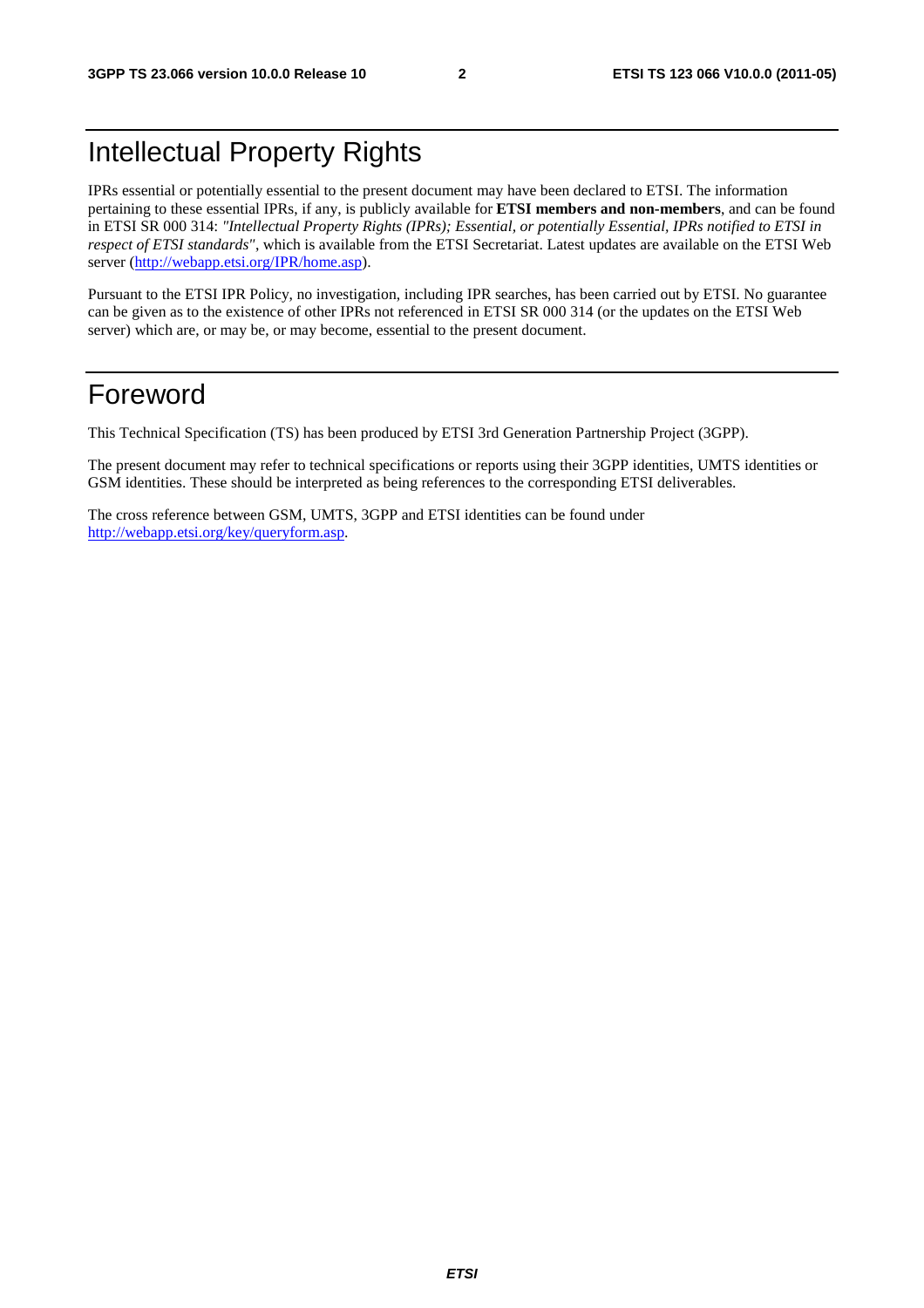$\mathbf{3}$ 

## Contents

| 1                  |                             |  |
|--------------------|-----------------------------|--|
| 2                  |                             |  |
| 3                  |                             |  |
| 3.1                |                             |  |
| 3.2                |                             |  |
| 4                  |                             |  |
| 4.1                |                             |  |
| 4.2<br>4.3         |                             |  |
|                    |                             |  |
| 5                  |                             |  |
| 6                  |                             |  |
| 6.1                |                             |  |
| 6.2                |                             |  |
| 6.3                |                             |  |
|                    | <b>Annex A (normative):</b> |  |
| A.1                |                             |  |
| A.1.1              |                             |  |
| A.1.2              |                             |  |
| A.1.3              |                             |  |
| A.1.3.1            |                             |  |
| A.1.3.2<br>A.1.3.3 |                             |  |
| A.1.4              |                             |  |
| A.1.4.1            |                             |  |
| A.1.4.2            |                             |  |
| A.1.4.3            |                             |  |
| A.2                |                             |  |
| A.3                |                             |  |
| A.3.1              |                             |  |
| A.3.1.1            |                             |  |
| A.3.1.2            |                             |  |
| A.3.2              |                             |  |
| A.3.2.1            |                             |  |
| A.3.3<br>A.3.3.1   |                             |  |
|                    |                             |  |
| A.4                |                             |  |
| A.4.1<br>A.4.1.1   |                             |  |
| A.4.1.2            |                             |  |
| A.4.2              |                             |  |
| A.4.2.1            |                             |  |
| A.4.2.2            |                             |  |
| A.4.2.3            |                             |  |
| A.4.2.4            |                             |  |
| A.4.2.5            |                             |  |
| A.4.2.6            |                             |  |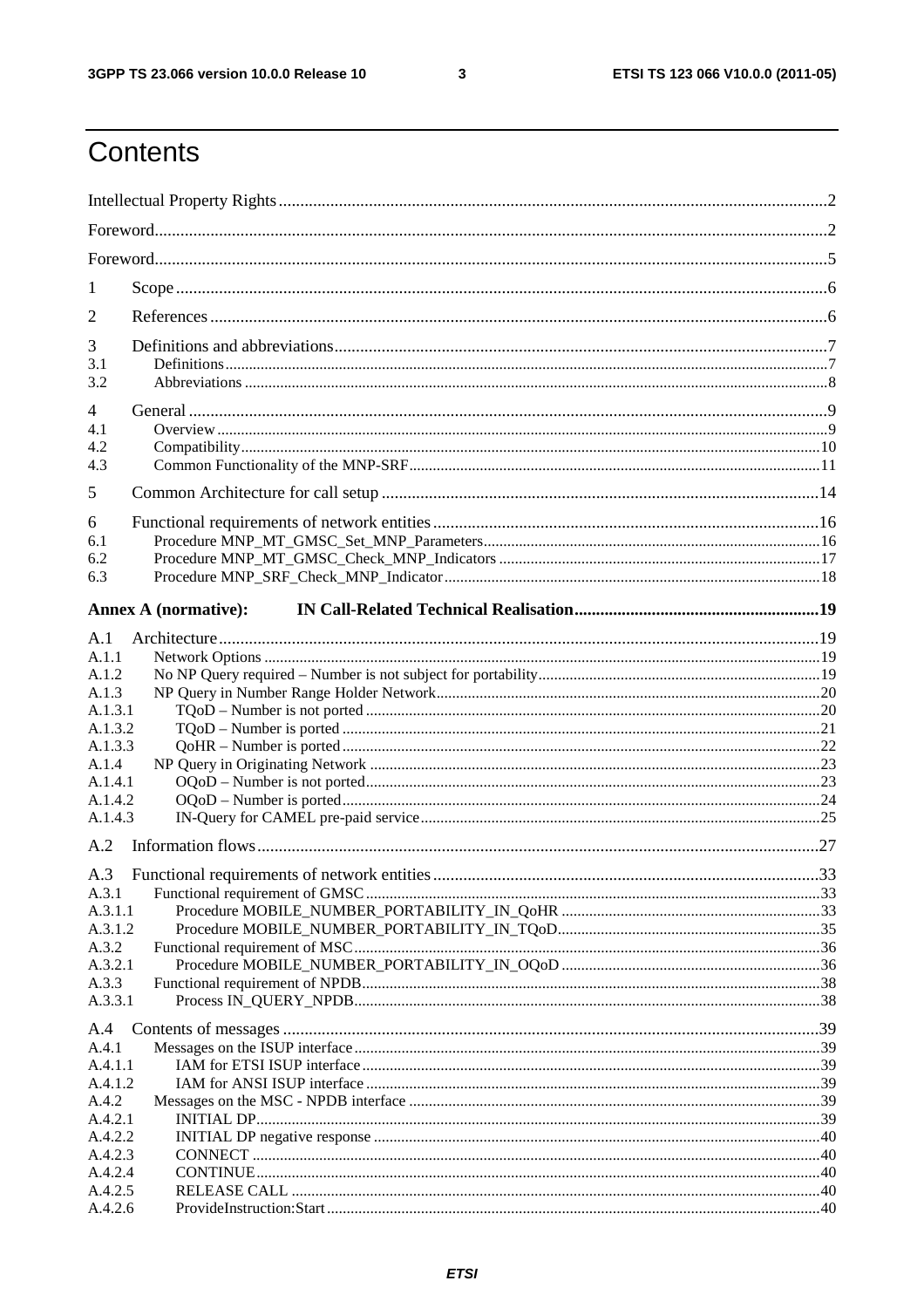| A.4.2.7                                                                                            |                                                                                                                                                                                             |
|----------------------------------------------------------------------------------------------------|---------------------------------------------------------------------------------------------------------------------------------------------------------------------------------------------|
| <b>Annex B (normative):</b>                                                                        |                                                                                                                                                                                             |
| B.1                                                                                                |                                                                                                                                                                                             |
| B.1.1                                                                                              |                                                                                                                                                                                             |
| B.1.2                                                                                              |                                                                                                                                                                                             |
| B.2                                                                                                |                                                                                                                                                                                             |
| B.2.1                                                                                              | Non-call Related Signalling Message for a Non-ported Number - Indirect Routeing44                                                                                                           |
| <b>B.2.2</b><br><b>B.2.3</b>                                                                       | Non-call Related Signalling Message for a Ported or Non-ported Number – Direct Routeing45                                                                                                   |
|                                                                                                    |                                                                                                                                                                                             |
| B.3<br><b>B.3.1</b>                                                                                |                                                                                                                                                                                             |
|                                                                                                    |                                                                                                                                                                                             |
| B.4                                                                                                |                                                                                                                                                                                             |
| <b>B.4.1</b><br><b>B.4.2</b>                                                                       | Delivery of SMS to a Non-ported Number – Direct Routeing – MNP-SRF acts as SCCP Relay49<br>Delivery of SMS to a Non-ported Number - Direct Routeing - MNP-SRF acts as Higher-level Relay 50 |
| <b>B.4.3</b>                                                                                       |                                                                                                                                                                                             |
| <b>B.4.4</b>                                                                                       |                                                                                                                                                                                             |
| <b>B.4.5</b>                                                                                       |                                                                                                                                                                                             |
| <b>B.4.6</b>                                                                                       |                                                                                                                                                                                             |
| <b>B.4.7</b><br><b>B.4.8</b>                                                                       |                                                                                                                                                                                             |
| <b>B.4.9</b>                                                                                       |                                                                                                                                                                                             |
| <b>B.4.10</b>                                                                                      |                                                                                                                                                                                             |
| <b>Annex C</b> (normative):                                                                        | MNP Signalling Relay Function - Call Related Signalling59                                                                                                                                   |
|                                                                                                    |                                                                                                                                                                                             |
| C.1                                                                                                |                                                                                                                                                                                             |
| C.2                                                                                                |                                                                                                                                                                                             |
| C.2.1                                                                                              |                                                                                                                                                                                             |
| C.2.2<br>C.2.3                                                                                     |                                                                                                                                                                                             |
| C.2.4                                                                                              |                                                                                                                                                                                             |
| C.3                                                                                                |                                                                                                                                                                                             |
| C.3.1                                                                                              |                                                                                                                                                                                             |
| C.3.2                                                                                              |                                                                                                                                                                                             |
| Mobile Originated Call to a Ported or not known to be Ported Number – Originating Network<br>C.3.3 |                                                                                                                                                                                             |
|                                                                                                    |                                                                                                                                                                                             |
| C.3.4                                                                                              |                                                                                                                                                                                             |
| C.3.5<br>C.3.6                                                                                     |                                                                                                                                                                                             |
| C.3.7                                                                                              |                                                                                                                                                                                             |
| C.4                                                                                                |                                                                                                                                                                                             |
|                                                                                                    |                                                                                                                                                                                             |
| C.5<br>C.5.1                                                                                       |                                                                                                                                                                                             |
| C.5.2                                                                                              |                                                                                                                                                                                             |
|                                                                                                    |                                                                                                                                                                                             |
| C.6<br>C.6.1                                                                                       |                                                                                                                                                                                             |
| C.6.2                                                                                              |                                                                                                                                                                                             |
| C.6.3                                                                                              |                                                                                                                                                                                             |
| C.6.4                                                                                              |                                                                                                                                                                                             |
| <b>Annex D:</b>                                                                                    |                                                                                                                                                                                             |
|                                                                                                    |                                                                                                                                                                                             |
| <b>Annex E</b> (informative):                                                                      |                                                                                                                                                                                             |
|                                                                                                    |                                                                                                                                                                                             |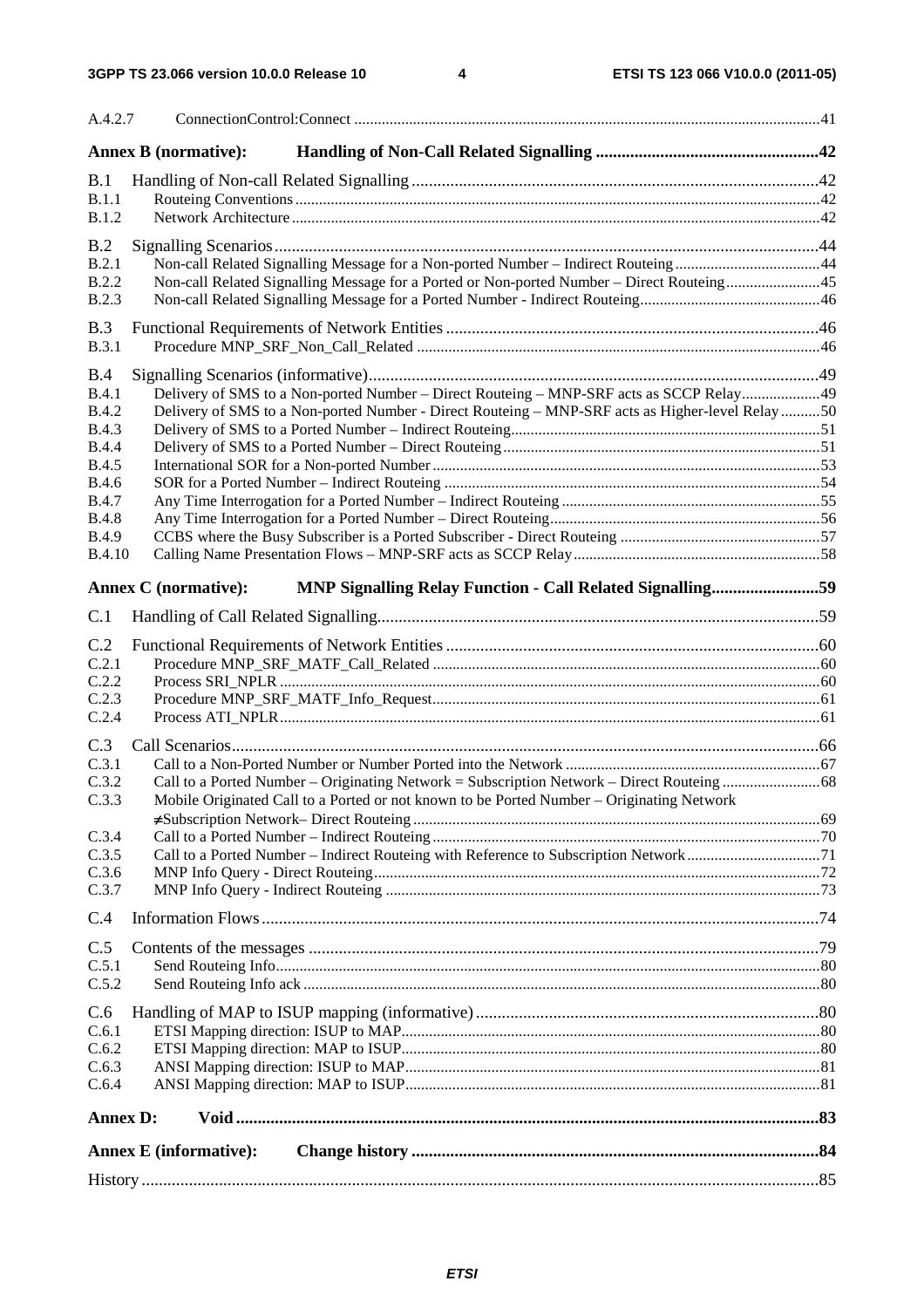### Foreword

This Technical Specification (TS) has been produced by the 3<sup>rd</sup> Generation Partnership Project (3GPP).

The contents of the present document are subject to continuing work within the TSG and may change following formal TSG approval. Should the TSG modify the contents of the present document, it will be re-released by the TSG with an identifying change of release date and an increase in version number as follows:

Version x.y.z

where:

- x the first digit:
	- 1 presented to TSG for information;
	- 2 presented to TSG for approval;
	- 3 or greater indicates TSG approved document under change control.
- y the second digit is incremented for all changes of substance, i.e. technical enhancements, corrections, updates, etc.
- z the third digit is incremented when editorial only changes have been incorporated in the document.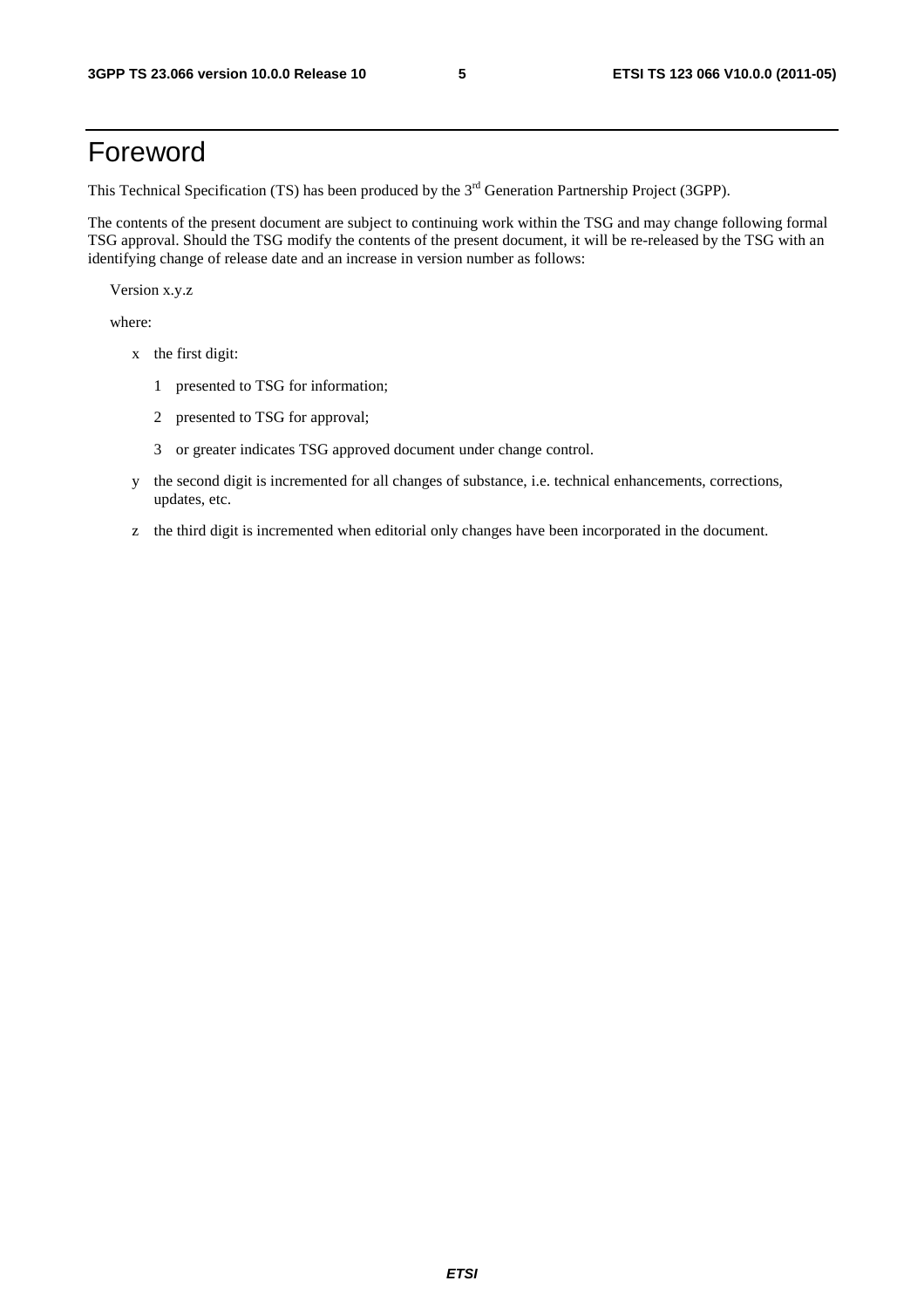#### 1 Scope

The present document describes several alternatives for the realisation of Mobile Number Portability.

The present document includes information applicable to network operators, service providers, switch and database manufacturers and national regulators.

It is left to operator and implementation decisions which option, or combination of options, is used, taking into account the regulatory and architectural constraints that may prevail. The possible implications of these options on internal node functions and on signalling performance are not covered in the present document.

Normative Annex A of the present document describes the technical realisation of the handling of calls to ported UMTS or GSM mobile subscribers using IN technology.

Normative Annex C of the present document describes the technical realisation of the handling of calls to ported UMTS or GSM mobile subscribers using Signalling Relay technology.

Normative Annex A and Normative Annex C describe alternative solutions. The network operator may choose the solution to be used in his network.

Normative Annex B of the present document describes the technical realisation of the handling of non-call related SCCP signalling for ported UMTS or GSM mobile subscribers using Signalling Relay technology.

The present document does not specify the porting process.

### 2 References

The following documents contain provisions which, through reference in this text, constitute provisions of the present document.

- References are either specific (identified by date of publication, edition number, version number, etc.) or non-specific.
- For a specific reference, subsequent revisions do not apply.
- For a non-specific reference, the latest version applies. In the case of a reference to a 3GPP document (including a GSM document), a non-specific reference implicitly refers to the latest version of that document *in the same Release as the present document*.
- [1] 3GPP TS 21.905: "3G Vocabulary".
- [2] 3GPP TS 22.066: "Support of Mobile Number Portability (MNP); Service description. Stage 1".
- [3] 3GPP TS 23.018: "Basic call handling; Technical realisation".
- [4] ETSI ETS 300 009 (1991): "Integrated Services Digital Network (ISDN); CCITT Signalling System No. 7 – Signalling Connection Control Part (SCCP) [connectionless services] to support international interconnection".
- [5] ETSI ETS 300 374-1: "Intelligent Network (IN); Intelligent Network Capability Set 1 (CS1); Core Intelligent Network Application Protocol (INAP); Part 1: protocol specification".
- [6] ITU-T Recommendation Q.769.1; ISDN User Part (ISUP); Enhancements for the support of Number Portability".
- [7] ETSI EN 300 356-2 V4.1: "Integrated Services Digital Network (ISDN); Signalling System No.7; ISDN User Part (ISUP) version 4 for the international interface; Part 2: ISDN supplementary services [ITU-T Recommendation Q.730 modified]".
- [8} CTIA report on Wireless Number Portability, Version 2.0.0.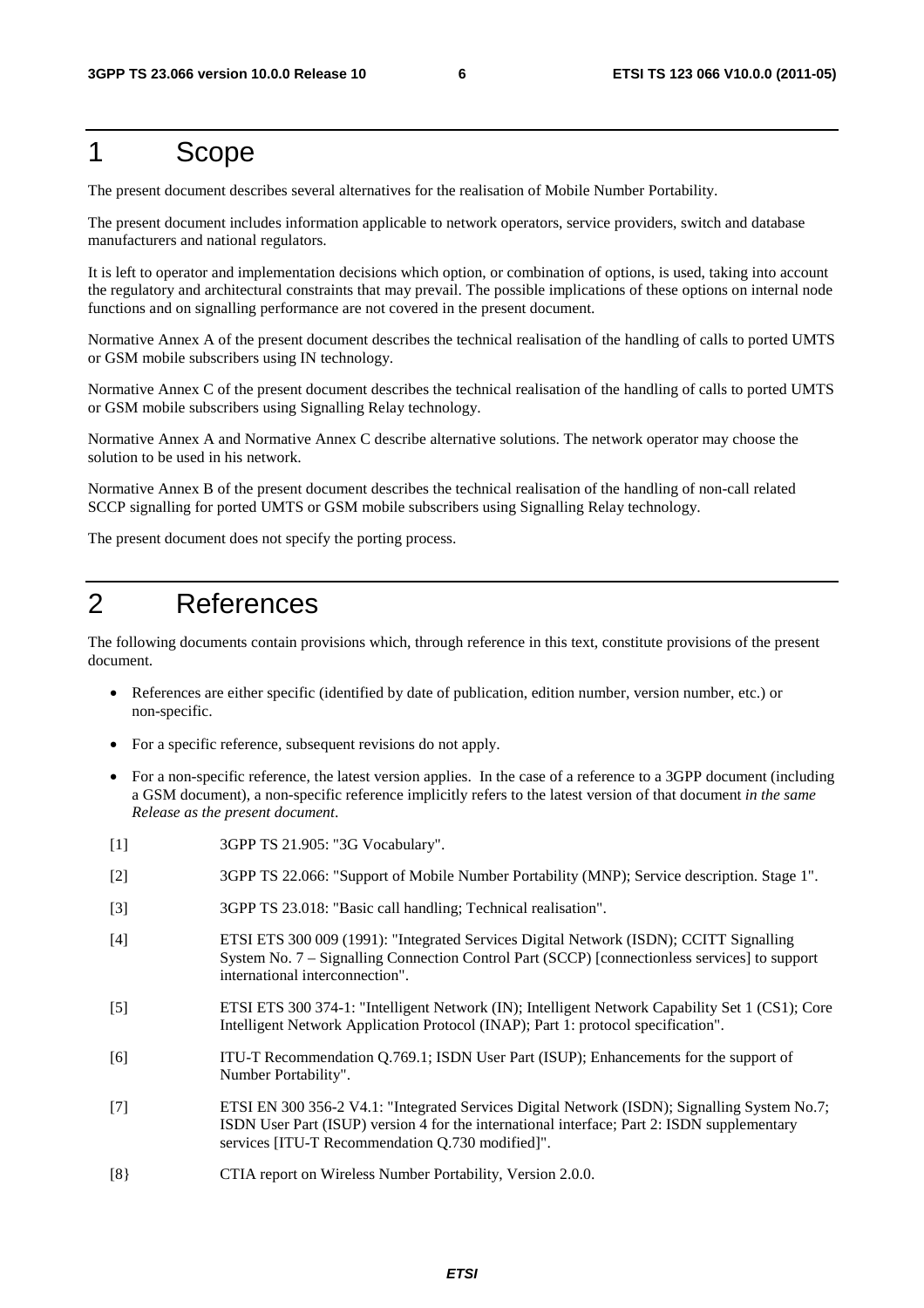- [9] ANSI T1.660 1998, American National Standards for Telecommunications Signaling System Number 7 – NumberPortability Call Completion to a Portable Number.
- [10] ANSI T1.111-1996, American National Standards for Telecommunication Signalling System No. 7 (SS7) Message Transfer Part (MTP).
- [11] ANSI T1.112-1996, American National Standards for Telecommunication Signalling System No. 7 (SS7) Signalling Connection Control Part (SCCP).

Note: Translation Types 10 and 14 will be published in the next revision of ANSI T1.112.

- [12] American National Standard for Telecommunications Signalling System Number 7 (SS7) ISDN User Part (ISUP) - ANSI T1.113-1995.
- [13] American National Standard for Telecommunications Signalling System Number 7 (SS7) Transaction Capabilities Application Part (TCAP) - ANSI T1.114-1996.
- [14] ETSI EN 302 097 V1.2: "Integrated Services Digital Network (ISDN); Signalling System No.7; ISDN User Part (ISUP); Enhancements for support of Number Portability (NP)".
- [15] TI Technical Requirements No. 3, April 1999, Number Portability Database and Global Title Translation.
- [16] 3GPP TS 23.096: "Mobile Name Identification Supplementary Service Stage 2".
- [17] North American Numbering Council (NANC) Functional Requirement Specification, Number Portability Administration Center- Service Management System (NPAC-SMS), Version 1.0, May 25, 1995; Version 2.0, June 2, 1997*.*
- [18] 3GPP TS 23.078: "Customised Applications for Mobile network Enhanced Logic (CAMEL) Phase 4 – Stage 2".

### 3 Definitions and abbreviations

#### 3.1 Definitions

For the purposes of the present document, the following terms and definitions apply.

**donor network**: subscription network from which a number is ported in the porting process. This may or may not be the number range holder network

**interrogating network entity**: entity that submits a non-call related signalling message to interrogate the HLR

**interrogating network:** network in which the interrogating network entity resides

**mobile number portability**: ability for a mobile subscriber to change mobile network subscription within the same country whilst retaining his/her original MSISDN(s). Additional regulatory constraints apply in North America.

**mobile number portability information:** an information set relevant to Mobile Number Portability for a mobile subscriber. It may contain one or more of Routeing Number, generic IMSI MSISDN,and Number Portability Status.

#### **network operator**: GSM PLMN operator

**non-call related signalling message:** all signalling messages where the MSISDN is used to route the message on SCCP level except MAP SRI without OR parameter set (i.e. SRI\_SMS, SRI for SOR, Send\_IMSI, CCBS\_Request etc)

**North American GSM Number portability**: the ability for a subscriber to change subscription between North American GSM networks and other subscription networks within a regulated geographical area within North America.

**number portability database:** operational database (used in real time at call set-up) which provides portability information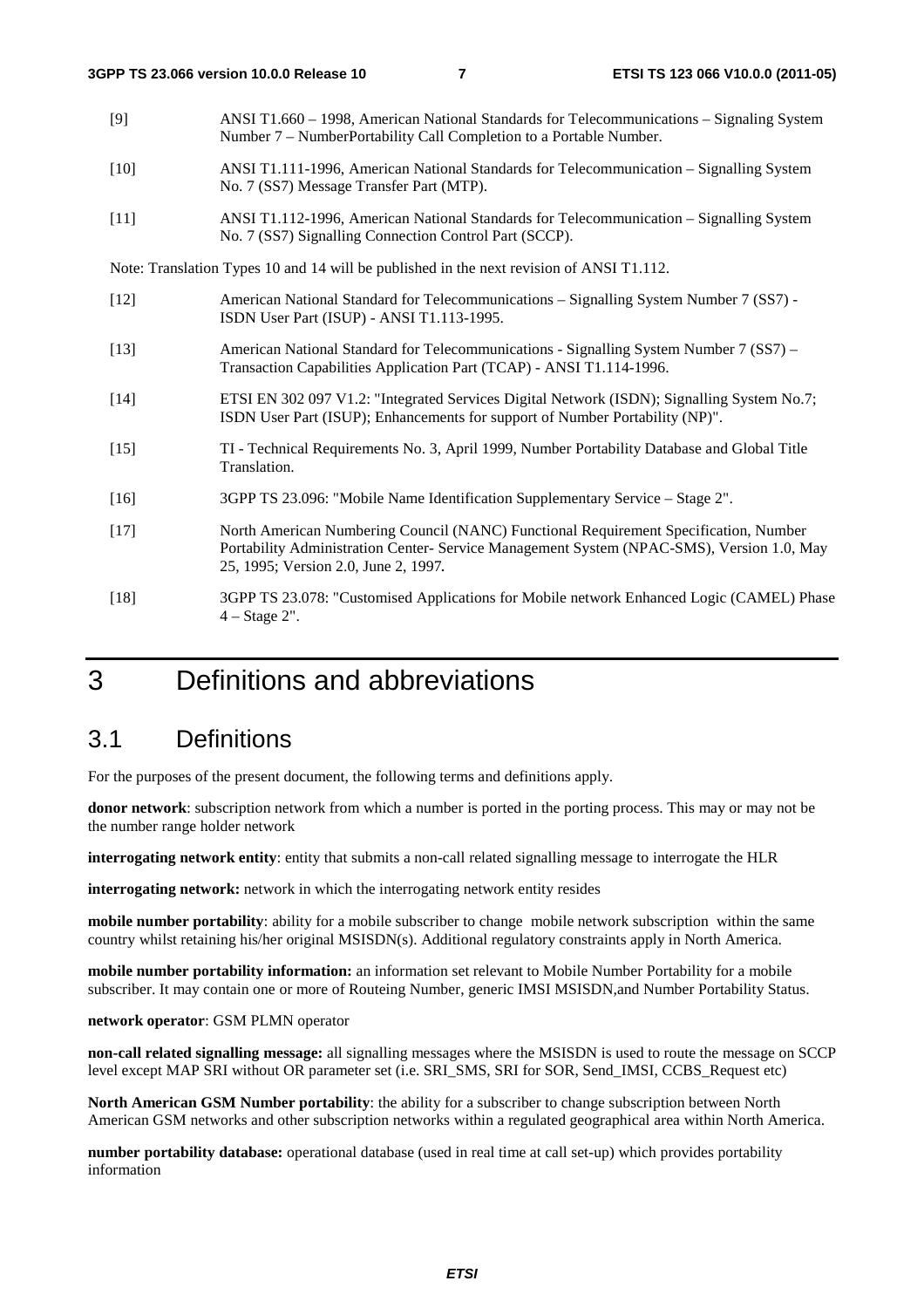**number portability location register:** internal MAP application terminating function (MATF) in the MNP-SRF network entity with an (unspecified) interface with a NPDB

**number portability status:** information indicating the status of number portability for a mobile subscriber. It may be one of: own number ported out, own number not ported out, foreign number ported in, foreign number ported to a foreign network, foreign number not known to be ported

**number range holder network**: network to which the number range containing the ported number has been allocated

**originating network**: network where the calling party is located

**portability domain**: set of GSM PLMNs in a country between which MSISDNs may be ported or a set of North American GSM Mobile networks and other subscription networks within a regulated geographical area within North America

**portability network**: a PLMN or ,in North America, a PSTN or an ISDN network

**portable number**: E.164 number that can be ported between networks in one nation

**ported number**: portable number that has undergone the porting process

**ported subscriber**: subscriber of a ported number

**porting process**: description of the transfer of a number between network operators

**recipient network**: network that receives the number in the porting process. This network becomes the subscription network when the porting process is complete

**routeing number:** routeing number is the data stored against the ported number or the non-ported number in the Number Portability Database. The routeing number points to Subscription Network or Recipient Network

**service key:** service Key can identify to the entity holding the Number Portability Database that the service logic for Mobile Number Portability should apply. The Service Key value for Mobile Number Portability is administered in the MSC, and is passed transparently to the entity holding the Number Portability Database

**service provider**: entity that offers service subscriptions to individual subscribers and contracts with a network operator to implement services for a specific MSISDN. A service provider may contract with more than one network operator

**service provider portability**: transfer of numbers between two unique Service Providers

**subscription network**: network with which the customer"s Service Provider has a contract to implement the customer"s services for a specific MSISDN

NOTE: The term 'recipient network' is used during the porting process. The recipient network becomes the 'subscription network' after the completion of the porting process.

#### 3.2 Abbreviations

For the purposes of the present document, the following abbreviations apply:

| <b>CCBS</b>   | Call Completion on Busy Subscriber           |
|---------------|----------------------------------------------|
| <b>CCF</b>    | <b>Call Completion Function</b>              |
| CdPA          | <b>Called Party Address</b>                  |
| CgPA          | <b>Calling Party Address</b>                 |
| <b>CNAP</b>   | Calling Name Presentation                    |
| <b>CNDB</b>   | Calling Name Database                        |
| <b>CRMNP</b>  | Call Related Mobile Number Portability       |
| <b>FCI</b>    | Forward Call Indicator                       |
| GAP           | Generic Address Parameter                    |
| <b>GMSC</b>   | Gateway MSC                                  |
| <b>GMSCB</b>  | The GMSC in HPLMNB                           |
| <b>GTT</b>    | Global Title Translation                     |
| <b>HLR</b>    | <b>Home Location Register</b>                |
| <b>HPLMNB</b> | The subscription network of the B subscriber |
|               |                                              |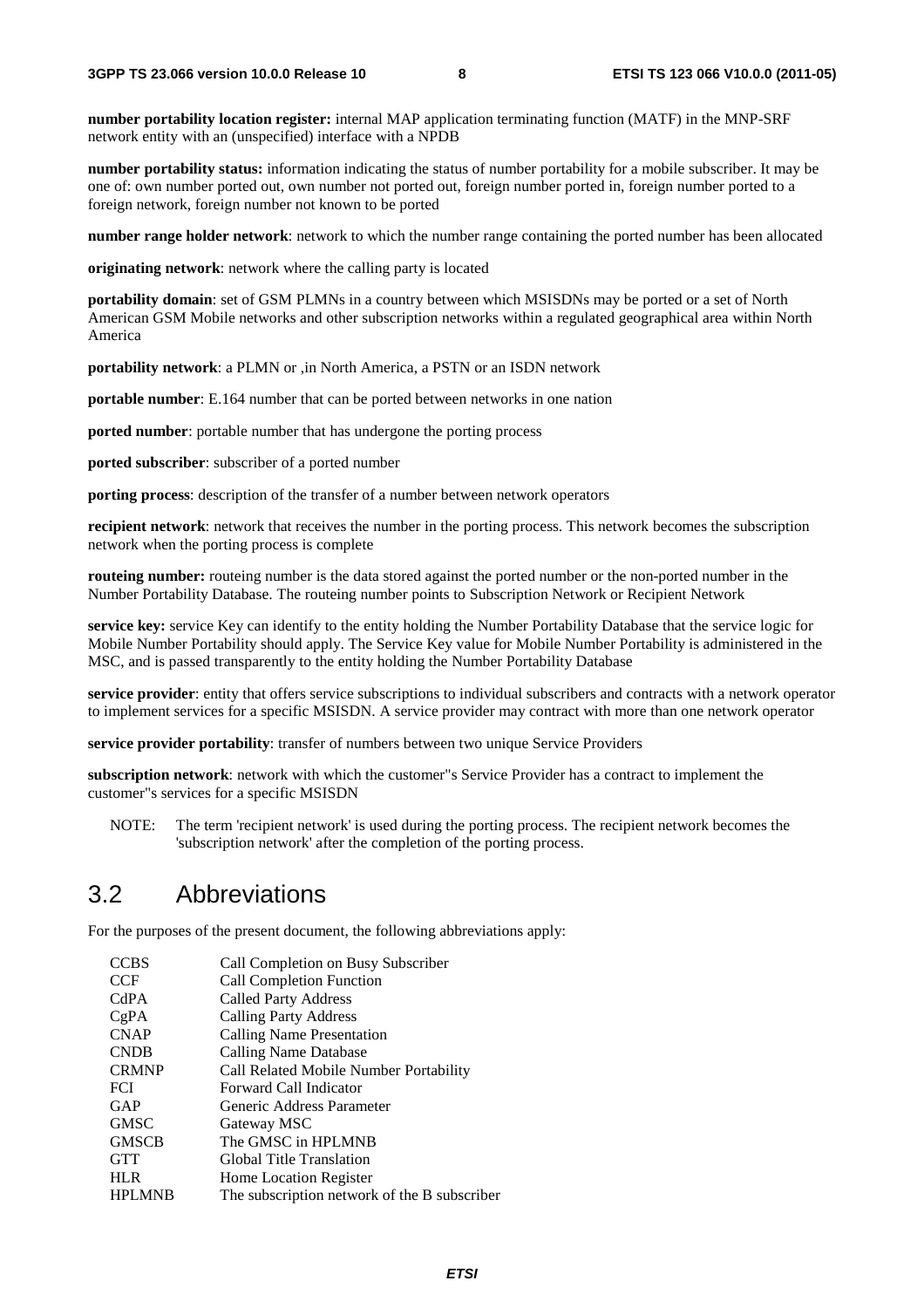| <b>IAM</b>    | Initial Address Message                             |
|---------------|-----------------------------------------------------|
| <b>IDP</b>    | <b>Initial Detection Point</b>                      |
| IE            | <b>Information Element</b>                          |
| <b>INE</b>    | <b>Interrogating Network Entity</b>                 |
| IF            | <b>Information Flow</b>                             |
| IPLMN         | <b>Interrogating PLMN</b>                           |
| <b>MATF</b>   | <b>MAP</b> application Terminating Function         |
| <b>MNP</b>    | Mobile Number Portability                           |
| MNP-SRF       | Signalling Relay Function for support of MNP        |
| <b>MSA</b>    | Mobile Station of the A subscriber                  |
| <b>MSB</b>    | Mobile Station of the B subscriber                  |
| MSC           | Mobile-services Switching Centre                    |
| <b>MSISDN</b> | Mobile Station International ISDN Number            |
| <b>MSRN</b>   | Mobile Station Roaming Number                       |
| <b>NANP</b>   | North American Numbering Plan                       |
| <b>NAGNP</b>  | North American GSM Number Portability               |
| <b>NPDB</b>   | Number Portability Database                         |
| <b>NPLMN</b>  | The number range holder network of the B subscriber |
| <b>NPLR</b>   | <b>Number Portability Location Register</b>         |
| OQoD          | Originating call Query on Digit Analysis            |
| <b>PLMN</b>   | <b>Public Land Mobile Network</b>                   |
| QoHR          | Query on HLR Release                                |
| RN            | <b>Routeing Number</b>                              |
| <b>SMS</b>    | <b>Short Message Service</b>                        |
| <b>SOR</b>    | <b>Support of Optimal Routeing</b>                  |
| <b>SRI</b>    | Send Routeing Information                           |
| <b>STP</b>    | <b>Signalling Transfer Point</b>                    |
| TQoD          | Terminating call Query on Digit Analysis            |
| <b>TT</b>     | <b>Translation Type</b>                             |
| <b>VMSC</b>   | The Visited MSC                                     |
| <b>VMSCB</b>  | The VMSC of the B subscriber                        |
|               |                                                     |

Further GSM related abbreviations are given in 3GPP TS 21.905: "3G Vocabulary".

### 4 General

#### 4.1 Overview

Mobile Number Portability (MNP) is the ability for a UMTS or GSM mobile subscriber to change the subscription network within a portability domain whilst retaining her original MSISDN or MSISDNs.

North American GSM Number Portability (NAGNP) is the ability for a subscriber to change subscription between North American GSM networks and other subscription networks within a regulated geographical area within North America.

As part of the porting process administrative actions have to be performed by the network operators of the number range holder network, donor network, recipient network and, as an option, by operators of other national UMTS or GSM networks as follows:

| Recipient network:                | add an entry in the HLR;<br>add an entry in the Number Portability Database.                                   |
|-----------------------------------|----------------------------------------------------------------------------------------------------------------|
| Donor network:                    | add an entry in the Number Portability Database;<br>delete the entry related to the ported MSISDNs in the HLR. |
| Other networks in the portability | add an entry in the Number Portability Database (if direct routeing is                                         |
| domain:                           | used).                                                                                                         |

#### **a) if the number range holder network is identical with the donor network:**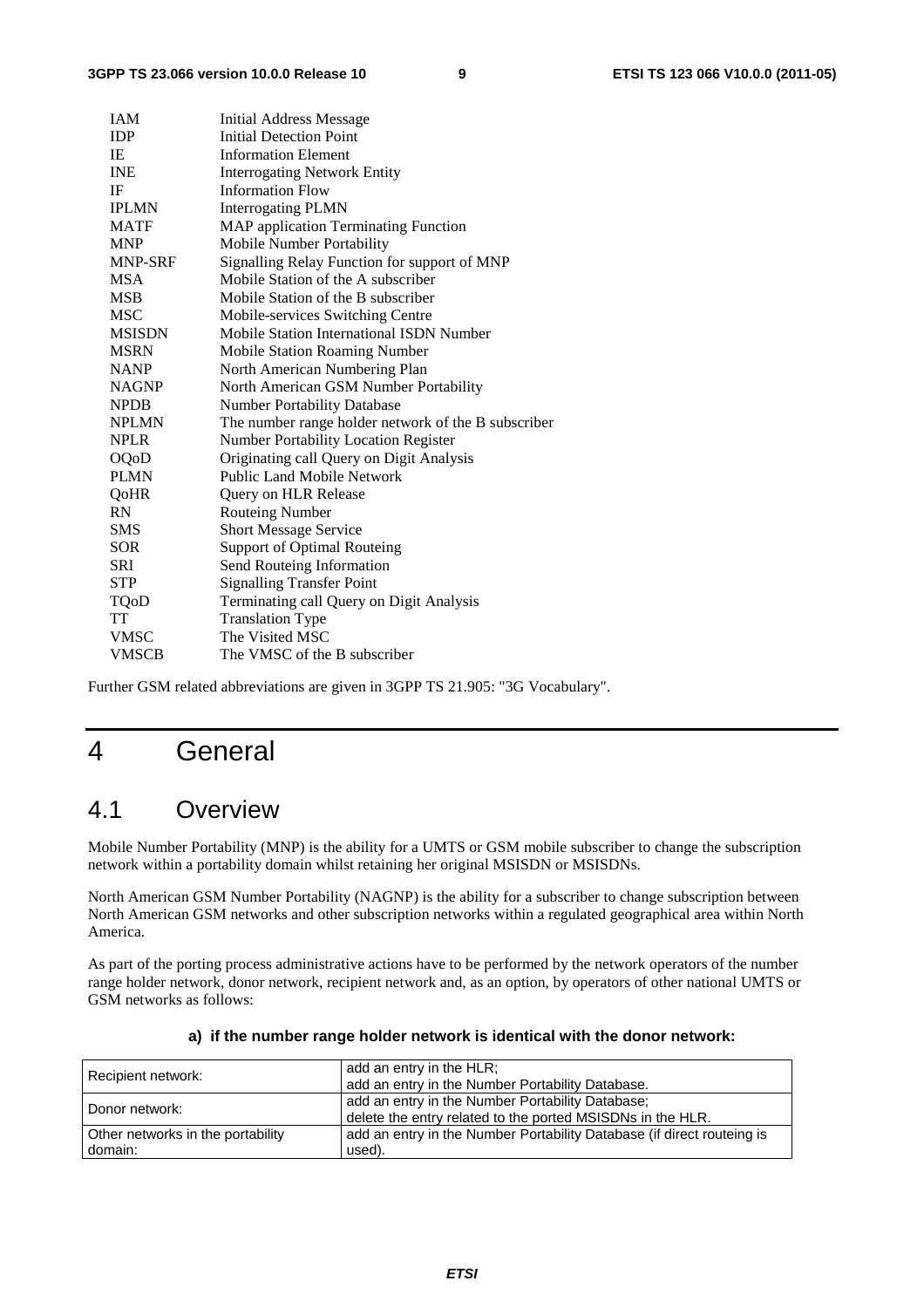| Recipient network:                | add an entry in the HLR;                                    |
|-----------------------------------|-------------------------------------------------------------|
|                                   | delete any entry related to the ported MSISDN in the Number |
|                                   | Portability Database.                                       |
| Donor network:                    | delete any entry related to the ported MSISDN in the Number |
|                                   | Portability Database;                                       |
|                                   | delete the entry related to the ported MSISDNs in the HLR.  |
| Other networks in the portability | delete any entry related to the ported MSISDN in the Number |
| domain:                           | Portability Database.                                       |

**b) if the number range holder network is identical with the recipient network:** 

#### **c) if the number range holder network is different from both the recipient and the donor network:**

| Recipient network:                | add an entry in the HLR;                                           |  |  |  |  |
|-----------------------------------|--------------------------------------------------------------------|--|--|--|--|
|                                   | add an entry in the Number Portability Database.                   |  |  |  |  |
| Number range holder network:      | update the Number Portability Database                             |  |  |  |  |
| Donor network:                    | delete (or update) the entry in the Number Portability Database;   |  |  |  |  |
|                                   | delete the entry related to the ported MSISDNs in the HLR.         |  |  |  |  |
| Other networks in the portability | update the Number Portability Database (if an entry for the ported |  |  |  |  |
| domain:                           | MSISDN exists).                                                    |  |  |  |  |

Note that the order of sequence for the administrative actions to be performed both within a network and by different network operators is significant with respect to prevention of disruption in service to the mobile subscriber and prevention of looping calls between networks during the porting process.

Termination of a subscription for a ported number results in the deletion of any entry in an HLR and NPDB of that number.

If a call fails because databases are not correctly synchronised, the network entity that detects the inconsistency will raise an MNP specific alarm to the operation and maintenance subsystem.

The present document does not specify the porting process. It specifies the functionality needed to set-up calls to both ported and non ported subscribers including the functionality needed to query an NPDB for MNP information (in order to be able to charge correctly for CAMEL pre-paid calls and SMS) (Normative Annex A and Normative Annex C), and the functionality needed to relay non-call related signalling messages to the HLR in the subscription network (Normative Annex B) .

#### 4.2 Compatibility

The IAM sent to the subscription network may contain additional routeing information. Within a portability domain the method how to convey the Routeing Number in the IAM between two portability networks shall be agreed upon by the two network operators involved (for an ITU-T ISUP solution see [6] and for an ANSI ISUP solution see [8] and [9]).

In general, IN-based and MNP-SRF (call-related) solutions are compatible and may coexist in the same portability domain. The only restriction refers to the case where the number range holder network relays call-related MAP messages (i.e. SRI for national calls) to the subscription network. If this solution is selected by at least one network operator within a portability domain, all the portability networks and transit networks affected must fulfil the following requirements:

1. The SCCP interfaces between networks in a portability domain must be agreed. This refers to the SCCP addressing mechanism being used (e.g. number lengths, natures of address and translation types for call-related MAP messages).

For messages that do not cross network boundaries the SCCP addressing mechanism is a choice of the network operator.

2. The subscription network must be able to generate the SRI ack to allow the onward routeing of the call from the number range holder network to the subscription network.

In the rest of the possible architectures for MNP, no interworking problems have been identified. In these cases, network architectures used within one portability network (e.g. IN, MNP-SRF) are regarded as operator dependent.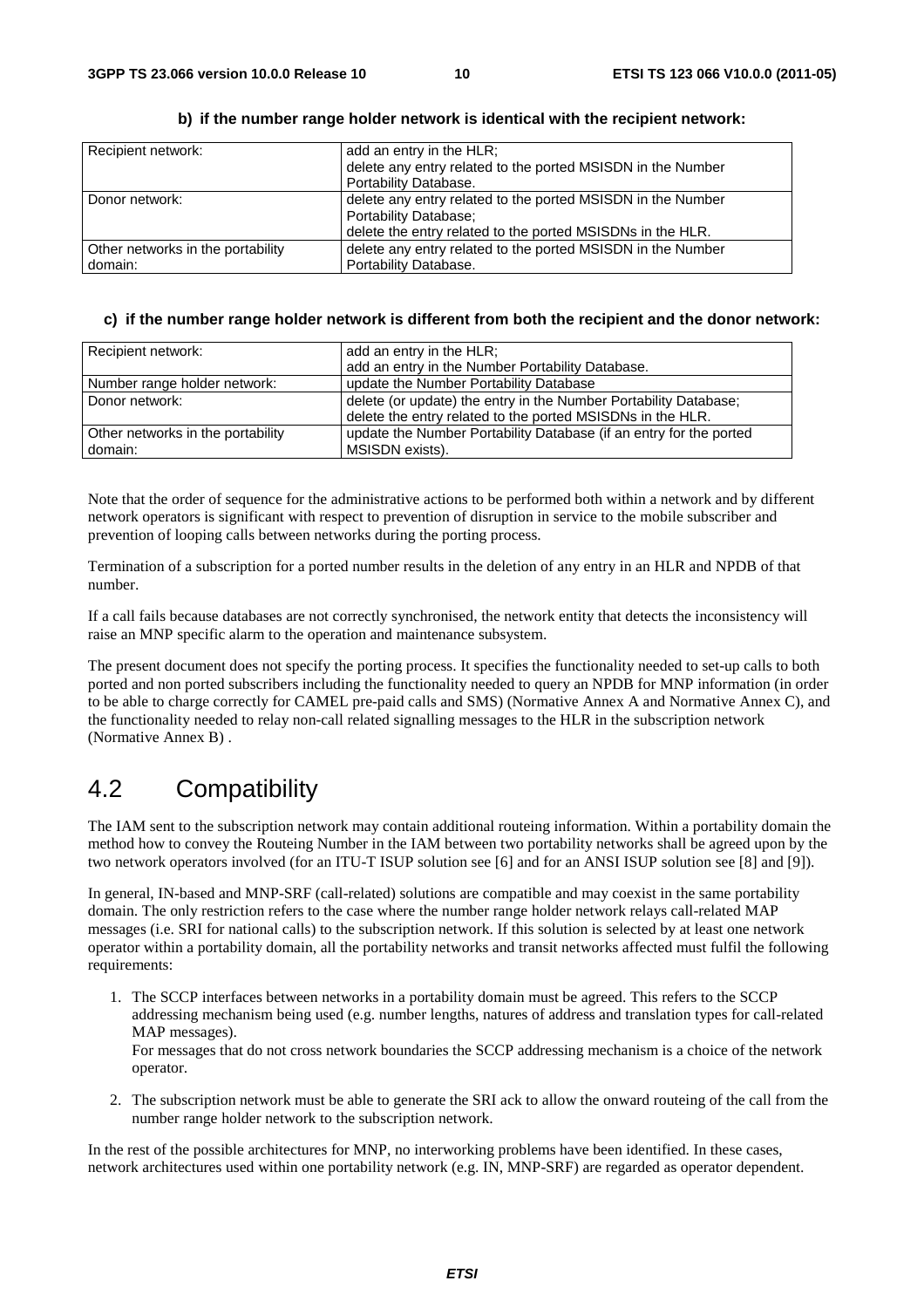In order to avoid loops and incompatibility situations, all the networks within a portability domain shall use the same routeing convention either direct routeing, indirect routeing or indirect routeing with reference to the Subscription network. As an alternative, indirect routeing can interwork successfully with direct routeing if the routeing number is transferred in the IAM or if dedicated traffic connections are used.

#### 4.3 Common Functionality of the MNP-SRF

In a PLMN that supports mobile number portability, SCCP messages sent to an HLR may be relayed by an MNP-SRF. Depending on the implemented solution (IN-based or MNP-SRF-based), on the type of message (call-related, non-callrelated or MNP information request) and on the porting status of the called subscriber, the MNP-SRF may modify the SCCP called party address and route the message to a different HLR or to the subscription network, or terminate the dialogue and response to the INE.

Figure 1 shows the general steering functionality for SCCP message routeing. It shows the SCCP routeing principle for mobile number portability within a network.

Note that call related messages in the IN-based solution are not routed to the MNP-SRF. Therefore Normative Annex A of the present document does not mention the MNP-SRF.

However, the usage of the IN-based solution for the call-related messages should allow operators to have the routeing of the non call-related messages determined in the same database. See [7] for the description of the access of the MNP-SRF (node with relay capability) to the NPDB (external database).

In order to guard against the possibility that the porting data for an MSISDN is inconsistent between PLMNs in a porting domain, the SCCP hop counter may be used to prevent indefinite looping of messages between PLMNs. The MNP-SRF would then decrement the SCCP hop counter for every message that is relayed. It should be noted that the use of the SCCP hop counter requires the use of non segmented SCCP XUDT messages as defined in ITU-T 1996 SCCP recommendations or in the ANSI T1.112-1996 SCCP recommendations for North America, reference [11].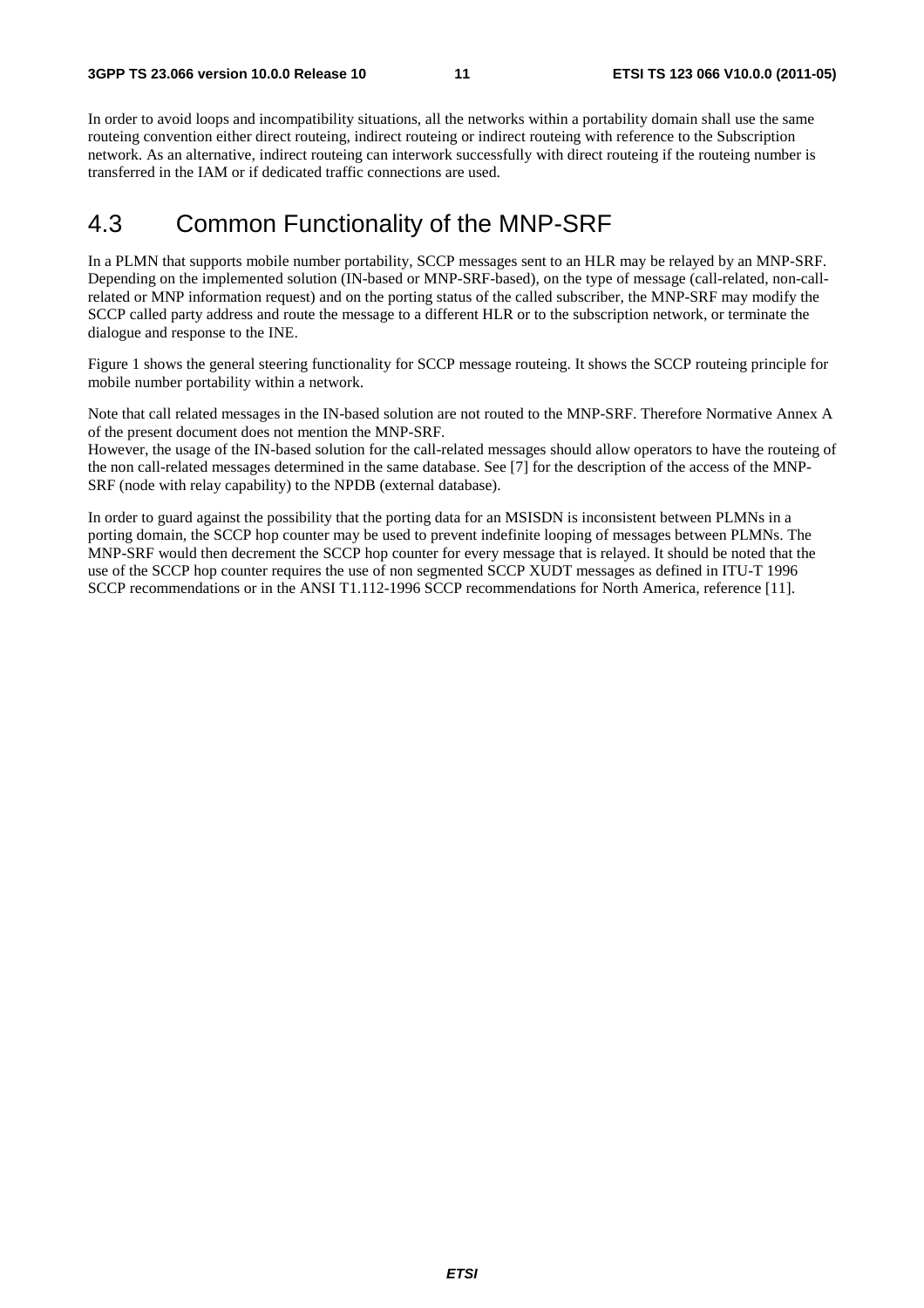

#### **Figure 1: Steering Function for SCCP Message routeing**

Figure 2 shows the process MNP\_SRF in the MNP-SRF. The procedures MNP\_SRF\_MATF\_Call\_Related, MNP\_SRF\_Non\_Call\_Related and MNP\_SRF\_MATF\_Info\_Request are described in Normative Annex C and Normative Annex B of the present document. Note that in networks which support the IN-based solution for call related signalling, a distinction on SCCP level for call related and non-call related messages is needed and that the MNP-SRF does not require to include MATF"s since call related messages and MNP information request messages are not terminated at the MNP-SRF.

The test 'MNP info-request' is a test on the SCCP Translation Type if a dedicated Translation Type value for MNP information request messages is used in the network. The handling of SCCP messages in the MNP-SRF in networks which do not make use of a dedicated Translation Type value for MNP information request messages is for further study.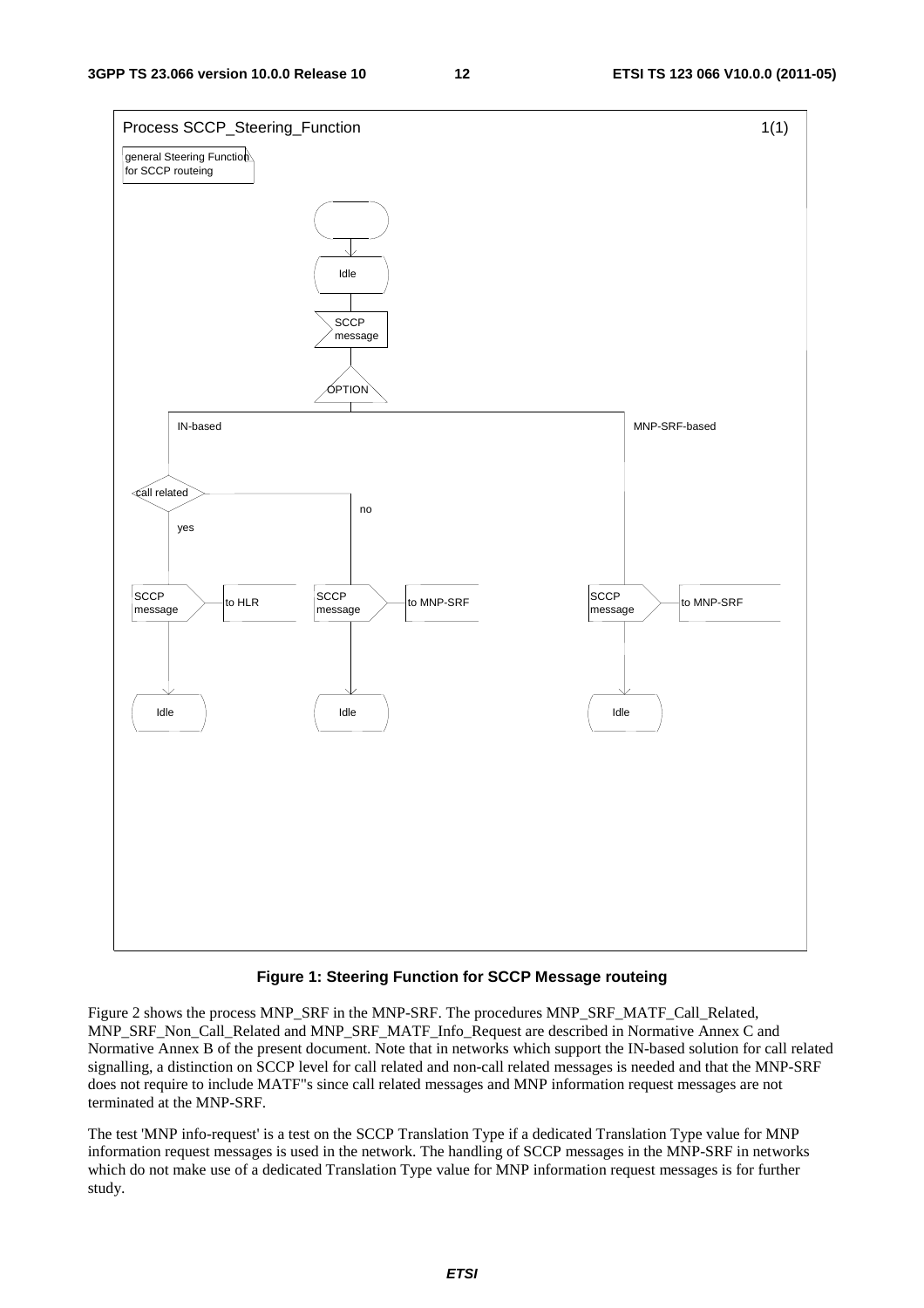The test "call-related" is a test on the SCCP Translation Type if a dedicated Translation Type value for call related messages is used in the network. The handling of SCCP messages in the MNP-SRF in networks which do not make use of a dedicated Translation Type value for call related messages is for further study.



**Figure 2: Process MNP\_SRF**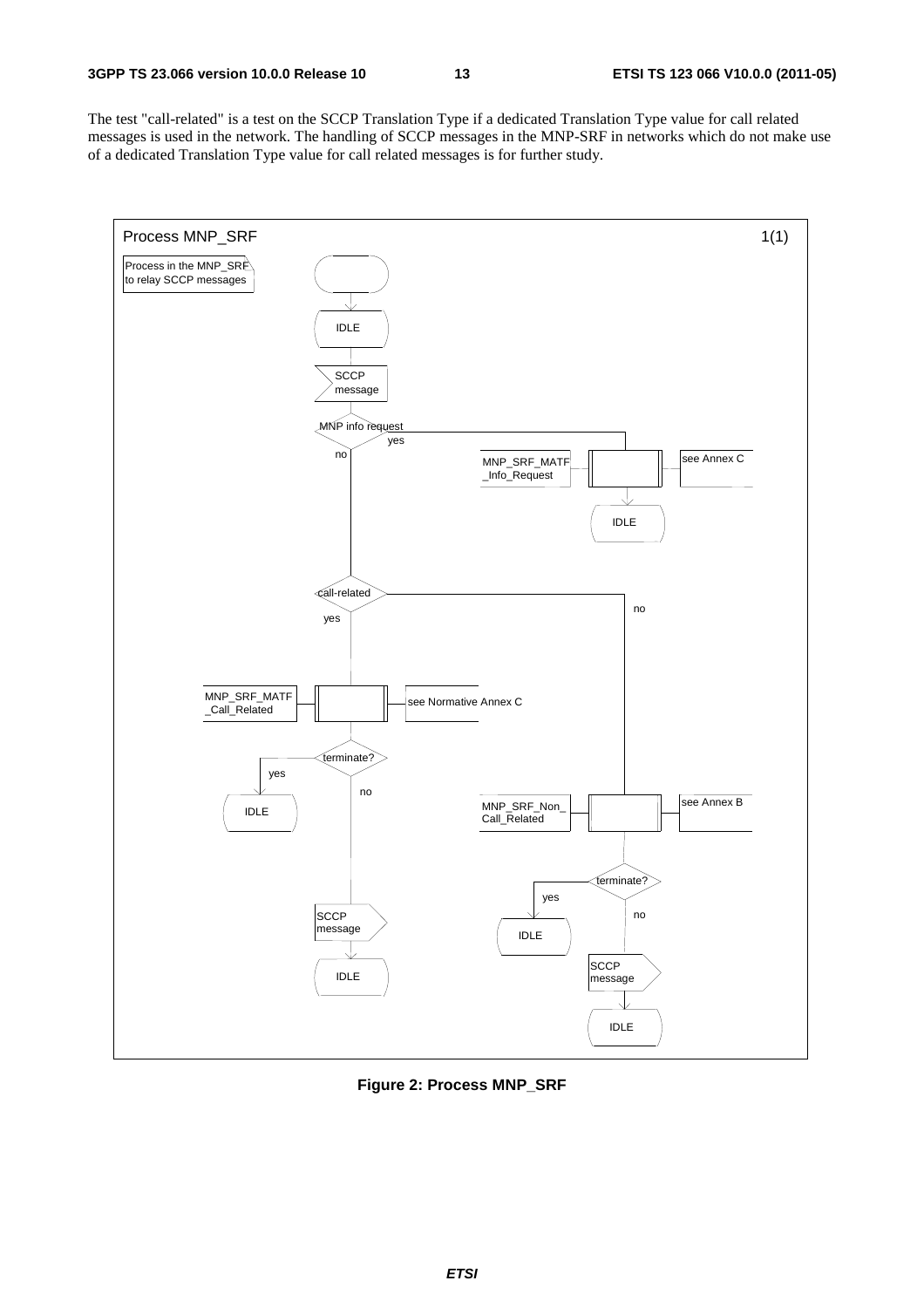### 5 Common Architecture for call setup

Figure 3 shows the general architecture of a portability domain for routeing of calls. The more detailed architecture within the networks depends on the chosen solution (IN-based or MNP/SRF-based) and options and is described in Normative Annex A and Normative Annex C of the present document.

The architecture for non-call related signalling is described in Normative Annex B of the present document.



#### **Figure 3: General architecture of a portability domain for routeing of calls**

The following routeing conventions are identified:

- 1. Direct Routeing of calls is a PLMN option that allows to route calls directly from the PLMN supporting this option to the ported subscriber's subscription network.
- 2. Indirect Routeing of calls is a PLMN option which allows to route calls from the PLMN supporting this option via the number range holder network to the ported subscriber's subscription network.
- 3. Indirect Routeing of calls with reference to the subscription network is a PLMN option for PLMN operators having chosen the MNP-SRF solution for call related signalling described in Normative Annex C. If all PLMNs within a portability domain support this option, calls are routed from the originating network to the number range holder network. The number range holder network obtains onward routeing information from the subscription network and routes the call onward to the ported subscriber's subscription network.

The following action in the different networks can be identified:

- 1. If the call is originated outside the portability domain, the IAM (1) is received by the number range holder network.
- 2a. If the call is originated in another national network and the other national network does not support originating call query (i.e. Indirect Routeing of calls is applicable), the IAM (2) is received by the number range holder network.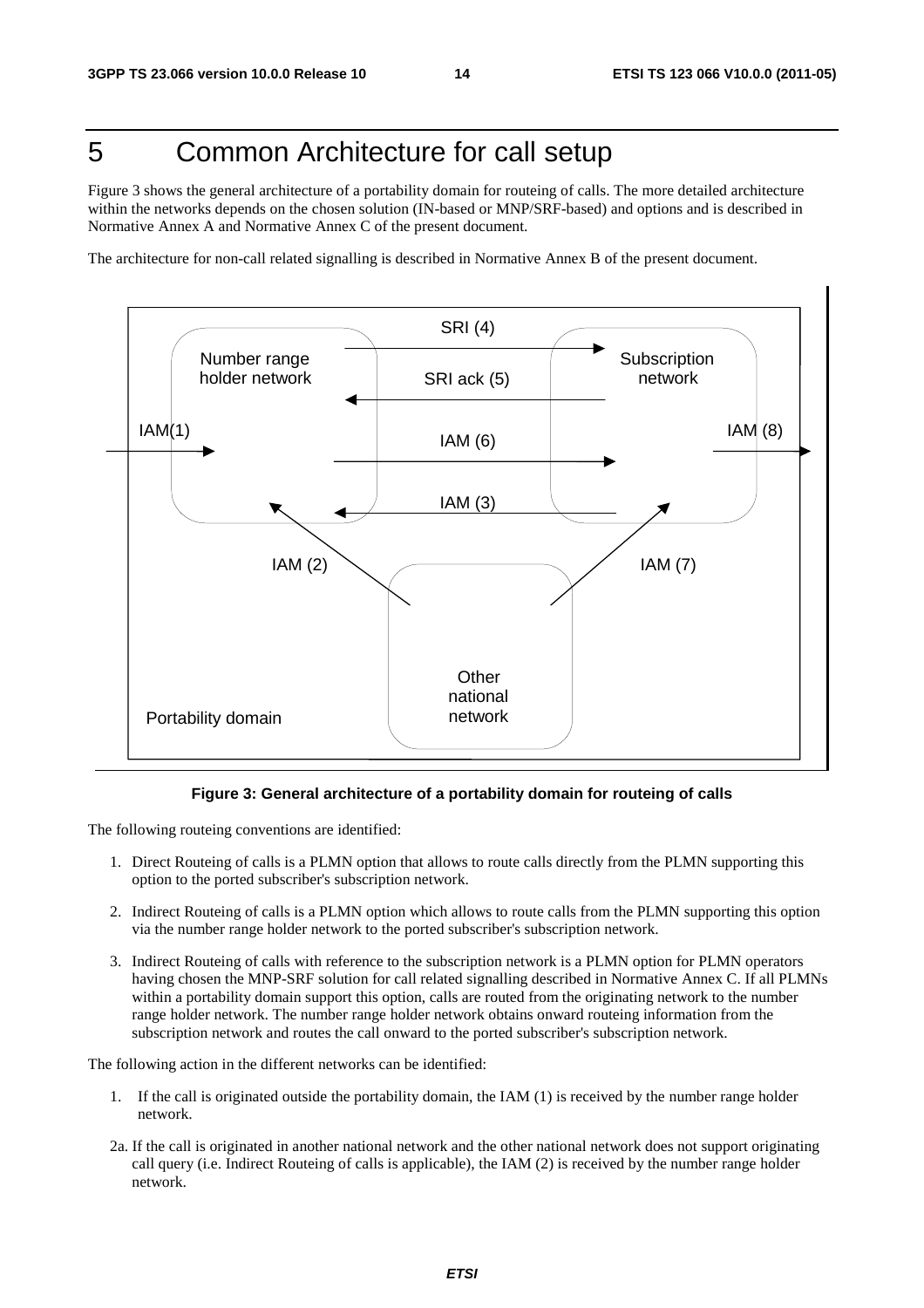- 2b. If the call is originated in another national network and the other national network supports originating call query (i.e. Direct Routeing of calls is applicable), the IAM (7) containing the routeing number is sent to the subscription network. If the routeing number is not used in the IAM sent from the national originating network to the subscription network, all transit networks involved are required to look up an NPDB in order to retrieve routeing information to route the call to the subscription network without looping.
- 3a. If the call is originated in the subscription network and the subscription network does not support originating call query (i.e. Indirect Routeing of calls is applicable), the IAM (3) is received by the number range holder network.
- 3b. If the call is originated in the subscription network and the subscription network supports originating call query (i.e. Direct Routeing of calls is applicable), it sends an IAM (8) containing the MSRN to the visited network of the called subscriber.
- 3c. If the subscription network receives IAM (6 or 7) containing the routeing number, it sends an IAM (8) containing the MSRN to the visited network of the called subscriber.
- 4a. If the call is routed via the number range holder network, and the number range holder network supports the MNP-SRF/MATF solution with the option 'MATF in subscription network' described in Normative Annex C of the present document (i.e. Indirect Routeing of calls with reference to the subscription network is applicable), the number range holder network sends SRI (4) to the subscription network. The subscription network returns SRI ack (5) containing the routeing number. The number range holder network then sends IAM (6) containing the routeing number to the subscription network. If the routeing number is not used in the IAM sent from the number range holder network to the subscription network, all transit networks involved are required to look up an NPDB in order to retrieve routeing information to route the call to the subscription network without looping.
- 4b. If the call is routed via the number range holder network, and the number range holder network supports the IN solution described in Normative Annex A of the present document or the MNP-SRF/MATF solution with the option 'MATF inside number range holder network' described in Normative Annex C of the present document, the number range holder network sends IAM (6) containing the routeing number to the subscription network.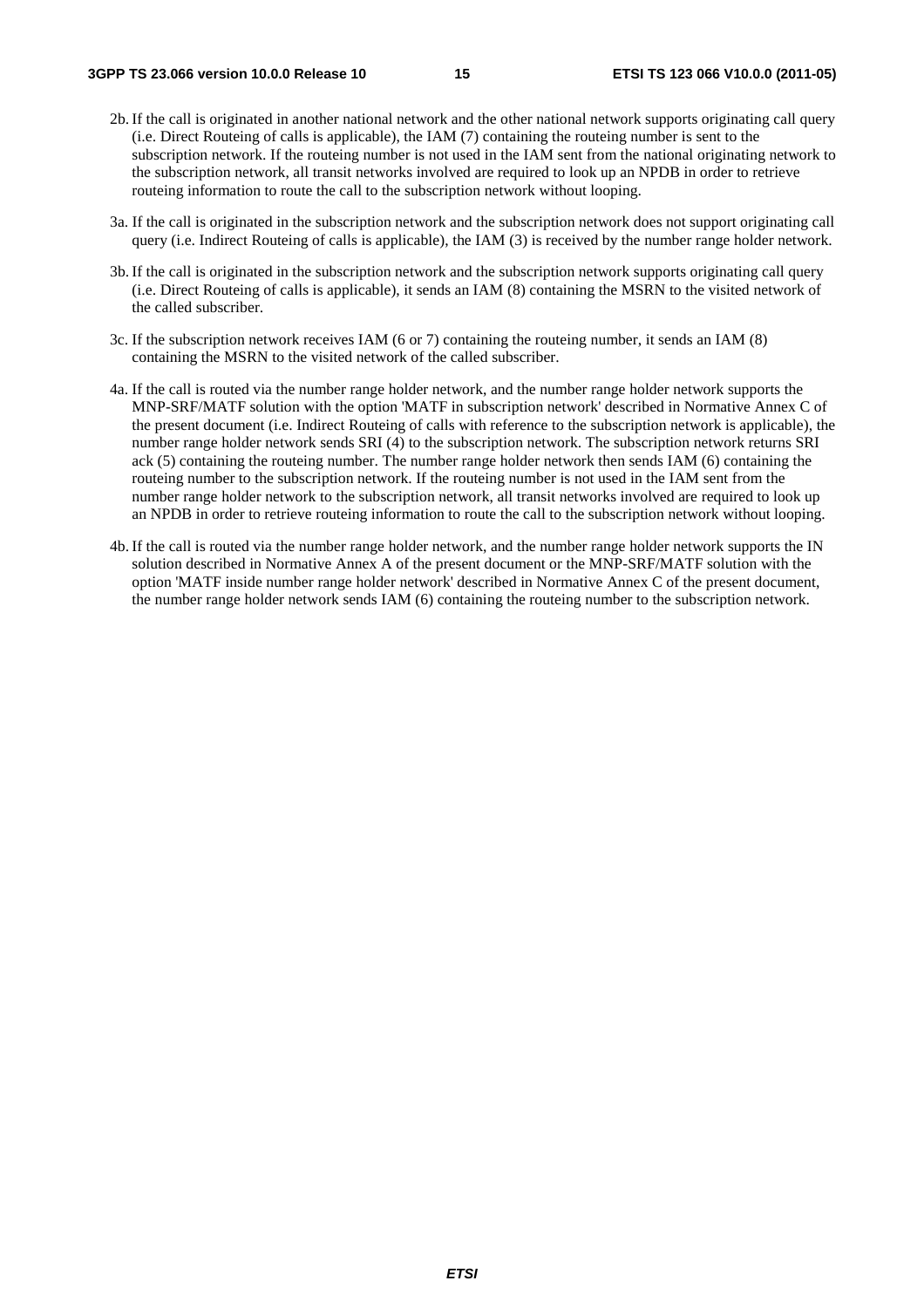### 6 Functional requirements of network entities

### 6.1 Procedure MNP\_MT\_GMSC\_Set\_MNP\_Parameters

The procedure MNP\_MT\_GMSC\_Set\_MNP\_Parameters is shown in figure 4. It is called from the process MT\_GMSC defined in 3G TS 23.018 [3].



**Figure 4: Procedure MNP\_MT\_GMSC\_Set\_MNP\_Parameters**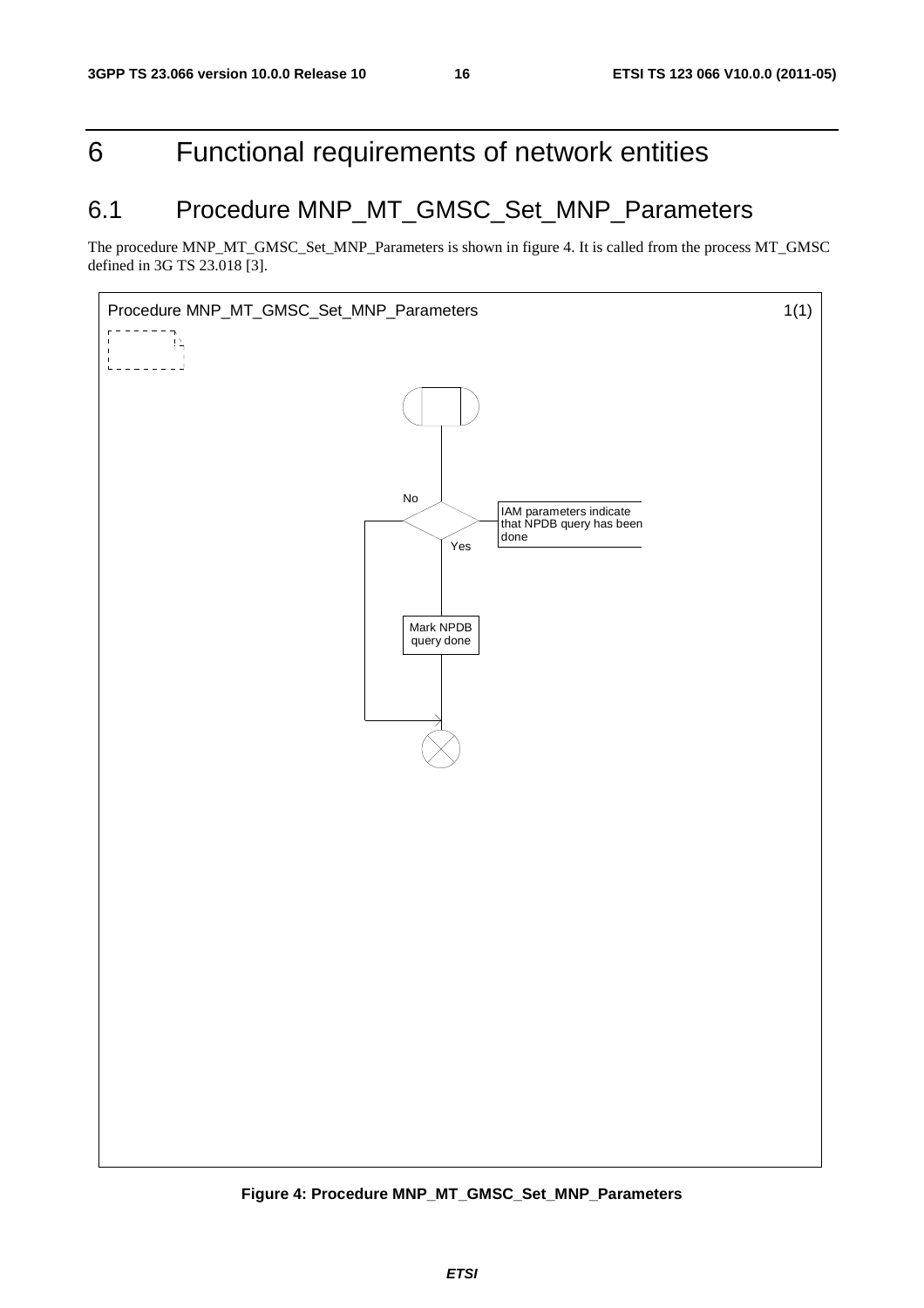### 6.2 Procedure MNP\_MT\_GMSC\_Check\_MNP\_Indicators

The procedure MNP\_MT\_GMSC\_Check\_MNP\_Indicators is shown in figure 5. It is called from the process MT\_GMSC defined in 3G TS 23.018 [3].



**Figure 5: Procedure MNP\_MT\_GMSC\_Check\_MNP\_Indicators**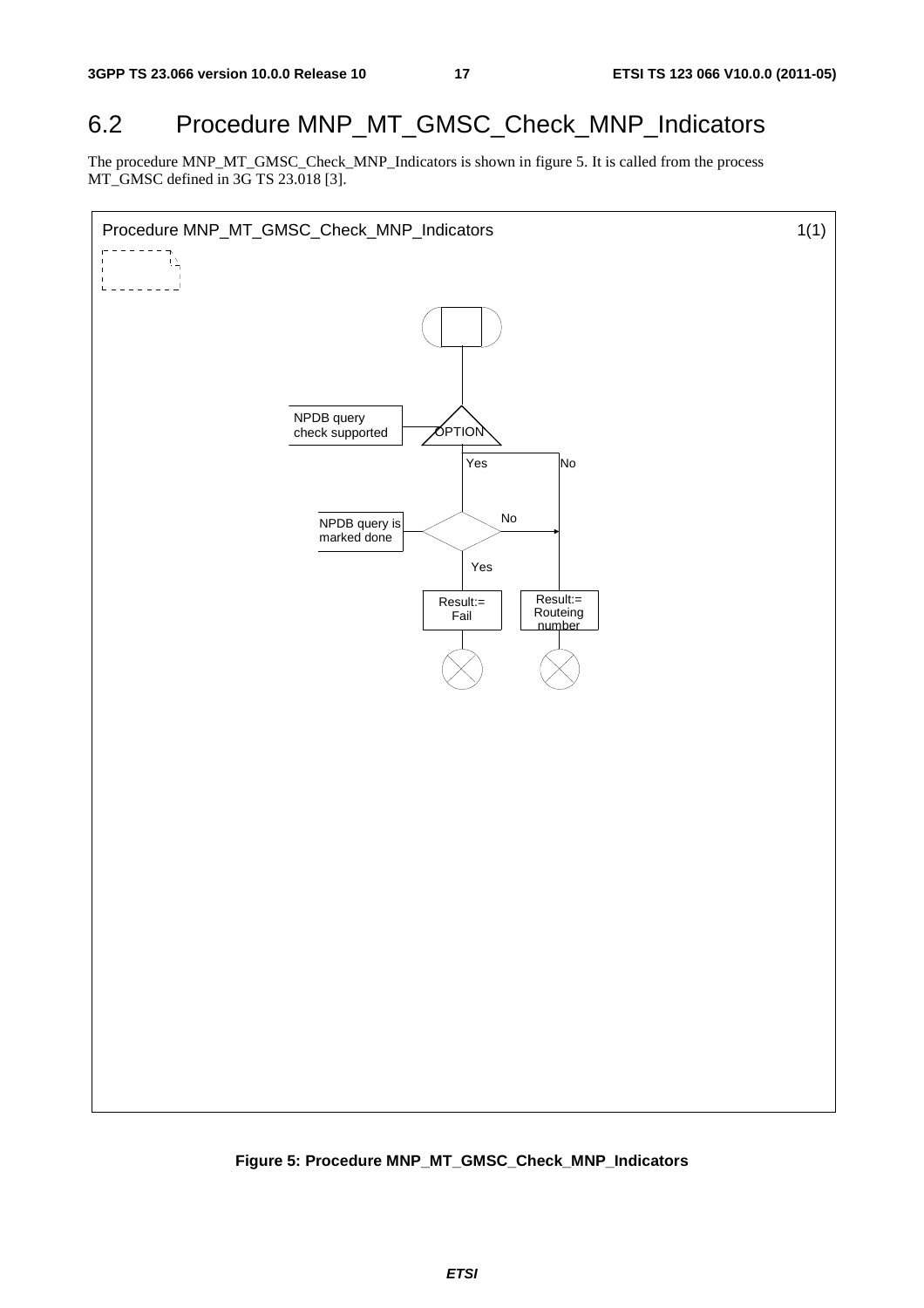### 6.3 Procedure MNP\_SRF\_Check\_MNP\_Indicator

The procedure MNP\_SRF\_Check\_MNP\_Indicator is shown in figure 6. It is called from the procedures MNP\_SRF\_Non\_Call\_Related and MNP\_SRF\_MATF\_Call\_Related.



**Figure 6: Procedure MNP\_SRF\_Check\_MNP\_Indicator**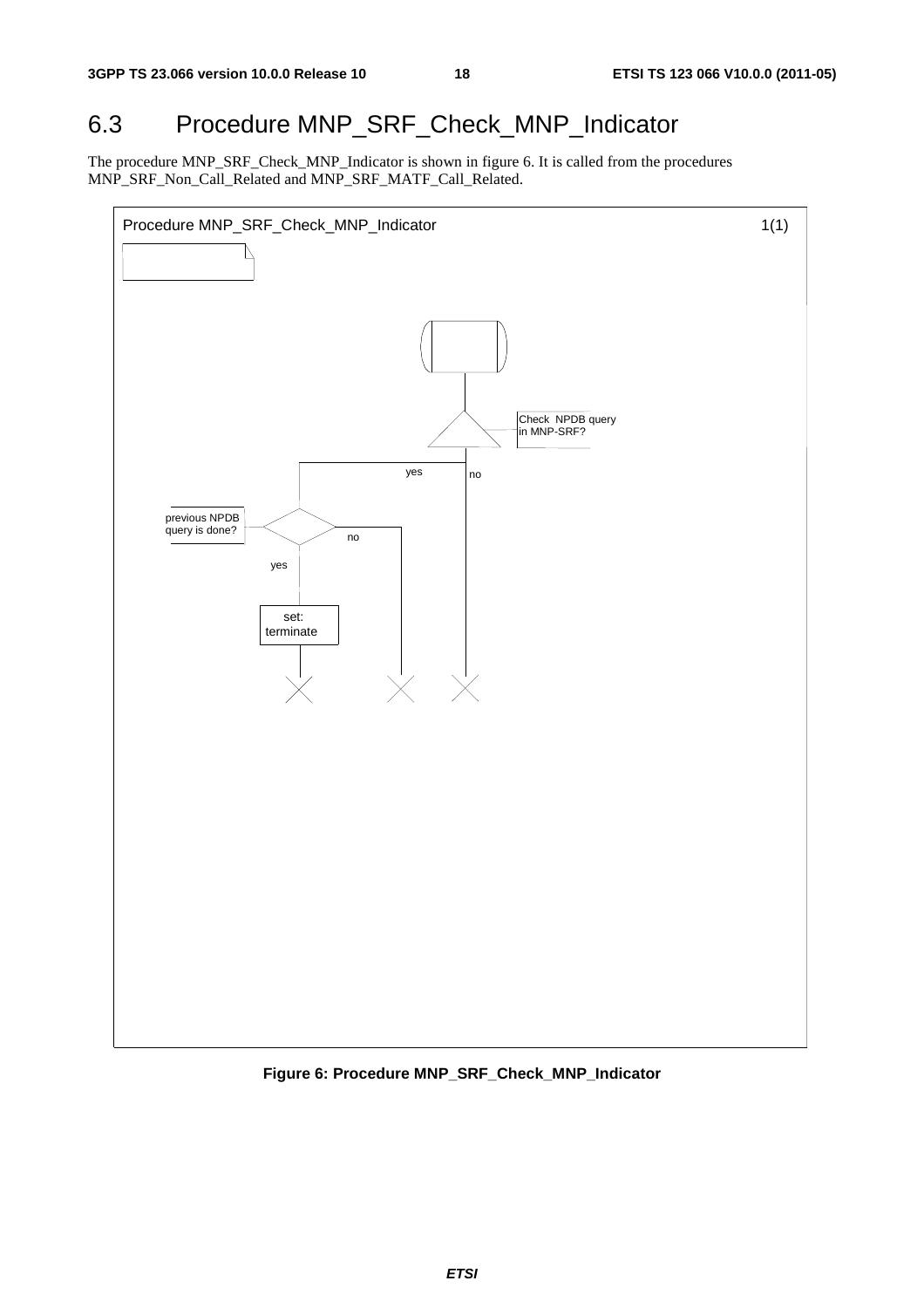### Annex A (normative): IN Call-Related Technical Realisation

### A.1 Architecture

#### A.1.1 Network Options

There are two IN-based solutions for querying the NPDB :-

- i. ETSI Core INAP
- ii. ANSI IN Query.

The following network operator options are defined for the MT calls in the GMSC:

- Terminating call Query on Digit Analysis (TQoD);
- Query on HLR Release (QoHR).

In a GSM network that supports the IN-based approach for call related MNP, each GMSC shall support at least one of these options.

The following network operator option is defined for MO calls in VMSCA and for forwarded calls in the GMSC and VMSCB:

- Originating call Query on Digit Analysis (OQoD).

In a GSM network which supports the IN-based approach for call related MNP, it is a network operator decision, taking into account the regulatory and architectural constraints that may prevail, whether or not VMSCs and GMSCs support this option.

The use of OQoD in transit switches in a PLMN while avoiding multiple database interrogations is for further study.

The interworking between the CCF and the SSF for MNP is for further study.

Note that for different number ranges different options may be chosen.

An IN-based solution for querying the NPDB may also be used by the gsmSCF in order to be able to apply different charging tariffs for CAMEL pre-paid subscribers" calls or short messages established/sent when roaming in their home PLMN and directed to ported and non-ported mobile subscribers, depending on whether or not the called and the calling subscriber subscribe to the same PLMN.

### A.1.2 No NP Query required – Number is not subject for portability

Figure A.1.2 shows the architecture for a call to a number that is not subject for portability. This can be for several reasons like for example:

- the national regulator has stipulated some number series as being non-portable or;
- in an initial phase only a limited amount of subscribers might port in certain number blocks and some operators might want to treat the call routeing according to traditional routeing plans without any change.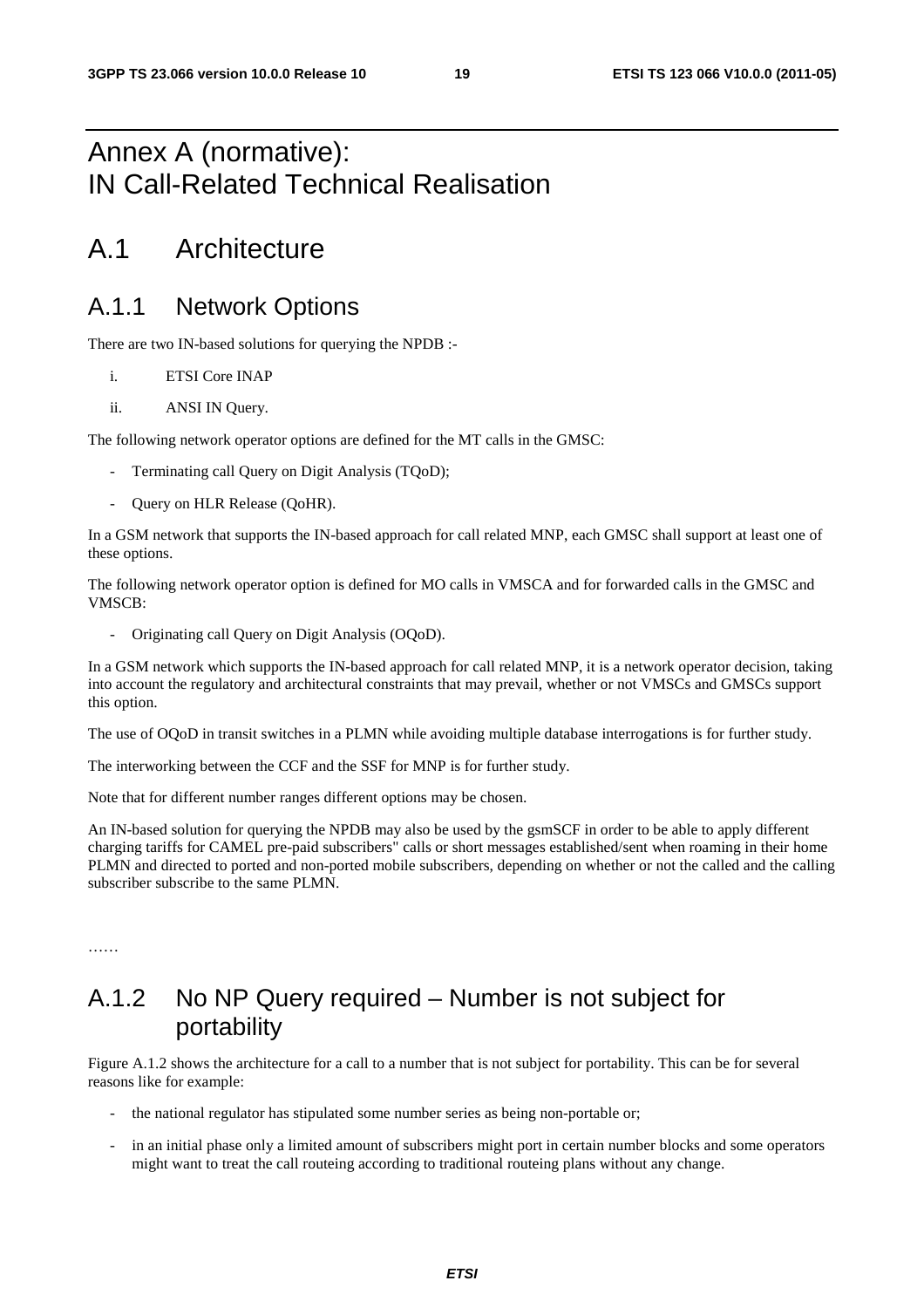

#### **Figure A.1.2: Call to a non-ported number, no NP query required**

- 1 From an Originating Exchange a call is set up to MSISDN. The call is routed to the Number range holder network being the Subscription network.
- 2 When GMSCB receives the ISUP IAM, it requests routeing information by submitting a MAP SRI to the HLRB including the MSISDN in the request.
- 3 The HLRB requests an MSRN from the MSC/VLRB where the mobile subscriber currently is registered;
- 4 The MSC/VLRB returns an MSRN back to the HLRB.
- 5 The HLRB responds to the GMSCB by sending an SRI ack with an MSRN.
- 6 GMSCB uses the MSRN to route the call to VMSCB.

#### A.1.3 NP Query in Number Range Holder Network

#### A.1.3.1 TQoD – Number is not ported

Figure A.1.3.1 shows the architecture for a call where the Originating network has no knowledge whether the MSISDN is ported or not and uses the traditional routeing plans for routeing the call to the Number range holder network for further routeing decisions.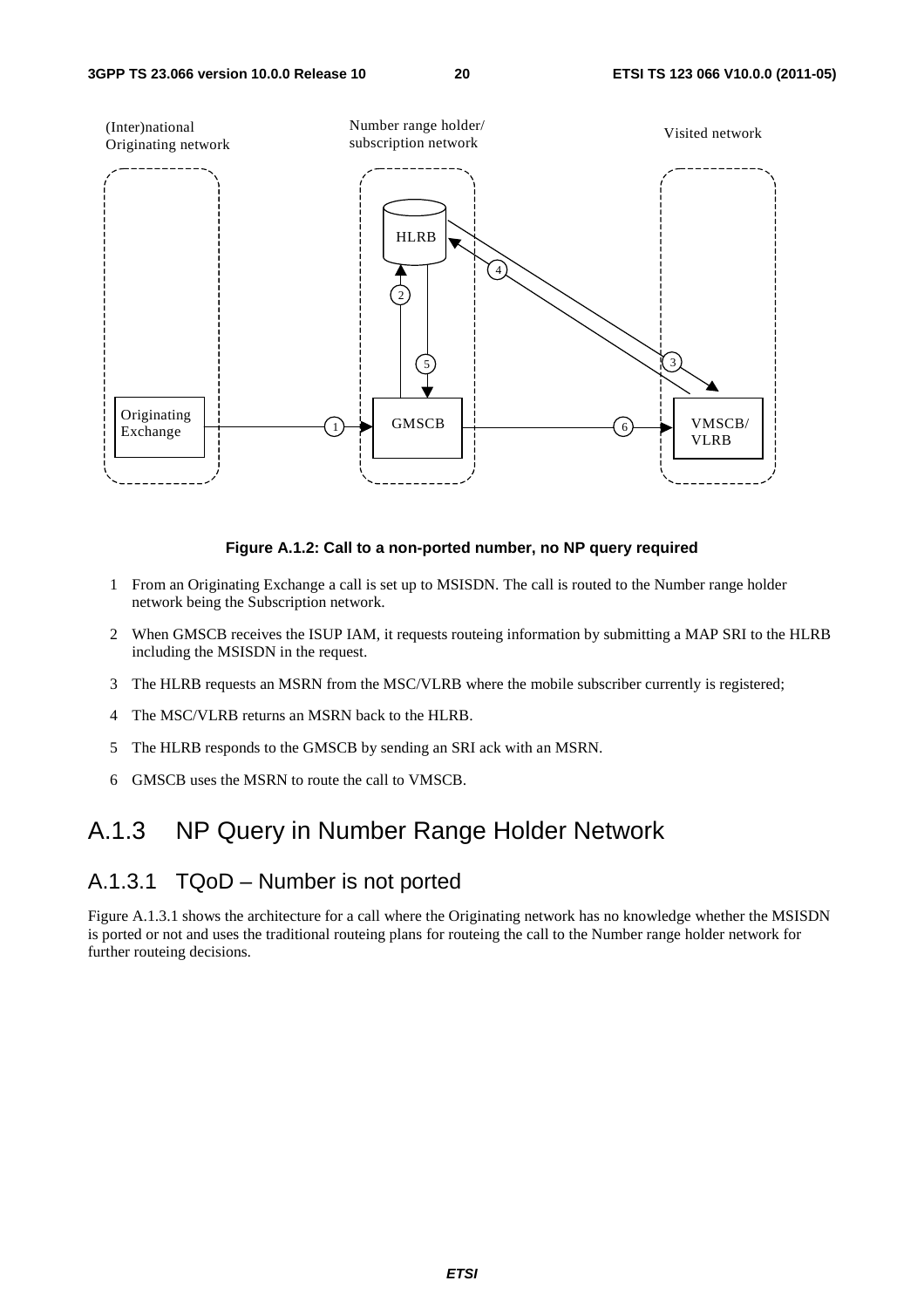

#### **Figure A.1.3.1: Call to a non-ported number using TQoD procedure**

- 1 From an Originating Exchange a call is set up to MSISDN. The call is routed to the Number range holder network being the Subscription network.
- 2 When GMSCB receives the ISUP IAM, it will send a database query to the NPDB as a result of analysis of the received MSISDN. The MSISDN is included in the query to the NPDB.
- 3 The NPDB detects that the MSISDN is not ported and responds back to the GMSCB to continue the normal call setup procedure for MT calls.
- 4 The GMSCB requests routeing information by submitting a MAP SRI to the HLRB, including the MSISDN in the request.
- 5 The HLRB requests an MSRN from the MSC/VLRB where the mobile subscriber owning the MSISDN currently is registered.
- 6 The MSC/VLRB returns an MSRN back to the HLRB.
- 7 The HLRB responds to the GMSCB by sending an SRI ack with an MSRN.
- 8 GMSCB uses the MSRN to route the call to VMSCB.

Note that the NPDB may be outside the number range holder network if a shared NPDB is used.

#### A.1.3.2 TQoD – Number is ported

Figure A.1.3.2 shows the architecture for a call where the Originating network has no knowledge whether the MSISDN is ported or not and uses the traditional routeing plans for routeing the call to the Number range holder network for further routeing decisions.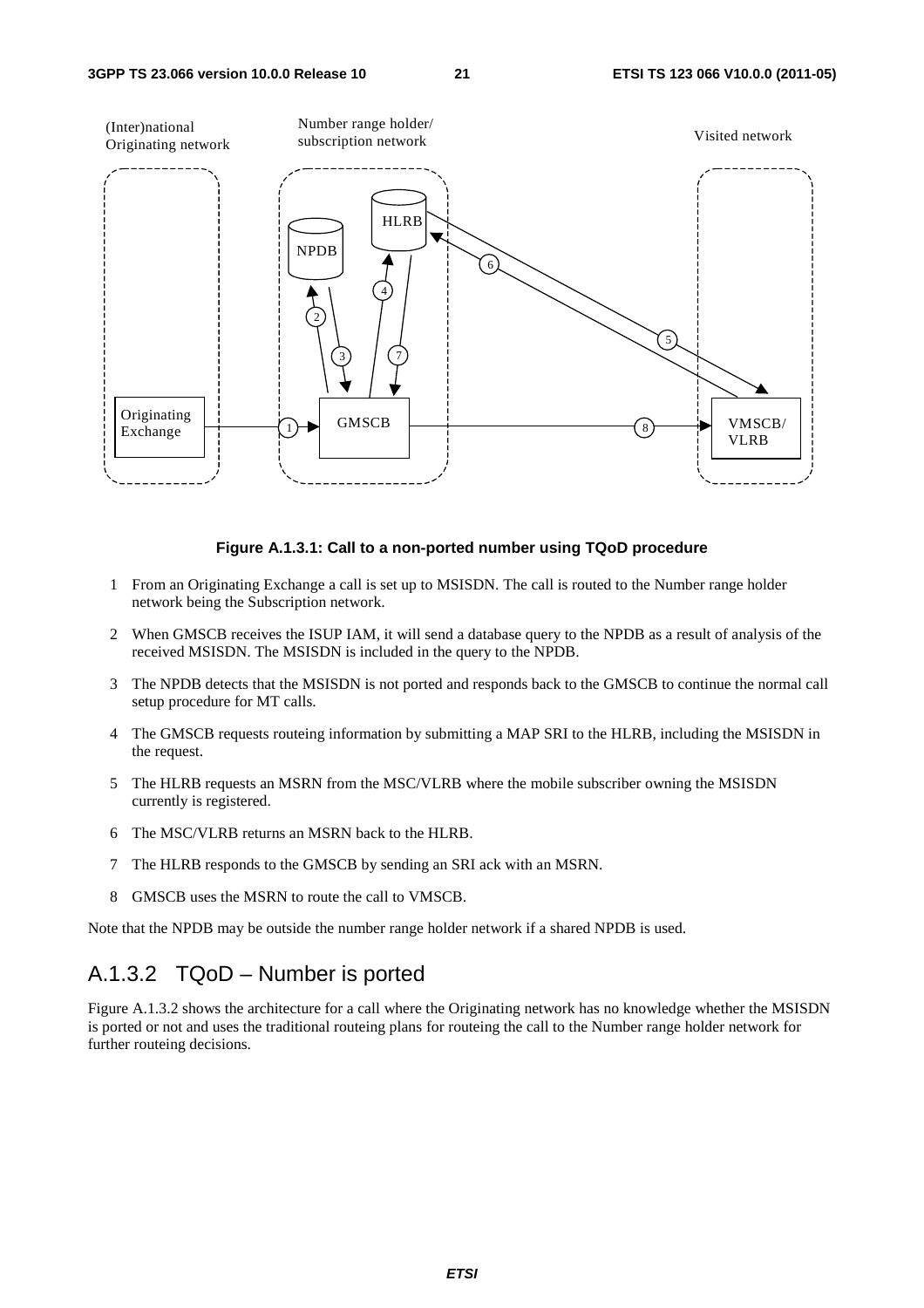

#### **Figure A.1.3.2: Call to a ported number using TQoD procedure**

- 1 From an Originating Exchange a call is set up to MSISDN. The call is routed to the Number range holder network.
- 2 When GMSCA receives the ISUP IAM, it will send a database query, including the MSISDN, to the NPDB as a result of analysis of the received MSISDN.
- 3 The NPDB detects that the MSISDN is ported and responds back to the GMSCA with a Routeing Number pointing out the Subscription network.
- 4 The call is routed to the Subscription network based on the Routeing Number carried in ISUP IAM message; also the MSISDN is included in IAM.
- 5 The GMSCB requests routeing information by submitting a MAP SRI to the HLRB, including the MSISDN in the request. The capability to route messages to the correct HLR is required.
- 6 The HLRB requests an MSRN from the MSC/VLRB where the mobile subscriber currently is registered.
- 7 The MSC/VLRB returns an MSRN back to the HLRB.
- 8 The HLRB responds to the GMSCB by sending an SRI ack with an MSRN.
- 9 GMSCB uses the MSRN to route the call to VMSCB.

Note that the NPDB may be outside the number range holder network if a shared NPDB is used.

#### A.1.3.3 QoHR – Number is ported

Figure A.1.3.3 shows the architecture for a call where the Originating network has no knowledge whether the MSISDN is ported or not and uses the traditional routeing plans for routeing the call to the Number range holder network for further routeing decisions.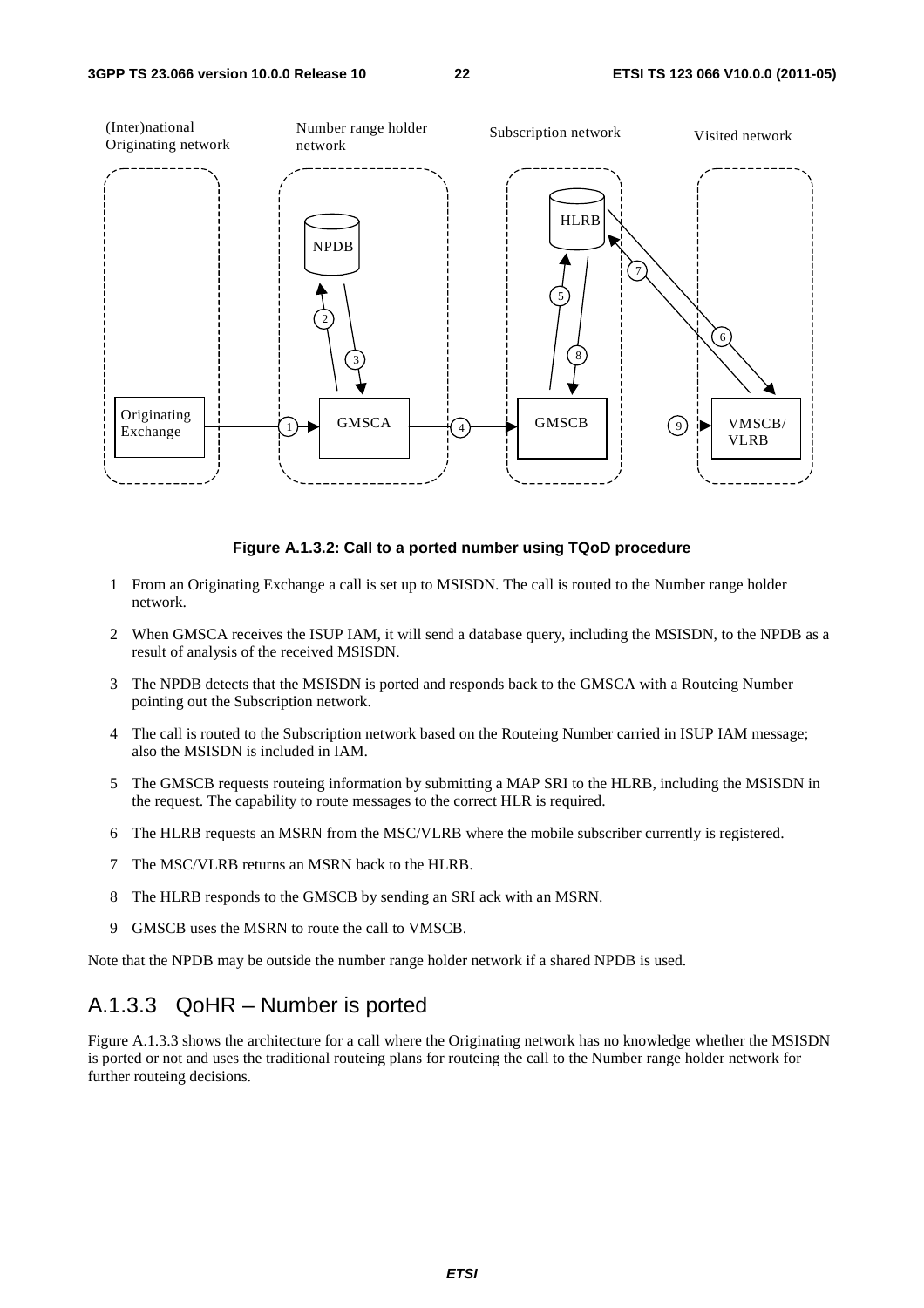

**Figure A.1.3.3: Call to a ported number using QoHR procedure** 

- 1 From an Originating Exchange a call is set up to MSISDN. The call is routed to the Number range holder network.
- 2 When GMSCA receives the ISUP IAM, it requests routeing information by submitting a MAP SRI to the HLRA including the MSISDN in the request.
- 3 The HLRA returns a MAP SRI ack with an 'Unknown Subscriber' error since no record was found for the subscriber in the HLRA.
- 4 When GMSCA receives the error indication form the HLRA, this will trigger the sending of a database query to the NPDB, including the MSISDN in the query.
- 5 The NPDB detects that the MSISDN is ported and responds back to the GMSCA with a Routeing Number pointing out the Subscription network.
- 6 The call is routed to the Subscription network based on the Routeing Number carried in ISUP IAM message; also the MSISDN is included in IAM.
- 7 The GMSCB requests routeing information by submitting a MAP SRI to the HLRB, including the MSISDN in the request. The capability to route messages to the correct HLR is required.
- 8 The HLRB requests an MSRN from the MSC/VLRB where the mobile subscriber currently is registered.
- 9 The MSC/VLRB returns an MSRN back to the HLRB.
- 10 The HLRB responds to the GMSCB by sending an SRI ack with an MSRN.
- 11 GMSCB uses the MSRN to route the call to VMSCB.

Note that the NPDB may be outside the number range holder network if a shared NPDB is used.

#### A.1.4 NP Query in Originating Network

#### A.1.4.1 OQoD – Number is not ported

Figure A.1.4.1 shows the architecture for a call where already the Originating network has the knowledge whether the MSISDN is ported or not and can route the call directly to the Subscription network that in this case is the same as the Number range holder network.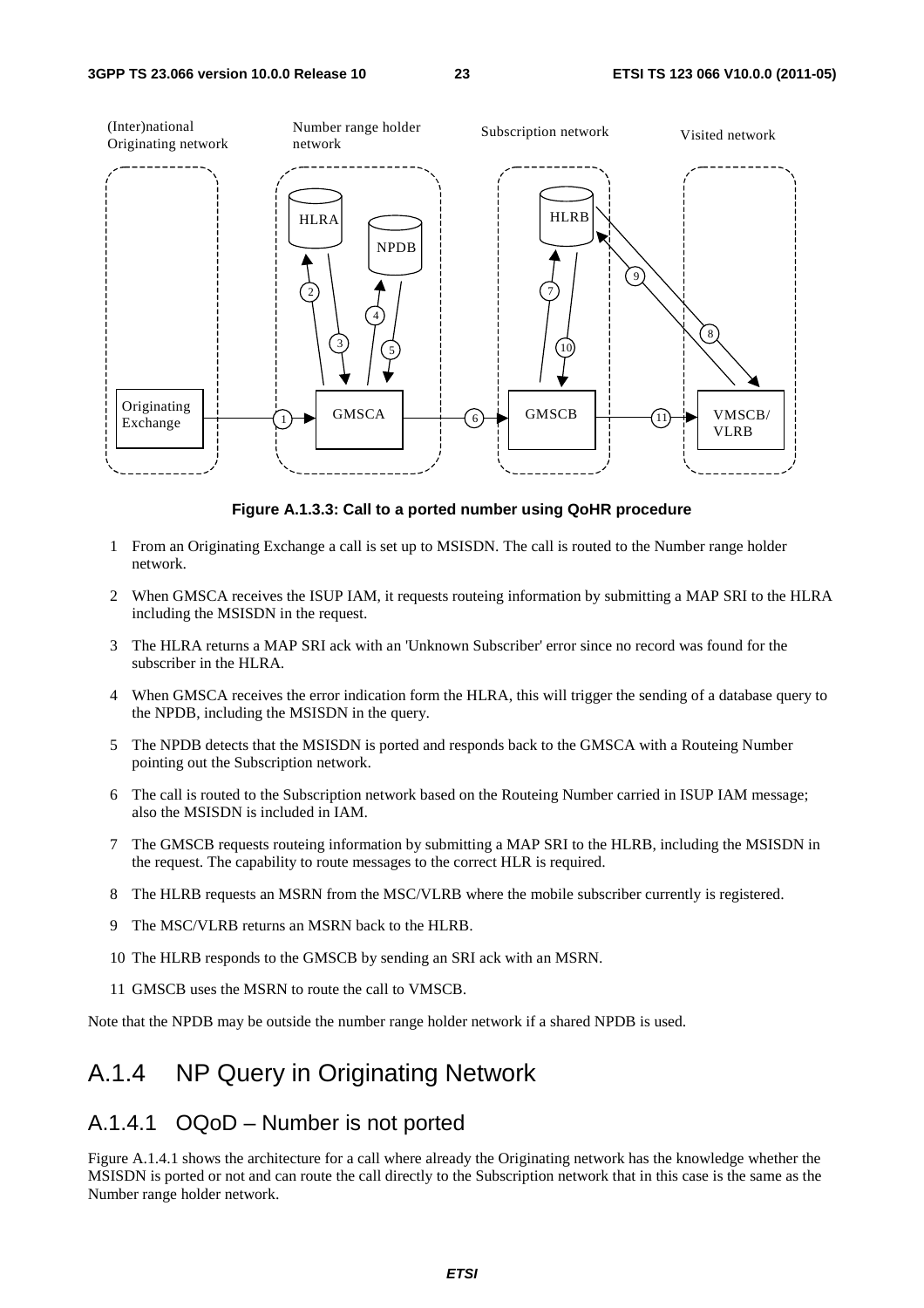

#### **Figure A.1.4.1: Call to a non-ported number using OQoD procedure**

- 1 A call is initiated by Mobile Subscriber A towards Mobile Subscriber B, using the MSISDN of the called subscriber.
- 2 When VMSCA receives the call setup indication, it will send a database query to the NPDB as a result of analysis of the received MSISDN, including the MSISDN in the query.
- 3 The NPDB detects that the MSISDN is not ported and responds back to the VMSCA to continue the normal call setup procedure for MO calls. Depending on database configuration option, the NPDB could either return a Routeing Number on not ported calls, as done for ported calls, or the call is further routed using the MSISDN number only towards the Number range holder network.
- 4 The call is routed to the Number range holder/Subscription network based on the MSISDN or Routeing Number carried in ISUP IAM message.
- 5 The GMSCB requests routeing information by submitting a MAP SRI to the HLRB, including the MSISDN in the request.
- 6 The HLRB requests an MSRN from the MSC/VLRB where the mobile subscriber currently is registered.
- 7 The MSC/VLRB returns an MSRN back to the HLRB.
- 8 The HLRB responds to the GMSCB by sending an SRI ack with an MSRN.
- 9 GMSCB uses the MSRN to route the call to VMSCB.

Note that the NPDB may be outside the national originating network if a shared NPDB is used.

#### A.1.4.2 OQoD – Number is ported

Figure A.1.4.2 shows the architecture for a call where already the Originating network has the knowledge that the MSISDN is ported and can route the call directly to the Subscription network without involving the Number range holder network.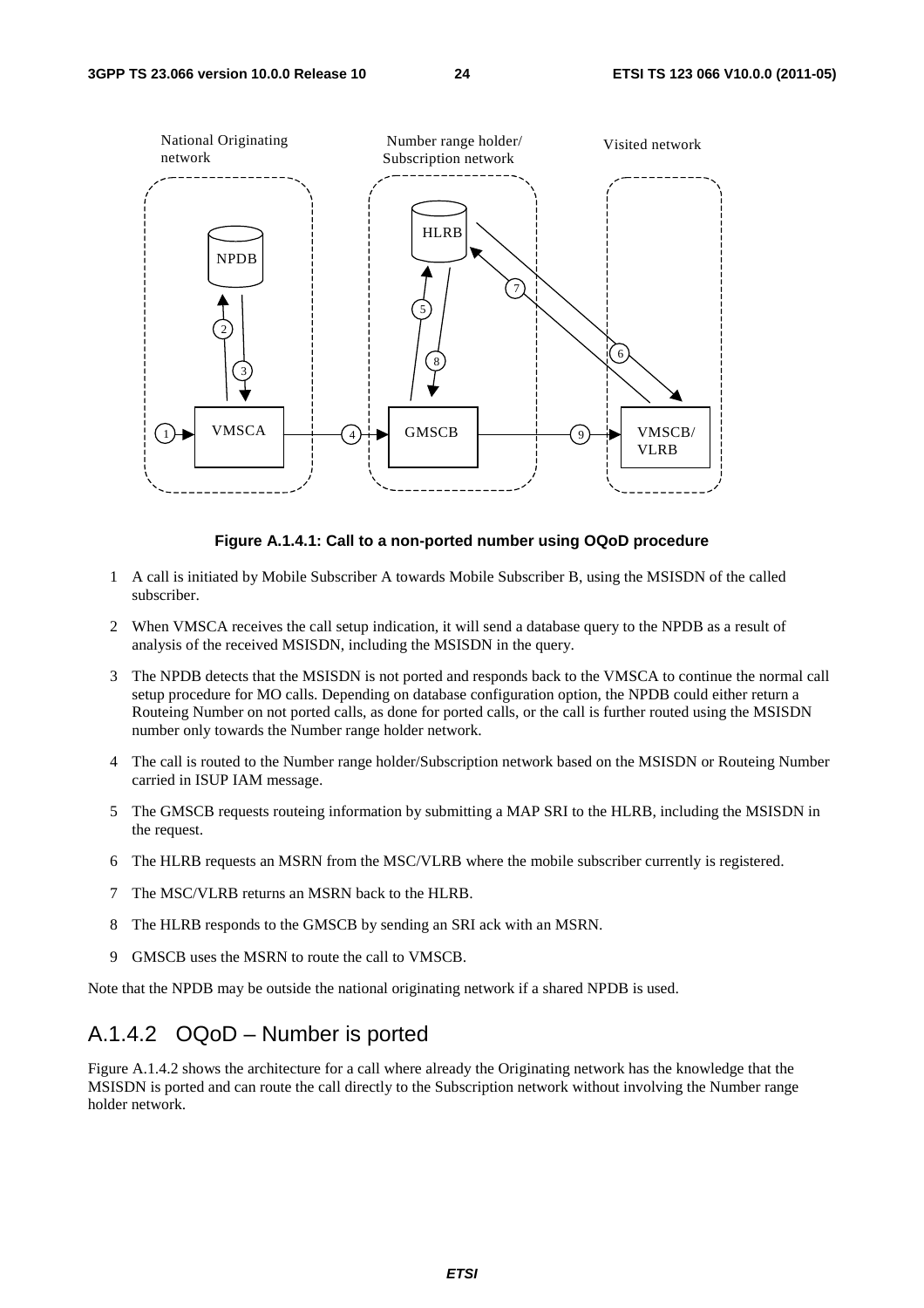![](_page_25_Figure_3.jpeg)

**Figure A.1.4.2: Call to a ported number using OQoD procedure** 

- 1 A call is initiated by Mobile Subscriber A towards Mobile Subscriber B, using the MSISDN of the called subscriber.
- 2 When VMSCA receives the call setup indication, it will send a database query to the NPDB as a result of analysis of the received MSISDN including the MSISDN in the query.
- 3 The NPDB detects that the MSISDN is ported and responds back to the VMSCA with a Routeing Number pointing out the Subscription network.
- 4 The call is routed to the Subscription network based on the Routeing Number carried in ISUP IAM message; also the MSISDN is included in IAM.
- 5 The GMSCB requests routeing information by submitting a MAP SRI to the HLRB, including the MSISDN in the request. The capability to route messages to the correct HLR is required.
- 6 The HLRB requests an MSRN from the MSC/VLRB where the mobile subscriber currently is registered.
- 7 The MSC/VLRB returns an MSRN back to the HLRB.
- 8 The HLRB responds to the GMSCB by sending an SRI ack with an MSRN.
- 9 GMSCB uses the MSRN to route the call to VMSCB.

Note that the NPDB may be outside the national originating network if a shared NPDB is used.

#### A.1.4.3 IN-Query for CAMEL pre-paid service

Figure A.1.4.3 shows the architecture for a call or MO-Short-Message originated by a CAMEL pre-paid subscriber while roaming in the Home PLMN where the gsmSCF needs to know whether or not calling and called subscriber subscribe to the same PLMN in order to apply the correct charging tariff.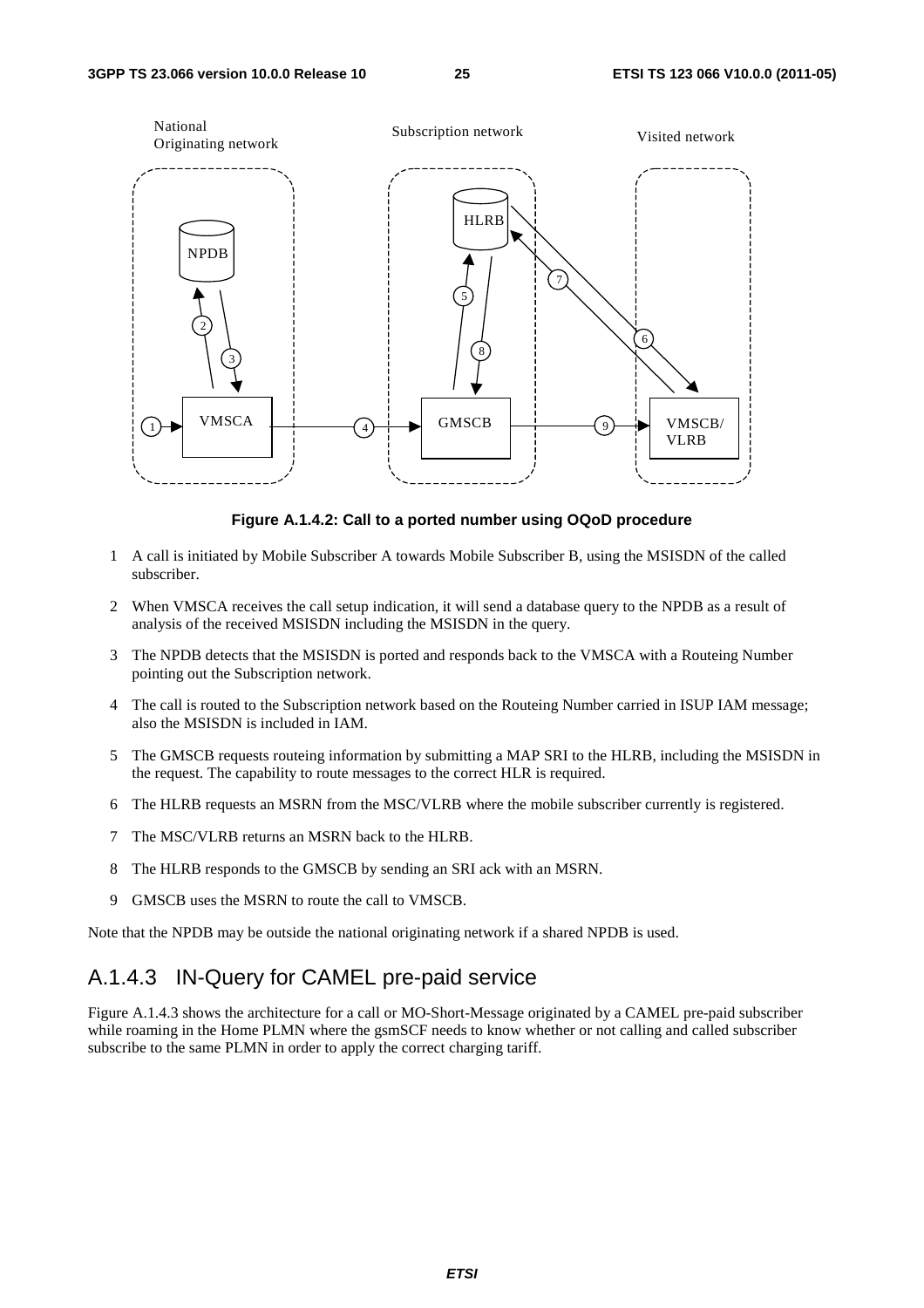![](_page_26_Figure_3.jpeg)

#### **Figure A.1.4.3: IN-Query for pre-paid service**

- 1 A call or short message is initiated by Mobile Subscriber A towards Mobile Subscriber B, using the MSISDN of the called subscriber.
- 2 When VMSCA receives the call setup indication, it will send a CAP IDP message to the gsmSCF. The IDP contains the called party"s MSISDN.
- 3 If the calling subscriber roams in her Home PLMN and the called subscriber"s MSISDN indicates that the called subscriber subscribes to a PLMN within the calling subscriber"s Home Country, the gsmSCF queries the NPDB based on the called party"s MSISDN. Otherwise the tariff to be applied does not depend on the called subscriber"s porting status and enough information to apply the correct tariff is available; go to 5.
- 4 The NPDB returns a routing number to the gsmSCF pointing out the called subscriber"s subscription network. Based on this information the gsmSCF applies the appropriate tariff for pre-paid subscriber A.
- 5 The gsmSCF returns CAP AC and CAP CUE messages to the VMSCA.
- 6 The call or short message is set up.

Note that the NPDB and gsmSCF may be integrated within one physical entity.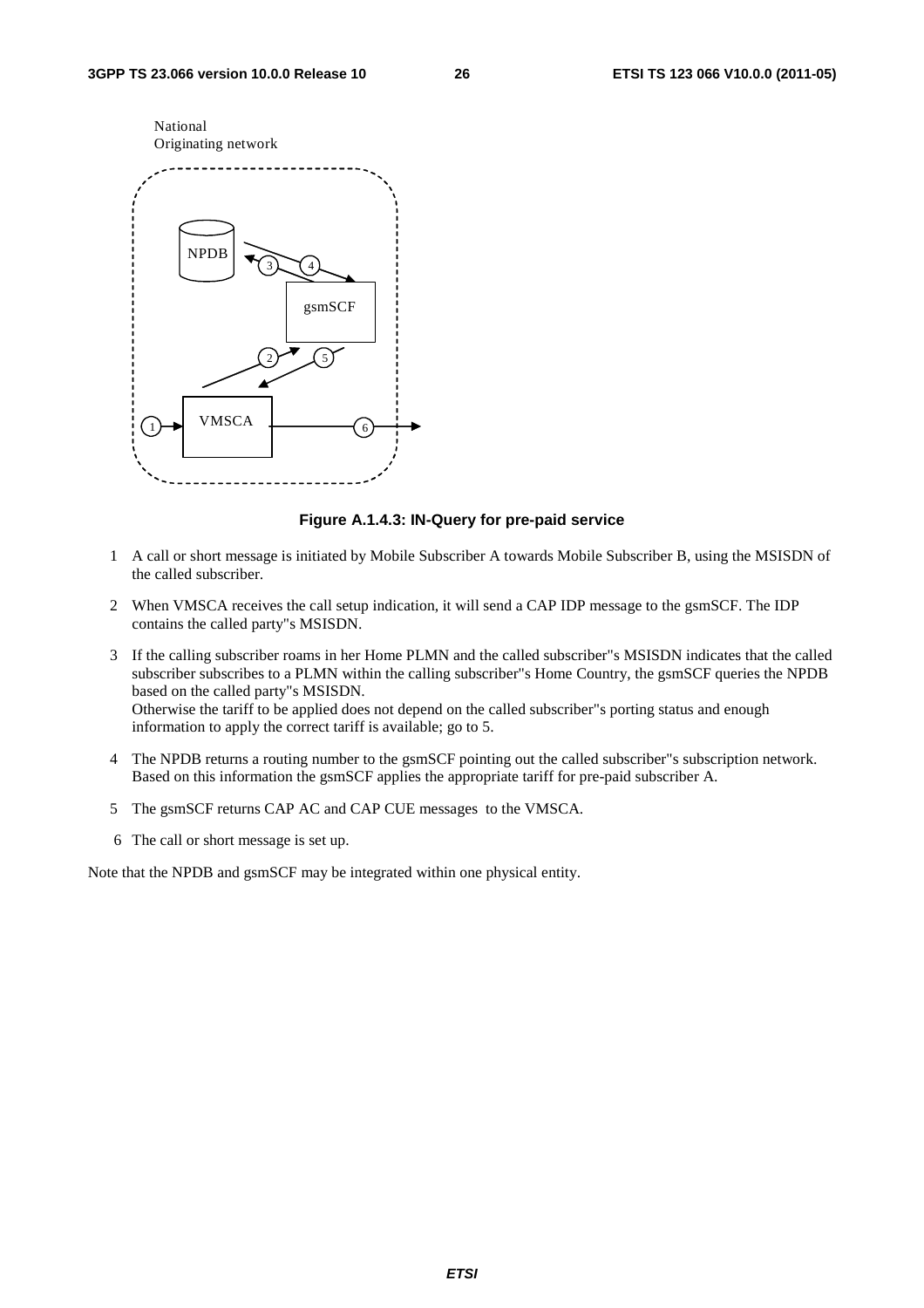### A.2 Information flows

In the following figures the NPDB is shown as belonging to the Number range holder network or to the national originating network. However, the NPDB may be shared within one portability domain i.e. nation-wide.

![](_page_27_Figure_5.jpeg)

![](_page_27_Figure_6.jpeg)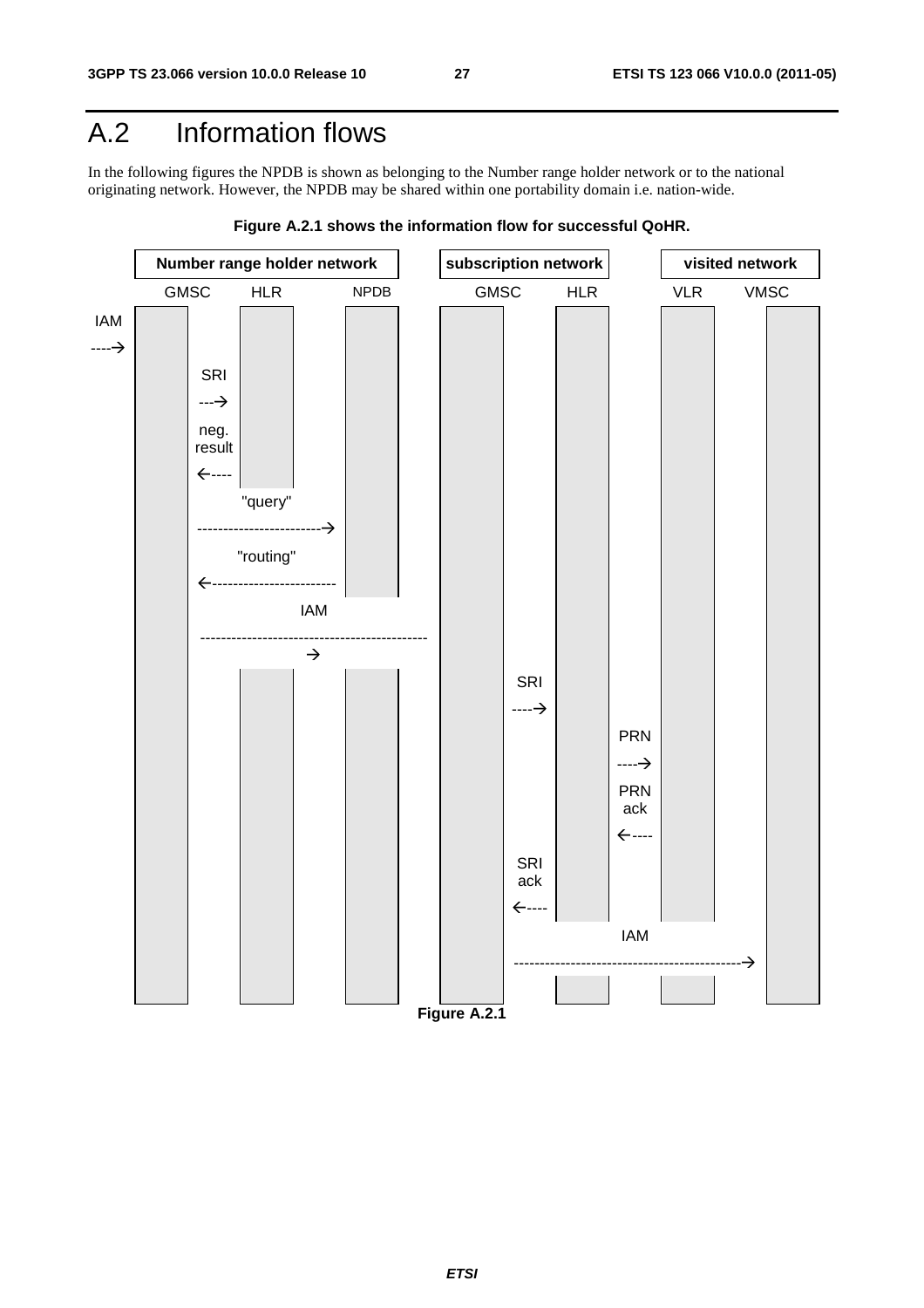![](_page_28_Figure_3.jpeg)

**Figure A.2.2 shows the information flow for unsuccessful QoHR (unallocated number).**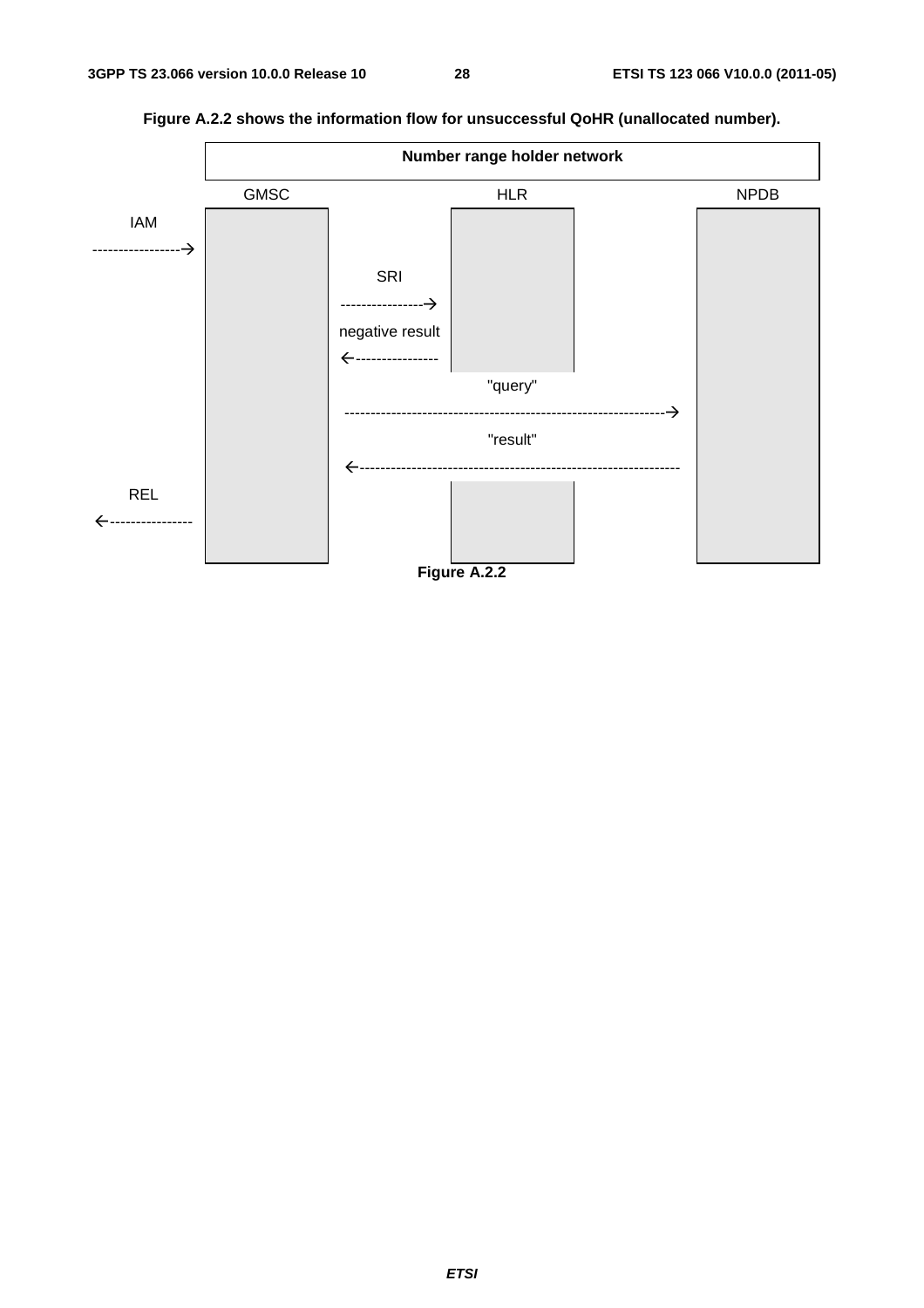![](_page_29_Figure_3.jpeg)

**Figure A.2.3 shows the information flow for successful TQoD.**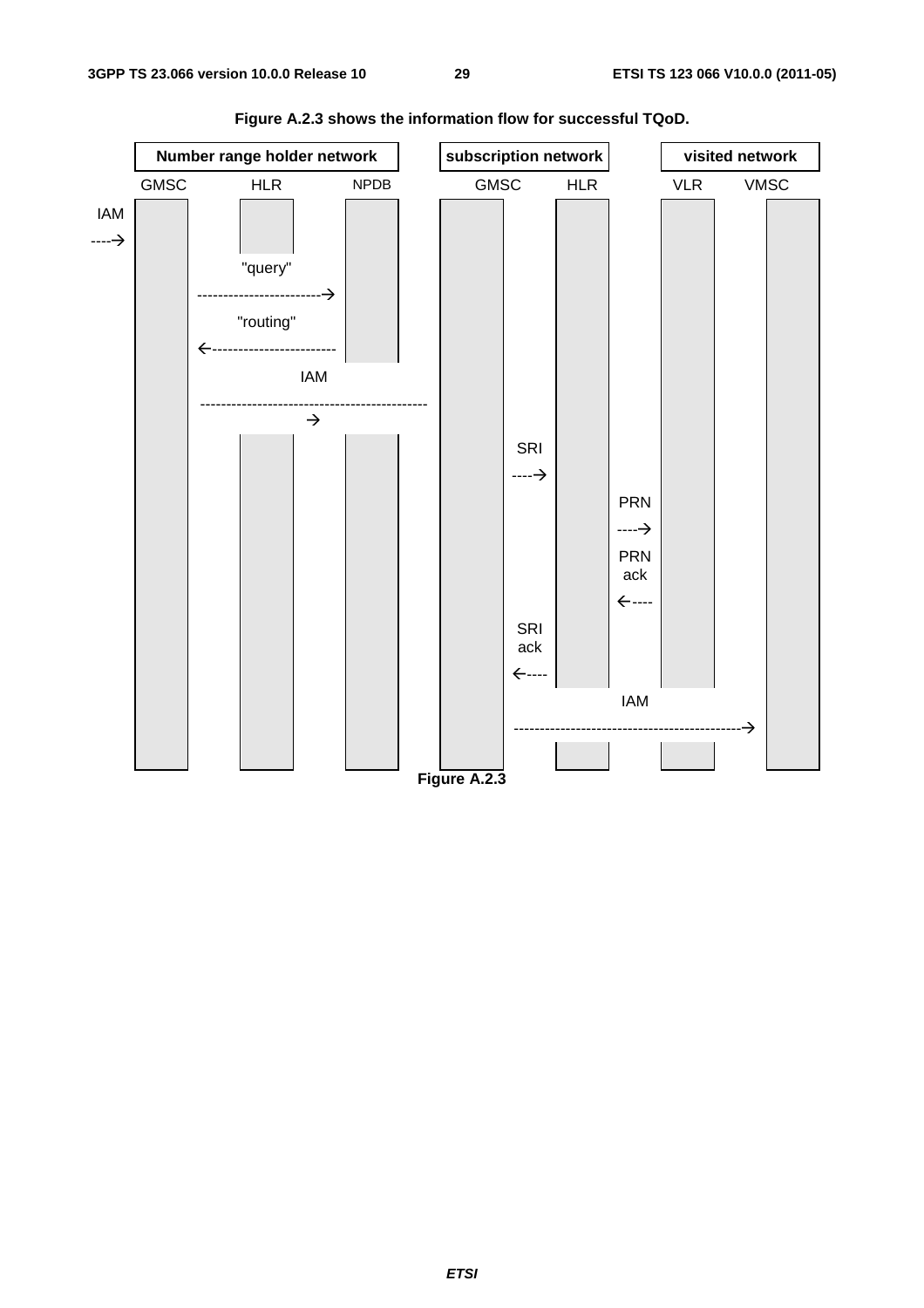![](_page_30_Figure_3.jpeg)

**Figure A.2.4 shows the information flow for unsuccessful TQoD (number not ported).**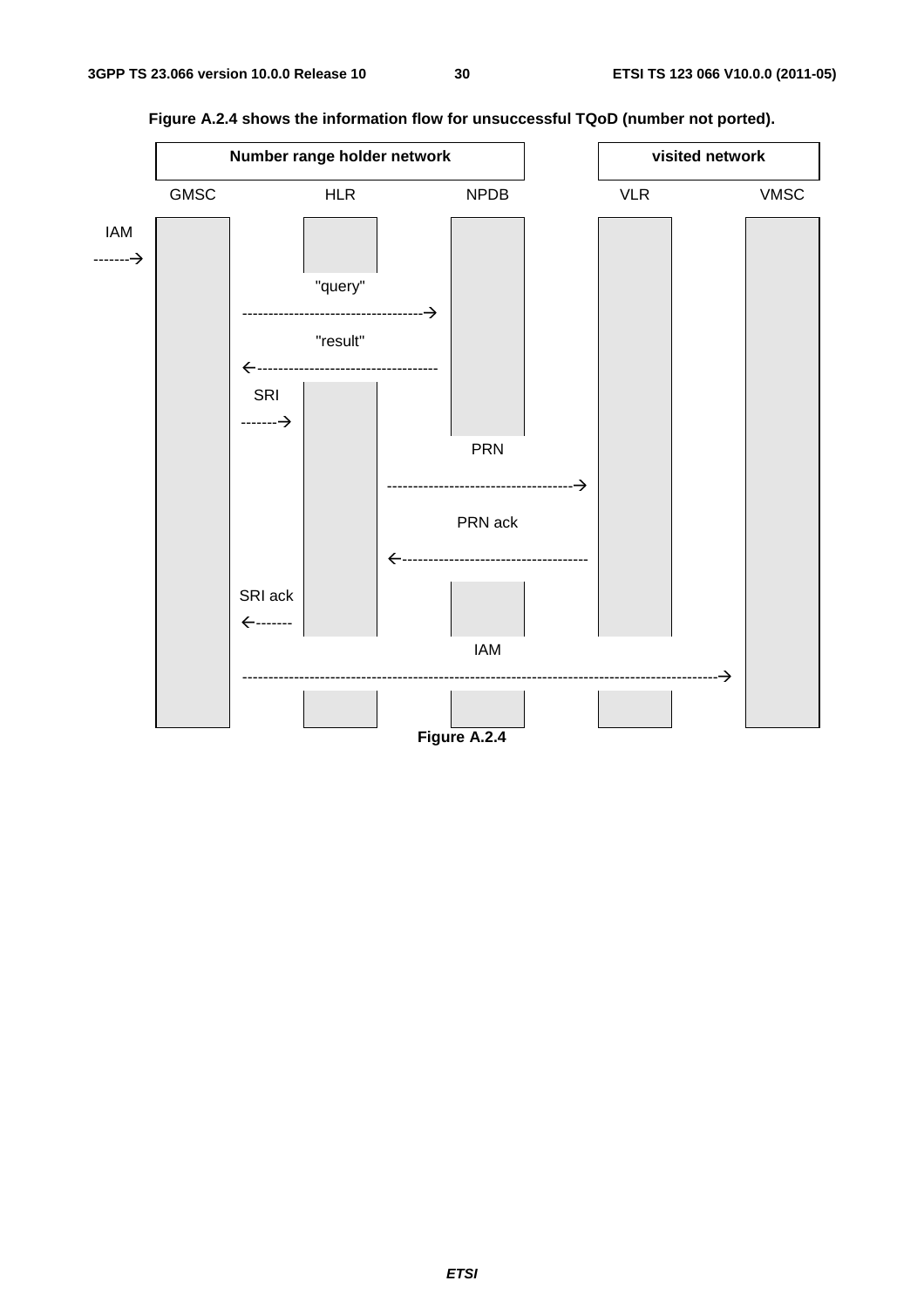| National originating network A |             |                                    | subscription network B |  |      |                   | visited network B |                    |                             |               |             |
|--------------------------------|-------------|------------------------------------|------------------------|--|------|-------------------|-------------------|--------------------|-----------------------------|---------------|-------------|
|                                | <b>VMSC</b> |                                    | NPDB                   |  | GMSC |                   | ${\sf HLR}$       |                    | $\ensuremath{\mathsf{VLR}}$ |               | <b>VMSC</b> |
| Set-up                         |             |                                    |                        |  |      |                   |                   |                    |                             |               |             |
| $\longrightarrow$              |             |                                    |                        |  |      |                   |                   |                    |                             |               |             |
|                                |             | "query"<br>$\overline{\phantom{}}$ |                        |  |      |                   |                   |                    |                             |               |             |
|                                |             | "routin                            |                        |  |      |                   |                   |                    |                             |               |             |
|                                |             | $\mathsf{g}"$                      |                        |  |      |                   |                   |                    |                             |               |             |
|                                |             | $\leftarrow$ -----                 |                        |  |      |                   |                   |                    |                             |               |             |
|                                |             |                                    | <b>IAM</b>             |  |      |                   |                   |                    |                             |               |             |
|                                |             |                                    |                        |  |      | SRI               |                   |                    |                             |               |             |
|                                |             |                                    |                        |  |      | $\longrightarrow$ |                   |                    |                             |               |             |
|                                |             |                                    |                        |  |      |                   |                   | <b>PRN</b>         |                             |               |             |
|                                |             |                                    |                        |  |      |                   |                   |                    |                             |               |             |
|                                |             |                                    |                        |  |      |                   |                   | $\longrightarrow$  |                             |               |             |
|                                |             |                                    |                        |  |      |                   |                   | <b>PRN</b><br>ack  |                             |               |             |
|                                |             |                                    |                        |  |      |                   |                   | $\leftarrow$ ----- |                             |               |             |
|                                |             |                                    |                        |  |      | SRI               |                   |                    |                             |               |             |
|                                |             |                                    |                        |  |      | ack               |                   |                    |                             |               |             |
|                                |             |                                    |                        |  |      | ←-----            |                   |                    |                             |               |             |
|                                |             |                                    |                        |  |      |                   |                   | <b>IAM</b>         |                             |               |             |
|                                |             |                                    |                        |  |      |                   |                   |                    | .                           | $\rightarrow$ |             |
|                                |             |                                    |                        |  |      |                   |                   |                    |                             |               |             |
|                                |             |                                    |                        |  |      | Figure A.2.5      |                   |                    |                             |               |             |

**Figure A.2.5 shows the information flow for successful OQoD (number ported).**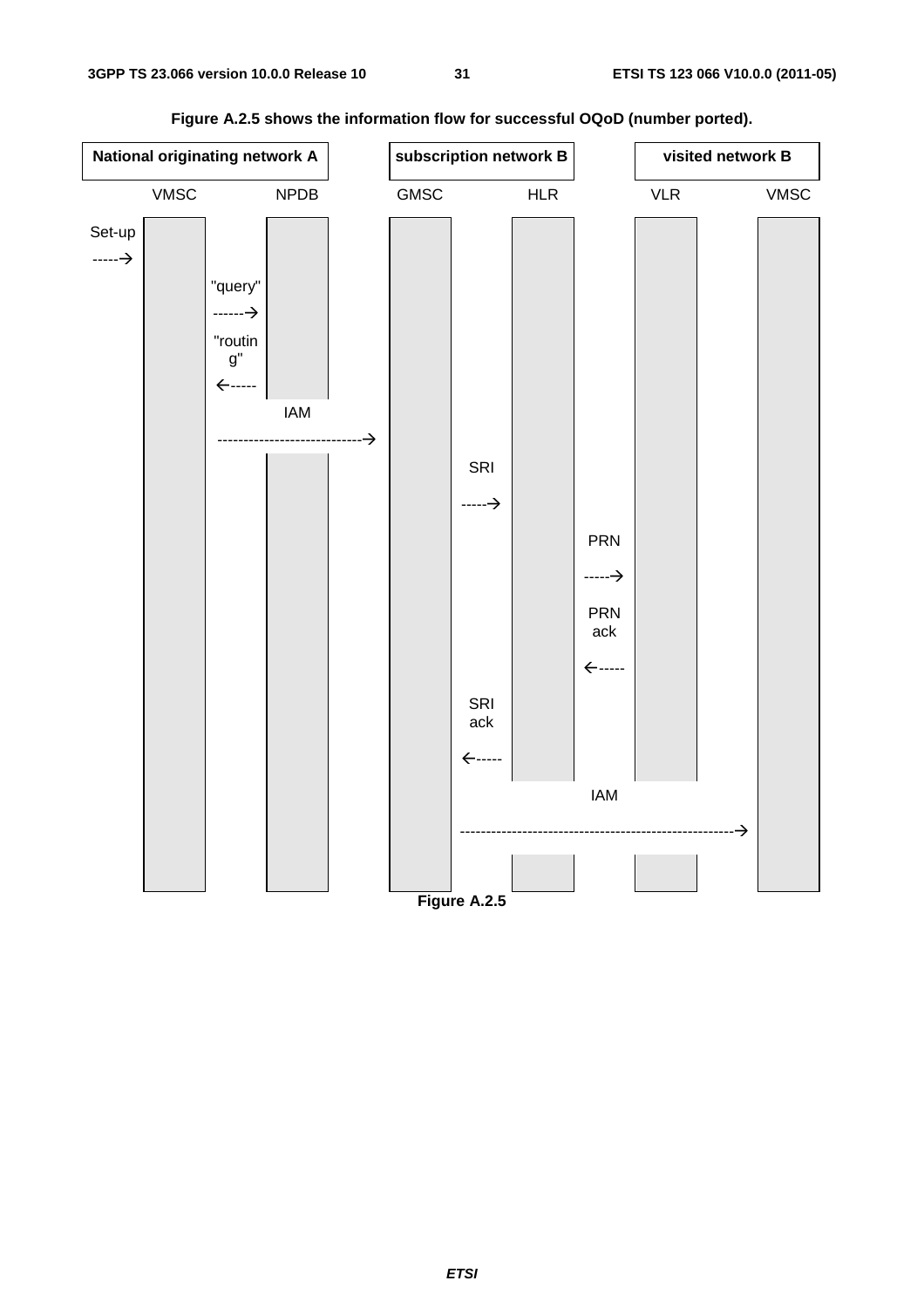![](_page_32_Figure_2.jpeg)

**Figure A.2.6 shows the information flow for unsuccessful OQoD (number not ported in).** 

![](_page_32_Figure_4.jpeg)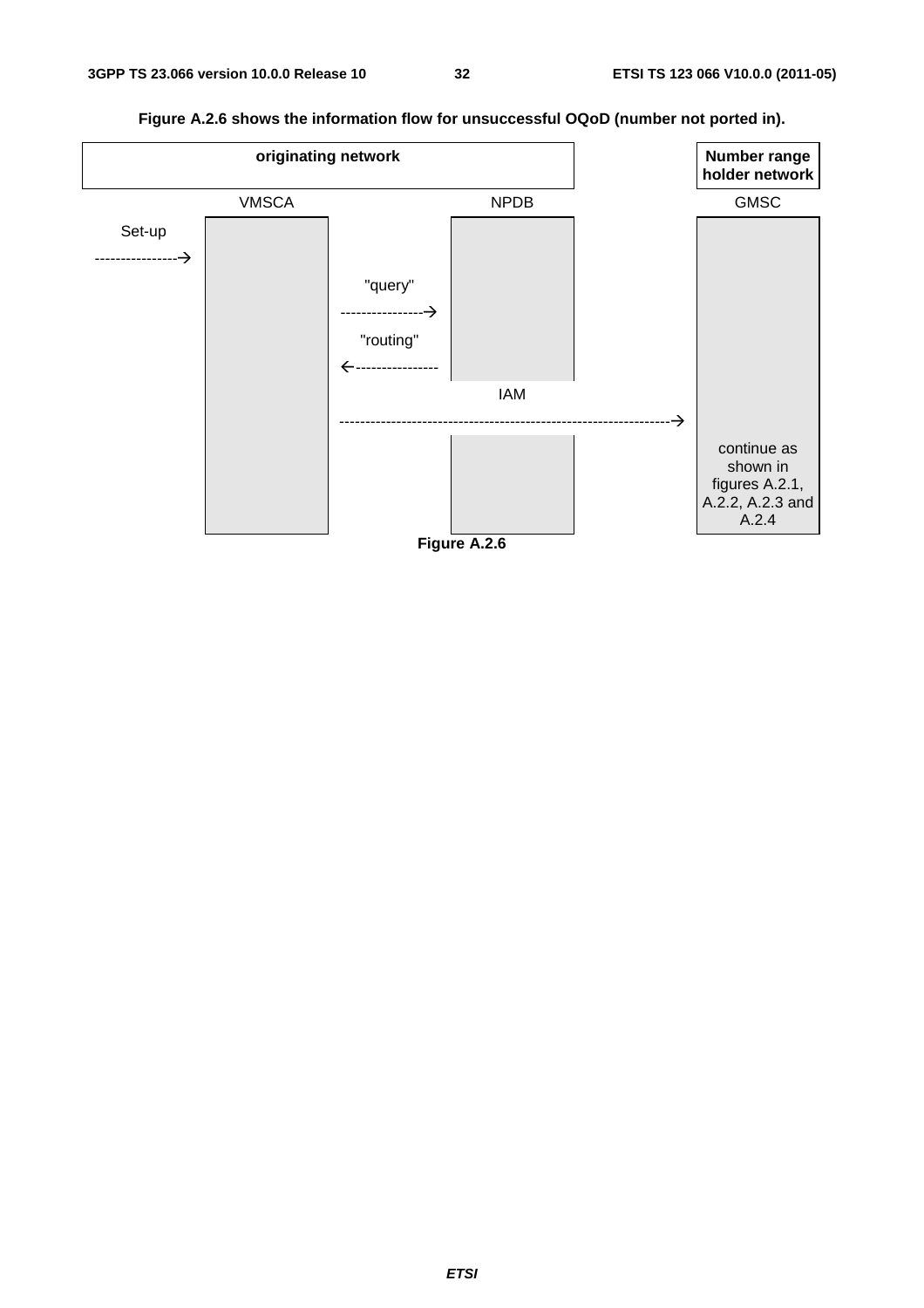### A.3 Functional requirements of network entities

### A.3.1 Functional requirement of GMSC

#### A.3.1.1 Procedure MOBILE\_NUMBER\_PORTABILITY\_IN\_QoHR

The procedure MOBILE\_NUMBER\_PORTABILITY\_IN\_QoHR is shown in figure A.1.3. It is called from the procedure Obtain\_Routeing\_Address defined in 3G TS 23.018 [3].

The text in this clause is a supplement to the definition in the SDL diagrams; it does not duplicate the information in the SDL diagrams.

The query to NPDB contains the service key for MNP query and the called party"s MSISDN.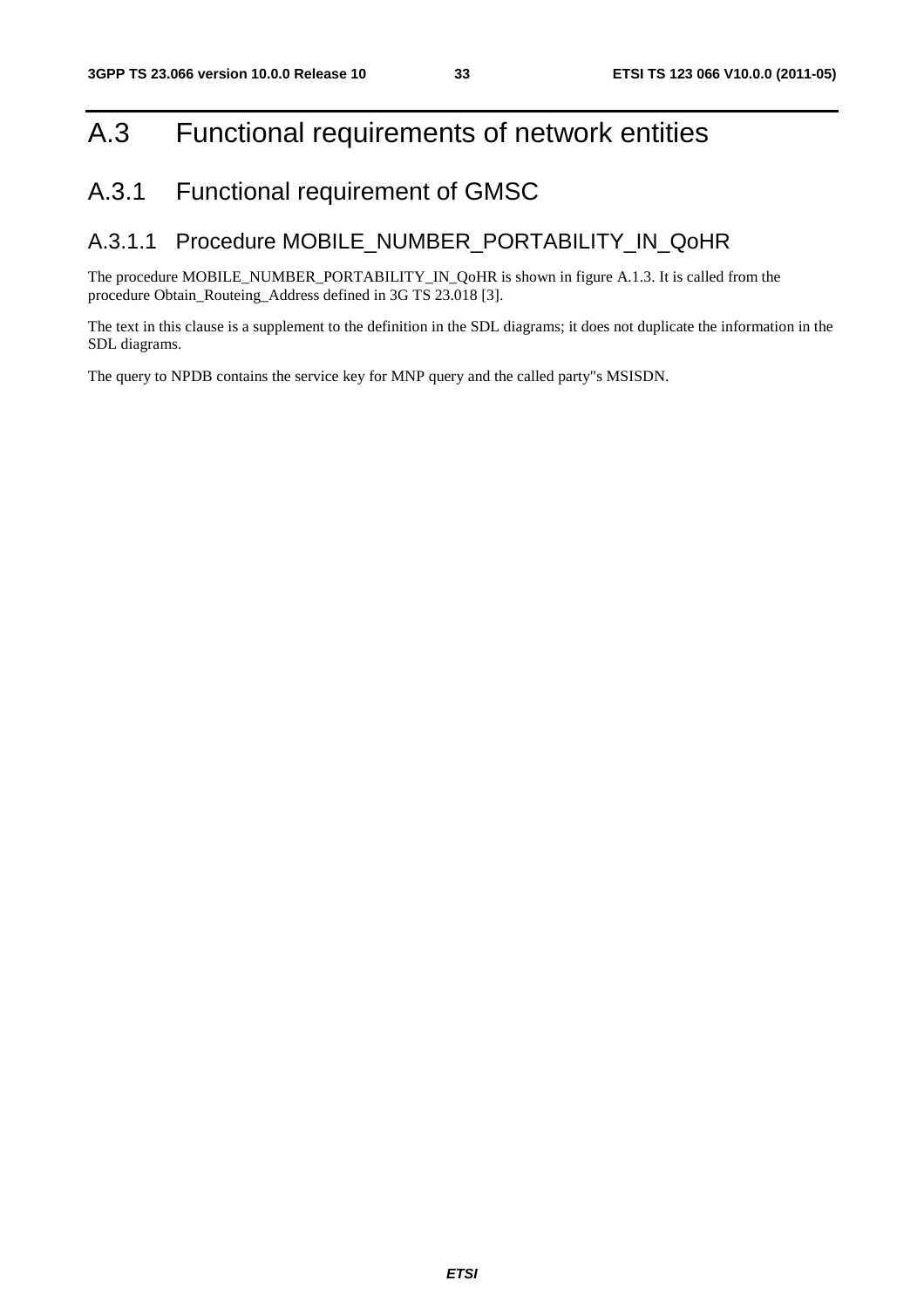![](_page_34_Figure_3.jpeg)

**Figure A.3.1.1: Procedure MOBILE\_NUMBER\_PORTABILITY\_IN\_QoHR**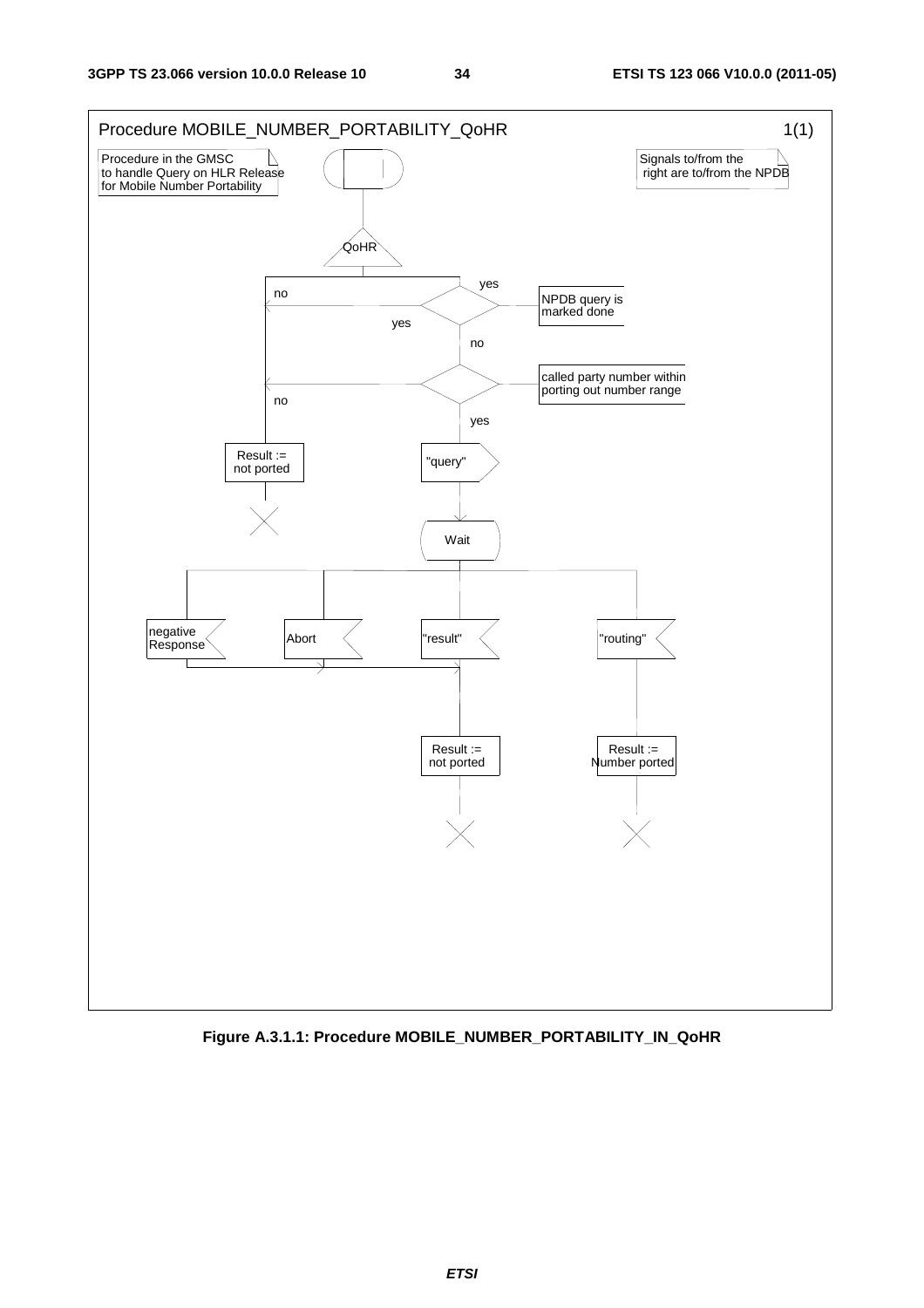#### A.3.1.2 Procedure MOBILE\_NUMBER\_PORTABILITY\_IN\_TQoD

The procedure MOBILE\_NUMBER\_PORTABILITY\_IN\_TQoD is shown in figure A.3.1.2. It is called from the procedure Obtain\_Routeing\_Address defined in 3G TS 23.018 [3].

The text in this clause is a supplement to the definition in the SDL diagrams; it does not duplicate the information in the SDL diagrams.

The "query" to NPDB contains the service key for MNP query and the called party"s MSISDN.

![](_page_35_Figure_7.jpeg)

**Figure A.3.1.2: Procedure MOBILE\_NUMBER\_PORTABILITY\_IN\_TQoD**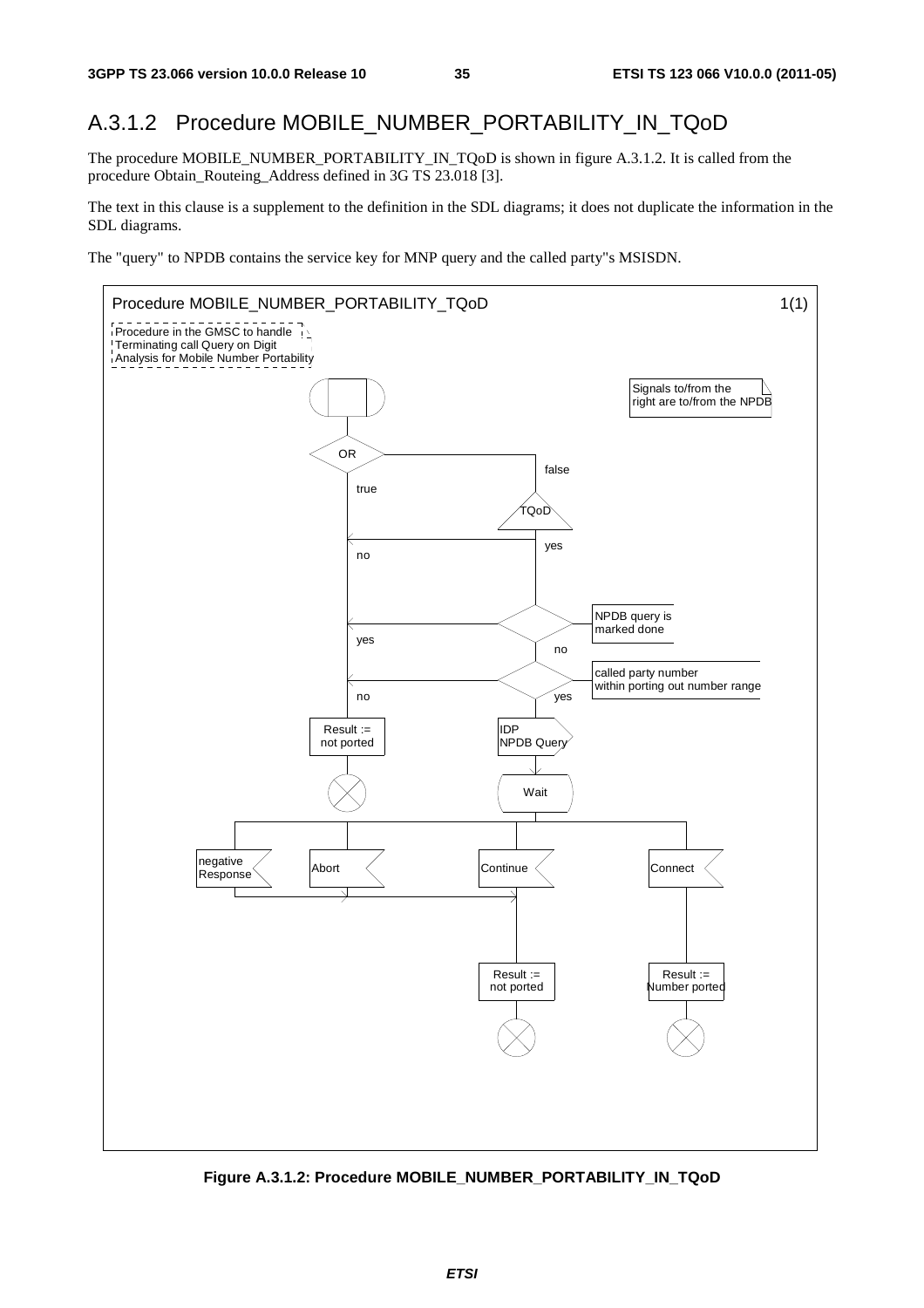# A.3.2 Functional requirement of MSC

### A.3.2.1 Procedure MOBILE\_NUMBER\_PORTABILITY\_IN\_OQoD

The procedure MOBILE\_NUMBER\_PORTABILITY\_IN\_OQoD is shown in figure A.3.2.1. It is called from the procedure Outgoing\_Call\_Setup\_MSC and from the process MT\_CF\_MSC defined in 3G TS 23.018 [3].

The text in this clause is a supplement to the definition in the SDL diagrams; it does not duplicate the information in the SDL diagrams.

The MSC may recognise own numbers as not being within the ported number range. For foreign numbers however, the MSC will not in general know whether the number is portable. The test 'called party number is a portable national MSISDN' takes the 'yes' exit if the number is a foreign national MSISDN or an own portable MSISDN.

The "query" to NPDB contains the service key for MNP query and the called party"s MSISDN.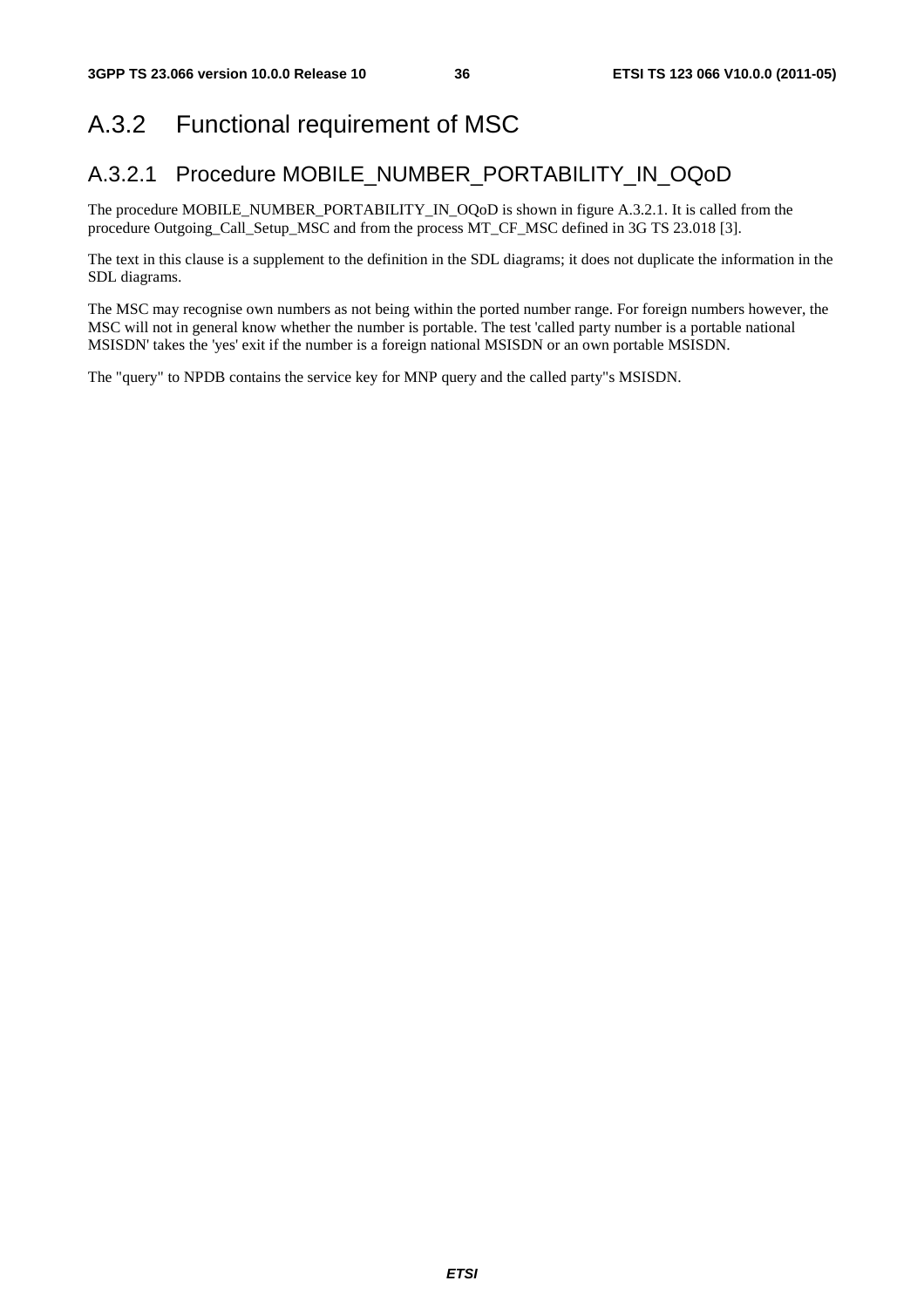

**Figure A.3.2.1: Procedure MOBILE\_NUMBER\_PORTABILITY\_IN\_OQoD**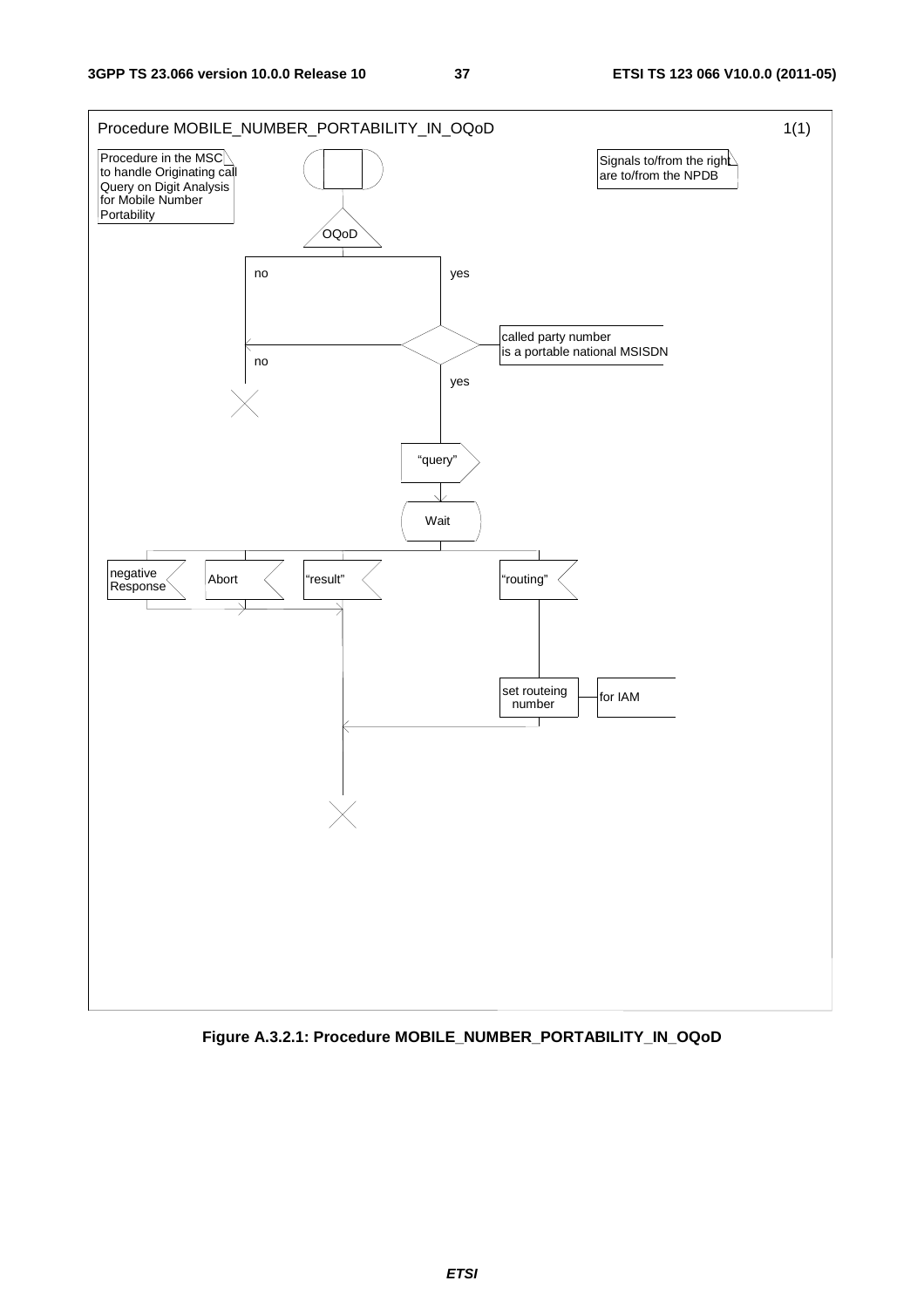### A.3.3 Functional requirement of NPDB

### A.3.3.1 Process IN\_QUERY\_NPDB

The process IN\_QUERY\_NPDB is shown in figure A.3.3.1.



**Figure A.3.3.1: Process IN\_QUERY\_NPDB**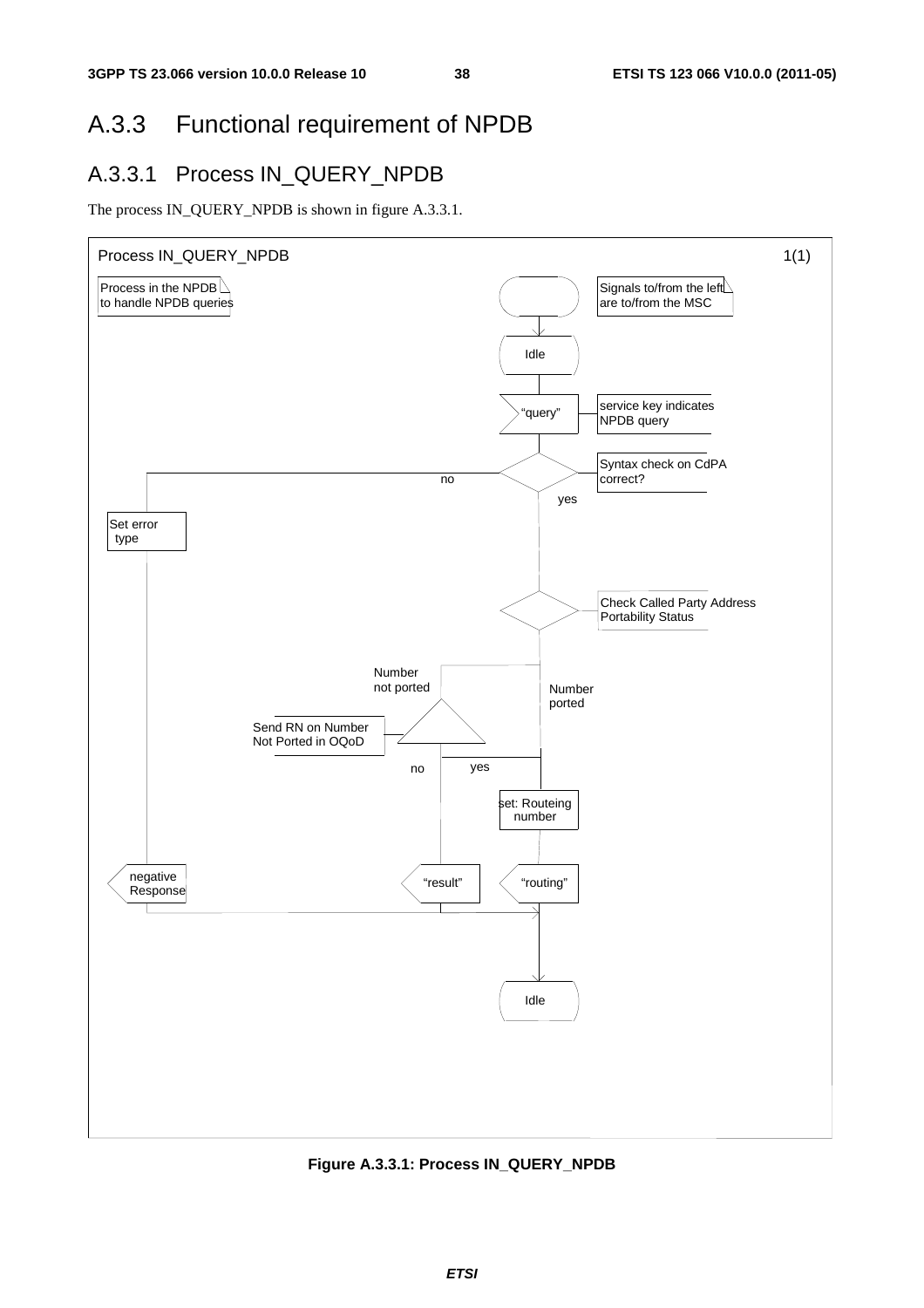# A.4 Contents of messages

This clause specifies the content of the following messages:

On the ISUP interface:

IAM.

On the MSC - NPDB interface:

"query";

"routing";

"result".

#### **Messages in the MSC – NPDB interface are mapped into ETSI Core INAP or ANSI IN Query messages according to the protocols on this interface. This is listed in the following table:**

| <b>Messages in MSC-NPDB</b><br>interface | <b>INAP messages</b>                   | <b>ANSI IN Query messages</b> |
|------------------------------------------|----------------------------------------|-------------------------------|
| "query"                                  | <b>INITIAL DP</b>                      | ProvideInstruction:Start      |
| "routing"                                | <b>CONNECT</b><br><b>CONTINUE</b>      | ConnectionControl:Connect     |
| "result"                                 | <b>CONTINUE</b><br><b>RELEASE CALL</b> | ConnectionControl:Connect     |

In the tables that follow, information elements are shown as mandatory (M), conditional (C) or optional (O). A mandatory information element shall always be present. A conditional information element shall be present if certain conditions are fulfilled; if those conditions are not fulfilled it shall be absent. An optional element may be present or absent, at the discretion of the application at the sending entity.

### A.4.1 Messages on the ISUP interface

### A.4.1.1 IAM for ETSI ISUP interface

This message is specified in [14]. It is necessary for the IAM to contain the information needed to route the call to the subscription network of the ported subscriber. The ways in which this may be coded are shown in [14].

### A.4.1.2 IAM for ANSI ISUP interface

This message is specified in [8] and [9]. It is necessary for the IAM to contain the information needed to route the call to the subscription network of the ported subscriber. The ways in which this may be coded are shown in [8] and [9].

### A.4.2 Messages on the MSC - NPDB interface

### A.4.2.1 INITIAL DP

**This message is specified in [5]. The following information elements are required:** 

| Information element name   | Reguired | <b>Description</b>                              |
|----------------------------|----------|-------------------------------------------------|
| Service Key                | M        | Identifies the requested IN service (MNP query) |
| <b>Called Party Number</b> | M        | The possibly ported MSISDN                      |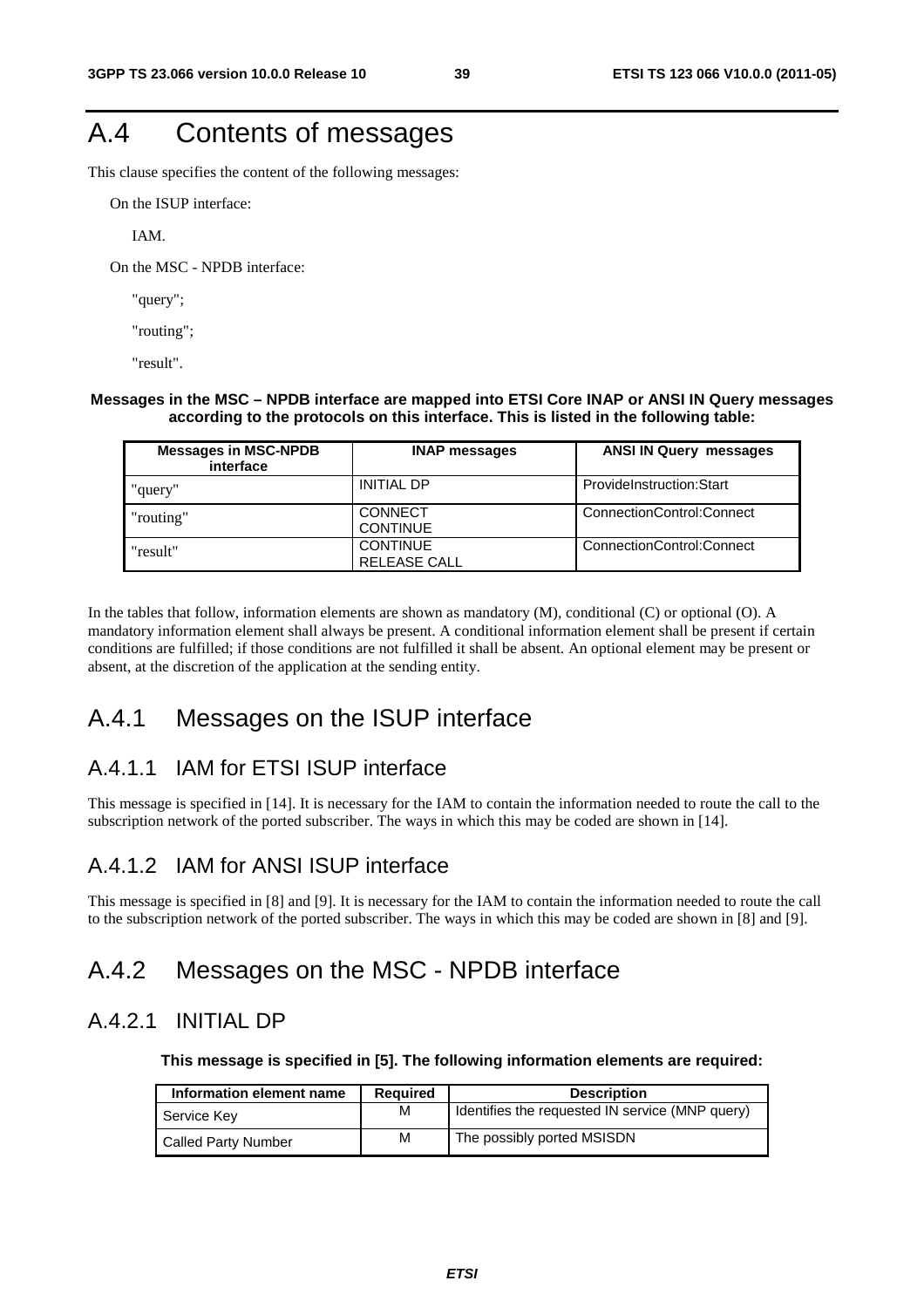### A.4.2.2 INITIAL DP negative response

This message is specified in [5]. The negative response information element can take the following values:

- 1. missing parameter;
- 2. unexpected data value;
- 3. unexpected parameter;
- 4. system failure.

### A.4.2.3 CONNECT

This message is specified in [5]. It shall be ensured that the information in the Connect message shall be aligned with the coding supported in the ISUP signalling.

### A.4.2.4 CONTINUE

This message is specified in [5]. This message does not contain any information element.

### A.4.2.5 RELEASE CALL

#### **This message is specified in [5]. The following information elements are required:**

| Information element name | <b>Required</b> | <b>Description</b>                          |
|--------------------------|-----------------|---------------------------------------------|
| Cause                    | м               | Indicates the reason for releasing the call |

### A.4.2.6 ProvideInstruction:Start

| <b>Parameter</b>                 | Type           | <b>Number of Octets</b> | <b>Contents</b>                           |
|----------------------------------|----------------|-------------------------|-------------------------------------------|
| Package Type Identifier          | м              |                         | Query with Permission                     |
| Component Type Identifier        | м              |                         | Invoke (last)                             |
| <b>Operation Code Identifier</b> | м              |                         | <b>National TCAP</b>                      |
| <b>Operation Code</b>            | М              | 2                       | provideInstruction:Start (reply required) |
| Service Key                      | М              | $11*$                   | 10 digit called party number digits       |
| Digits (calling party number)    | M <sup>1</sup> | $6-9$                   | 3,6 or 10 ANI digits                      |
| Digits (LATA)                    | M <sup>1</sup> | 6                       | <b>LATA ID</b>                            |
| <b>Originating Station Type</b>  | M <sup>1</sup> |                         | Binary value of ANI II digits             |

Note:

\* = Value specific for number portability

1

 = This mandatory parameter is required for the message but the content is not essential for number portability.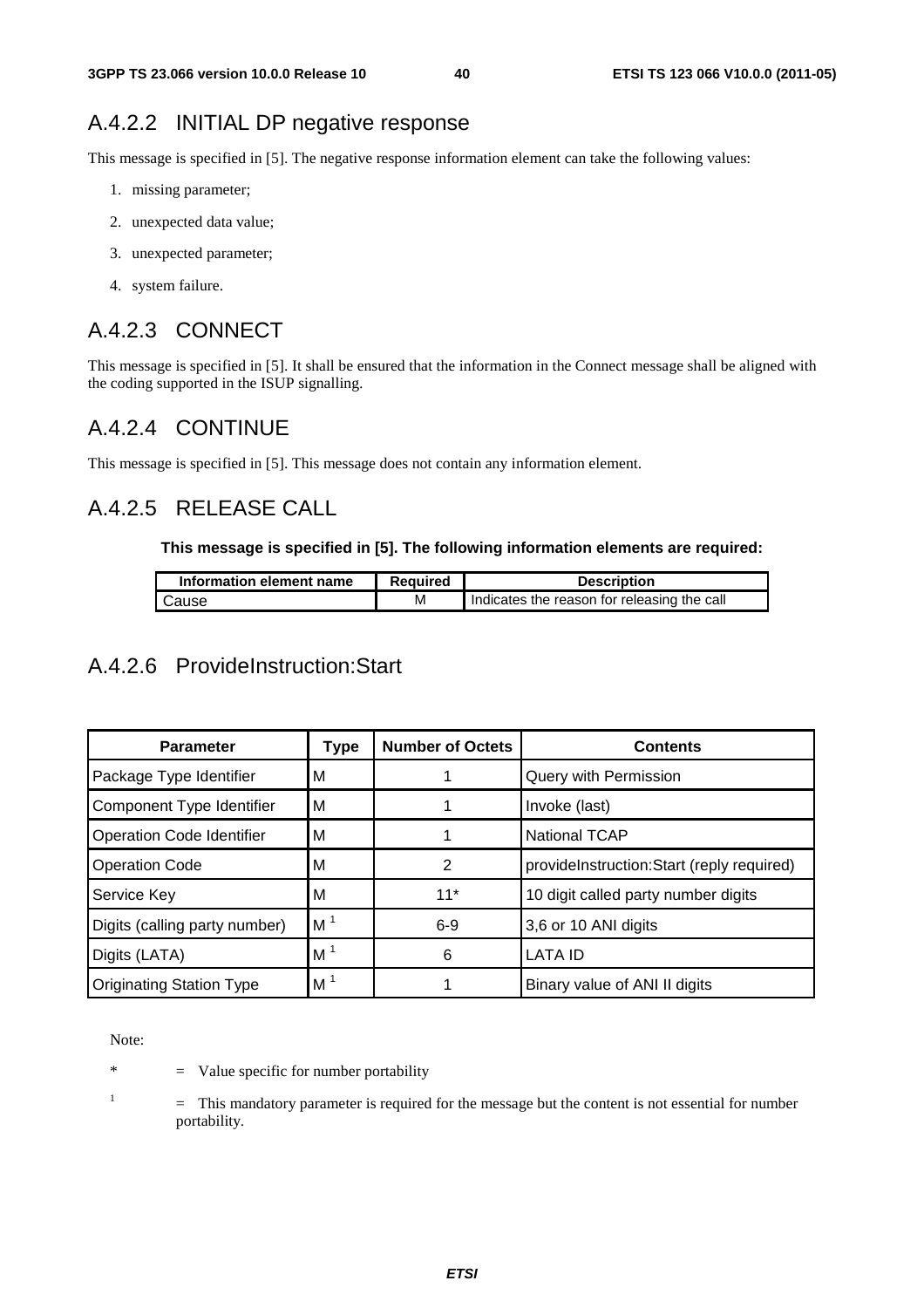# A.4.2.7 ConnectionControl:Connect

| <b>Parameter</b>                 | <b>Type</b>    | Number of<br><b>Octets</b> | <b>Contents</b>                                  |
|----------------------------------|----------------|----------------------------|--------------------------------------------------|
| Package Type Identifier          | м              |                            | Response                                         |
| Component Type Identifier        | м              |                            | Invoke (last)                                    |
| <b>Operation Code Identifier</b> | м              | 1                          | <b>National TCAP</b>                             |
| <b>Operation Code</b>            | м              | $\overline{2}$             | connectionControl:Connect (no<br>reply required) |
| Digits (Carrier)                 | M <sup>1</sup> | 6                          | 3 or 4 digit CIC                                 |
| Digits (Routing Number)          | м              | $9*$                       | 10 digit RN or Dialed Number                     |
| <b>Billing Indicators</b>        | M <sup>1</sup> | 4                          | Unspecified                                      |

Note:

1

\* = Value specific for number portability

 = This mandatory parameter is required for the message but the content is not essential for number portability.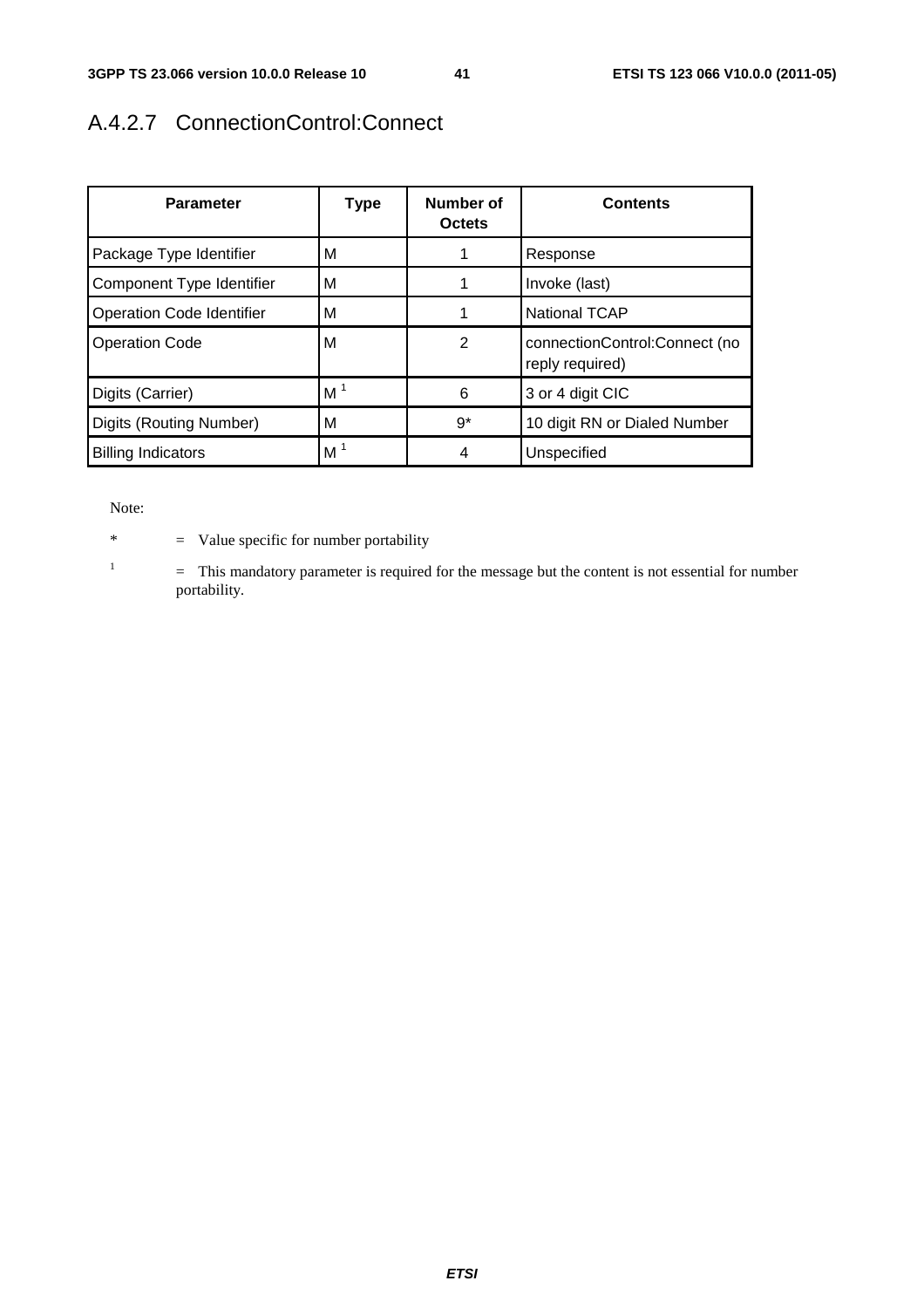# Annex B (normative): Handling of Non-Call Related Signalling

# B.1 Handling of Non-call Related Signalling

### B.1.1 Routeing Conventions

Figure B.1.1 illustrates the routeing of non-call related signalling messages between networks in a number portability environment.



#### **Figure B.1.1: Routeing of non-call related signalling messages in a number portability environment**

If a non-call related signalling message is originated outside the portability domain, this message (1) is received by the number range holder network. The number range holder network routes the message (5) onward to the subscription network.

If a non-call related signalling message is originated in a network inside the portability domain and this network supports direct routeing, this message (3) is routed to the subscription network.

If a non-call related signalling message is originated in a network inside the portability domain and this network does not support direct routeing, the message (2, 4) is routed to the number range holder network. The number range holder network routes the message (5) onward to the subscription network. This is referred to as indirect routeing.

### B.1.2 Network Architecture

In a PLMN that supports MNP, non-call related signalling messages as mentioned in section B.1.1 are relayed by an MNP-Signalling Relay Function (MNP-SRF). The MNP-SRF provides re-routeing capability for signalling messages addressed using the MSISDN. The MNP-SRF obtains routeing information from the NP database to identify the subscription network associated with a particular national MSISDN. The interface between the MNP-SRF and the NP database is considered implementation dependent and is not detailed further. For further details see clause 4.3.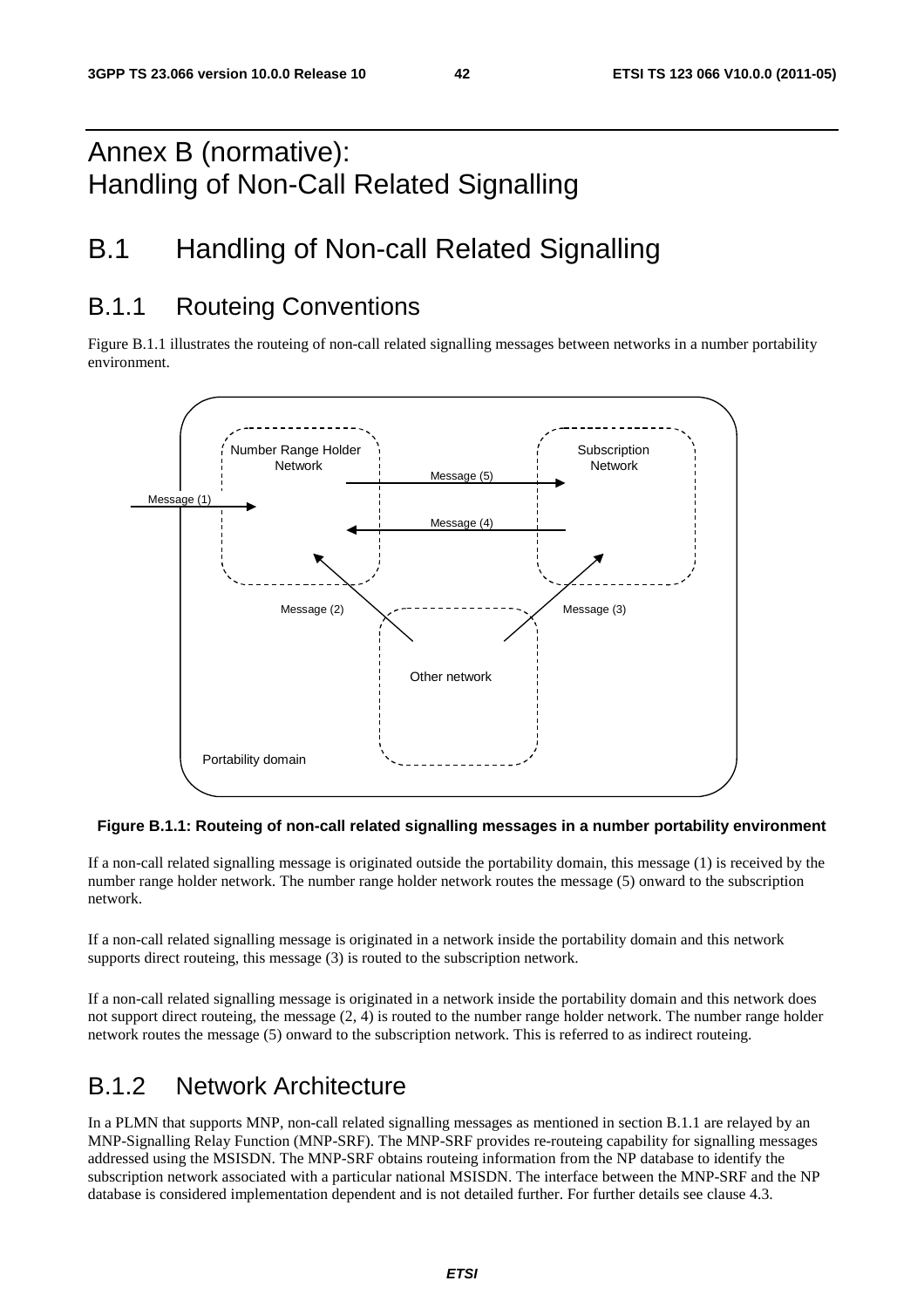From the perspective of the PLMN in which the MNP-SRF resides, the MSISDN in the CdPA represents either:

- 1 An own number ported out.
- 2 An own number not ported out.
- 3 A foreign number ported in.
- 4 A foreign number ported to a foreign network.
- 5 A foreign number not known to be ported.

When a PLMN supports direct routeing (clause B.1.1), all non-call related signalling messages where the MSISDN in the CdPA belongs to a number range owned by a PLMN in the portability domain and all non-call related signalling messages which are relayed towards the network, are routed to the PLMN"s MNP-SRF for treatment.

In case 2 and 3 the MNP-SRF relays the message to the Subscriber Database supporting the Network Service e.g. HLR and Calling Name Database.

In case 1, 4 and 5 the MNP-SRF relays the message to subscription network.

When a PLMN does not support direct routeing, only non-call related signalling messages where the MSISDN in the CdPA belongs to a number range owned by the PLMN itself and all non-call related signalling messages which are relayed towards the network are routed to the PLMN"s MNP-SRF for treatment. All other messages are routed to the number range holder network.

For this routeing convention, only cases 1, 2 and 3 are applicable:

In case 2 and 3 the MNP-SRF relays the message to the Subscriber Database supporting the Network Service e.g. HLR and Calling Name Database.

In case 1 the MNP-SRF relays the message to the subscription network.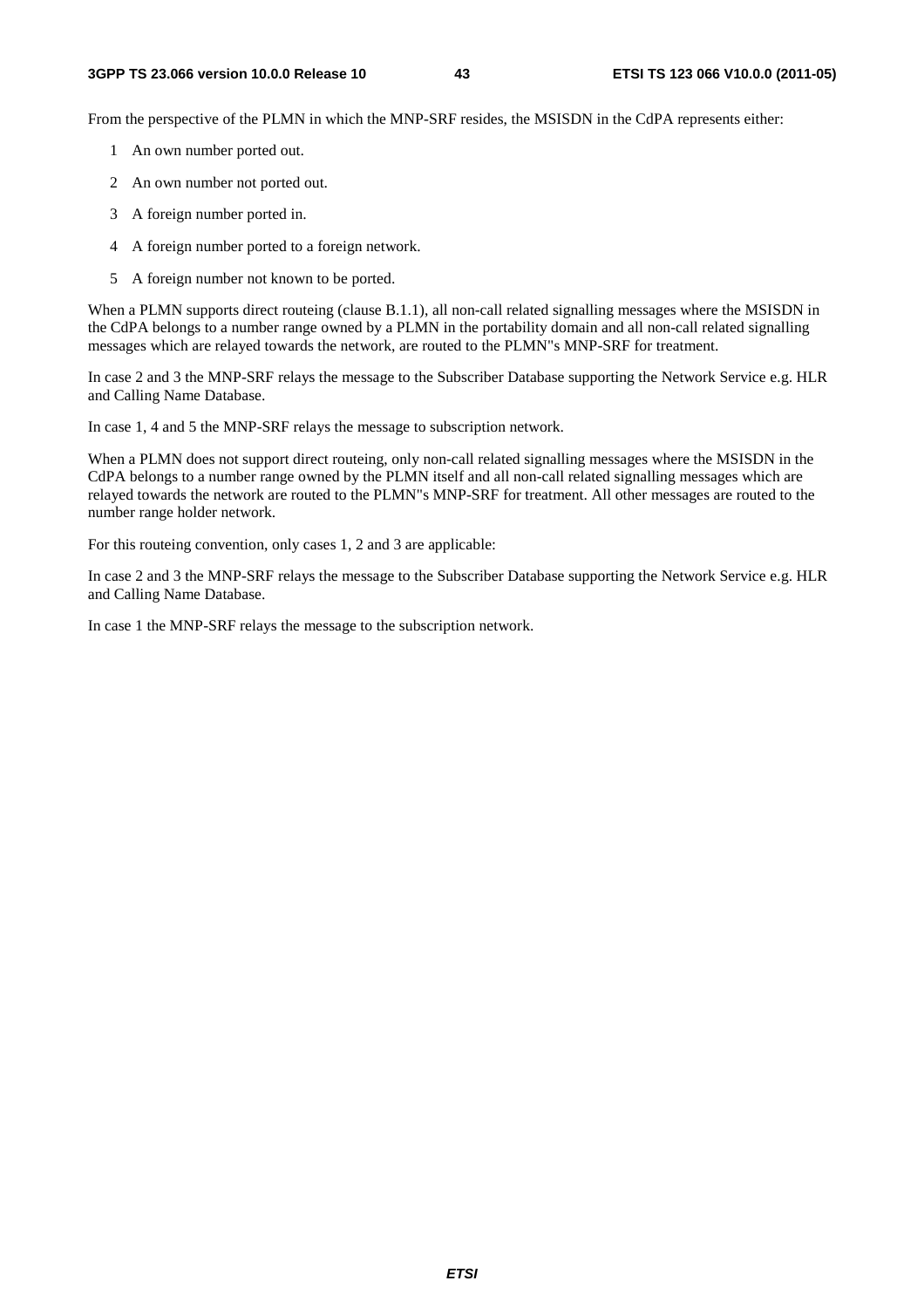# B.2 Signalling Scenarios

### B.2.1 Non-call Related Signalling Message for a Non-ported Number – Indirect Routeing

Figure B.2.1 shows the MNP-SRF operation for routeing a non-call related signalling message for a non-ported number where the interrogating network is inside the portability domain and indirect routeing is used or the interrogating network is outside the portability domain.



#### **Figure B.2.1: MNP-SRF operation for routeing a non-call related signalling message for a non-ported number where the interrogating network is inside the portability domain and indirect routeing is used or the interrogating network is outside the portability domain**

NOTE: that the TT may have a different value, e.g. TT=17 in the case of CCBS Requests and TT=14 in the case of ANSI Routing of SRI\_For\_Short Message.

The Interrogating Network Entity (INE) submits a non-call related signalling message. When MNP-SRFB receives the message, MNP-SRF operation is triggered. The MNP-SRF functionality analyses the MSISDN in the CdPA and identifies the MSISDN as being non-ported using information that may be retrieved from an NP database. Figure B.2.1 shows an example where the MNP-SRF function then re-routes the message to HLRB.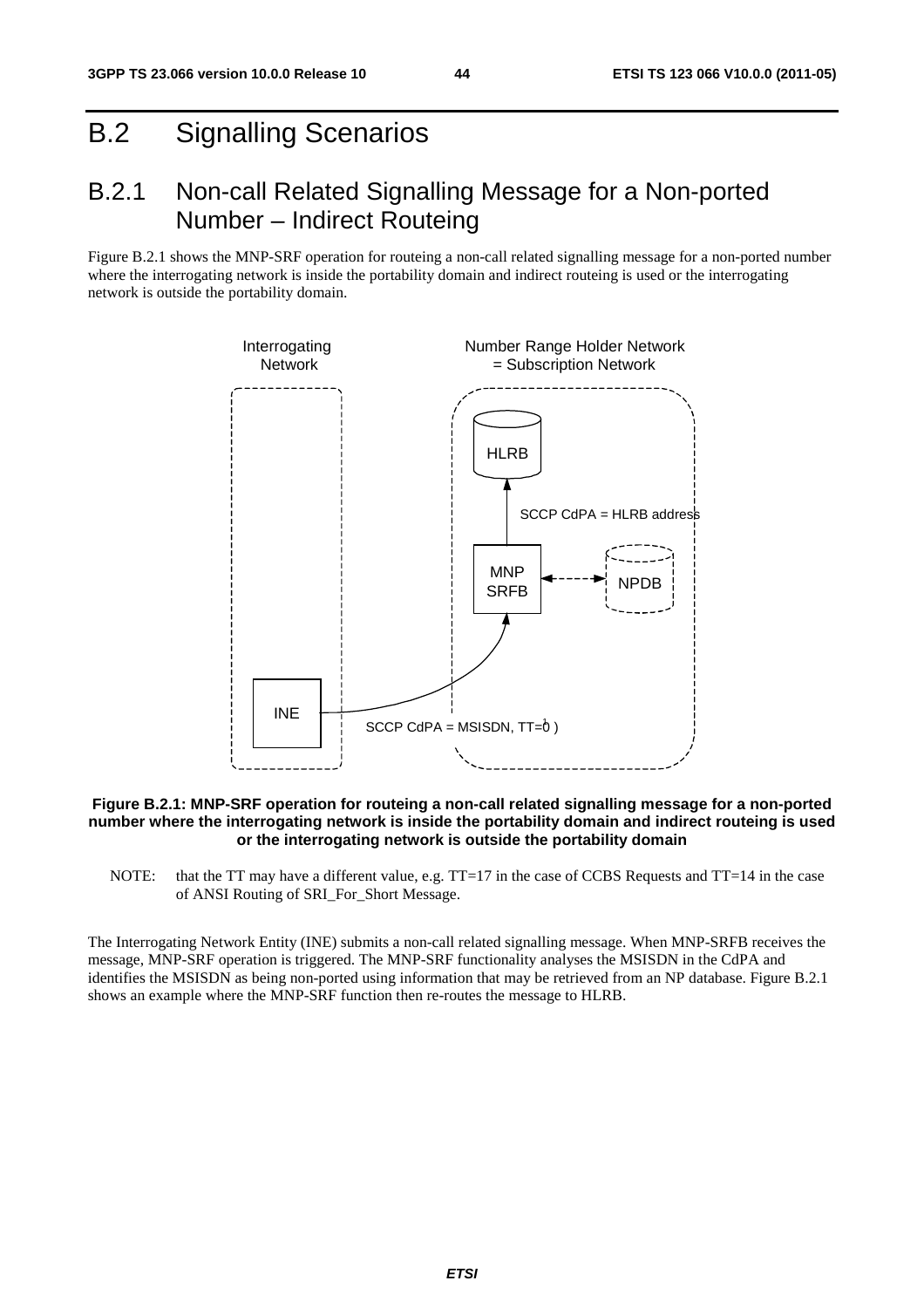# B.2.2 Non-call Related Signalling Message for a Ported or Non-ported Number – Direct Routeing

Figure B.2.2 shows the MNP-SRF operation for routeing a non-call related signalling message for a ported or nonported number where the interrogating network supports direct routeing. If the interrogating network is the subscription network, MNP-SRFA and MNP-SRFB coincide; i.e. the signalling message passes the MNP-SRF only once.



#### **Figure B.2.2: MNP-SRF operation for routeing a non-call related signalling message for a ported or non-ported number where the interrogating network supports direct routeing**

- NOTE 1: the TT may have a different value, e.g. TT=17 in the case of CCBS Requests and TT=14 in the case of ANSI Routing of SRI\_For\_Short Message .
- NOTE 2: the CdPA may have different values in the GT address and the nature of address fields.

The Interrogating Network Entity (INE) submits a non-call related signalling message. When MNP-SRFA receives the message, MNP-SRF operation is triggered. The MNP-SRF functionality analyses the MSISDN in the CdPA and identifies the subscription network using information that may be retrieved from an NP database. The MNP-SRF function then modifies the CdPA according to the rules agreed for the portability domain and routes the message to MNP-SRFB in the subscription network.

When MNP-SRFB receives the message, MNP-SRF operation is triggered. The MNP-SRF functionality analyses the MSISDN in the CdPA and identifies the MSISDN as being ported into the network using information that may be retrieved from an NP database. Figure B.2.2 shows an example where the MNP-SRF function then re-routes the message to HLRB.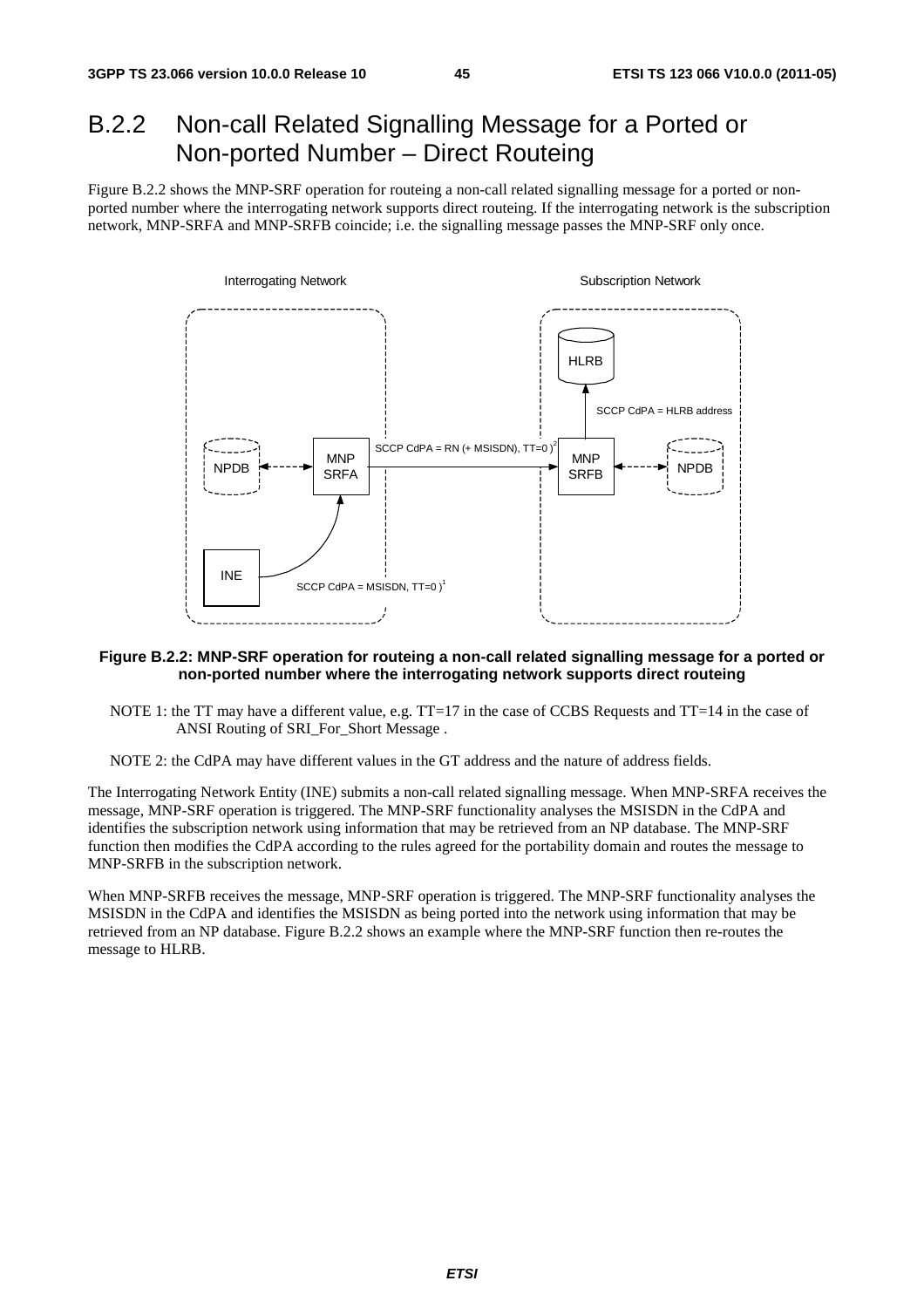## B.2.3 Non-call Related Signalling Message for a Ported Number - Indirect Routeing

Figure B.2.3 shows the MNP-SRF operation for indirectly routeing (i.e. via the number range holder network) a noncall related signalling message for a ported subscriber.



#### **Figure B.2.3: MNP-SRF operation for indirectly routeing (i.e. via the number range holder network) a non-call related signalling message for a ported subscriber**

- NOTE 1: the TT may have a different value, e.g. TT=17 in the case of CCBS Requests and TT=14 in the case of ANSI Routing of SRI\_For\_Short Message.
- NOTE 2: the CdPA may have different values in the GT address and the nature of address fields.

The Interrogating Network Entity (INE) submits a non-call related signalling message. This message is routed on MSISDN global title to MNP-SRFA in the number range holder network.

When MNP-SRFA receives the message, MNP-SRF operation is triggered. The MNP-SRF functionality analyses the MSISDN in the CdPA and identifies the subscription network using information that may be retrieved from an NP database. The MNP-SRF function then modifies the CdPA according to the rules agreed for the portability domain and routes the message to MNP-SRFB in the subscription network.

When MNP-SRFB receives the message, MNP-SRF operation is triggered. The MNP-SRF functionality analyses the MSISDN in the CdPA and identifies the MSISDN as being ported into the network using information that may be retrieved from an NP database. Figure B.2.3 shows an example where the MNP-SRF function then re-routes the message to HLRB.

# B.3 Functional Requirements of Network Entities

### B.3.1 Procedure MNP\_SRF\_Non\_Call\_Related

Figure B.3.1 shows the procedure MNP\_SRF\_Non\_Call\_Related. This procedure handles non-call related signalling messages. It is called from the process MNP\_SRF (see chapter 4.3).

The check 'CdPA contains own number ported out?' identifies all mobile numbers from number ranges allocated to the network the MNP-SRF is located in and which are ported to other networks. In this case the message is relayed to the subscription network.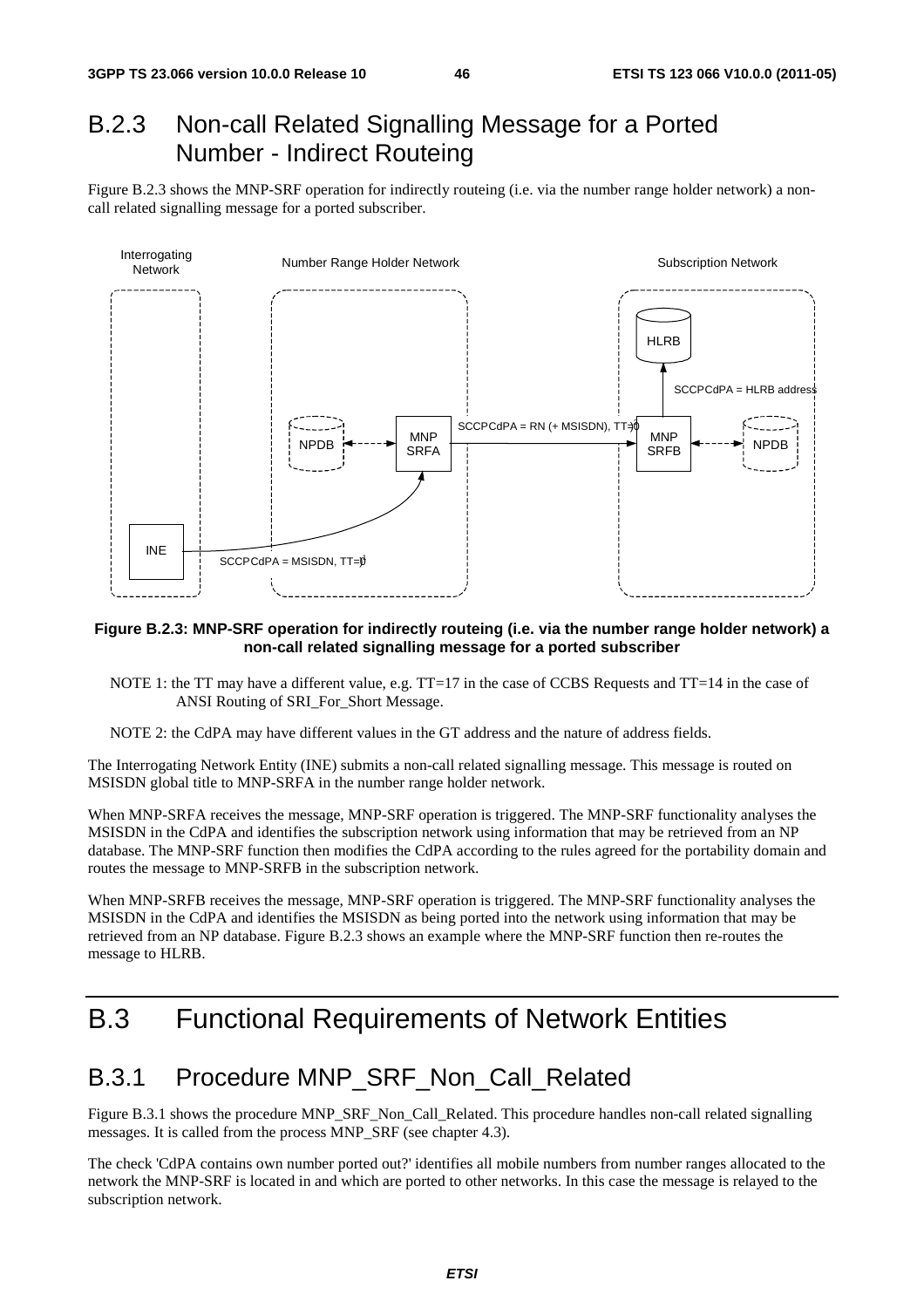The check 'CdPA contains own number not ported out?' identifies all mobile numbers from the number ranges allocated to the network the MNP-SRF is located in and which are still served by the network the MNP-SRF is located in, i.e. the numbers are not ported out. In this case the message is relayed to the HLR in the network.

The check 'CdPA contains foreign number ported in?' identifies all mobile numbers from the number ranges not allocated to the network the MNP-SRF is located in and which are served by the network the MNP-SRF is located in, i.e. the numbers are ported in. In this case the message is relayed to the HLR in the network.

The check 'CdPA contains foreign number ported to a foreign network?' identifies all mobile numbers from the number ranges not allocated to the network the MNP-SRF is located in and which are not served by the MNP-SRF is located in and not served by the network the number range is allocated to, i.e. the numbers are ported to a foreign network. In this case the message is relayed to the subscription network.

The remaining numbers 'CdPA contains number not known to be ported ?' are mobile numbers from the number ranges not allocated to the network the MNP-SRF is located in and which are also not served by the network the MNP-SRF is located in. In this case the message is relayed to the number range holder network.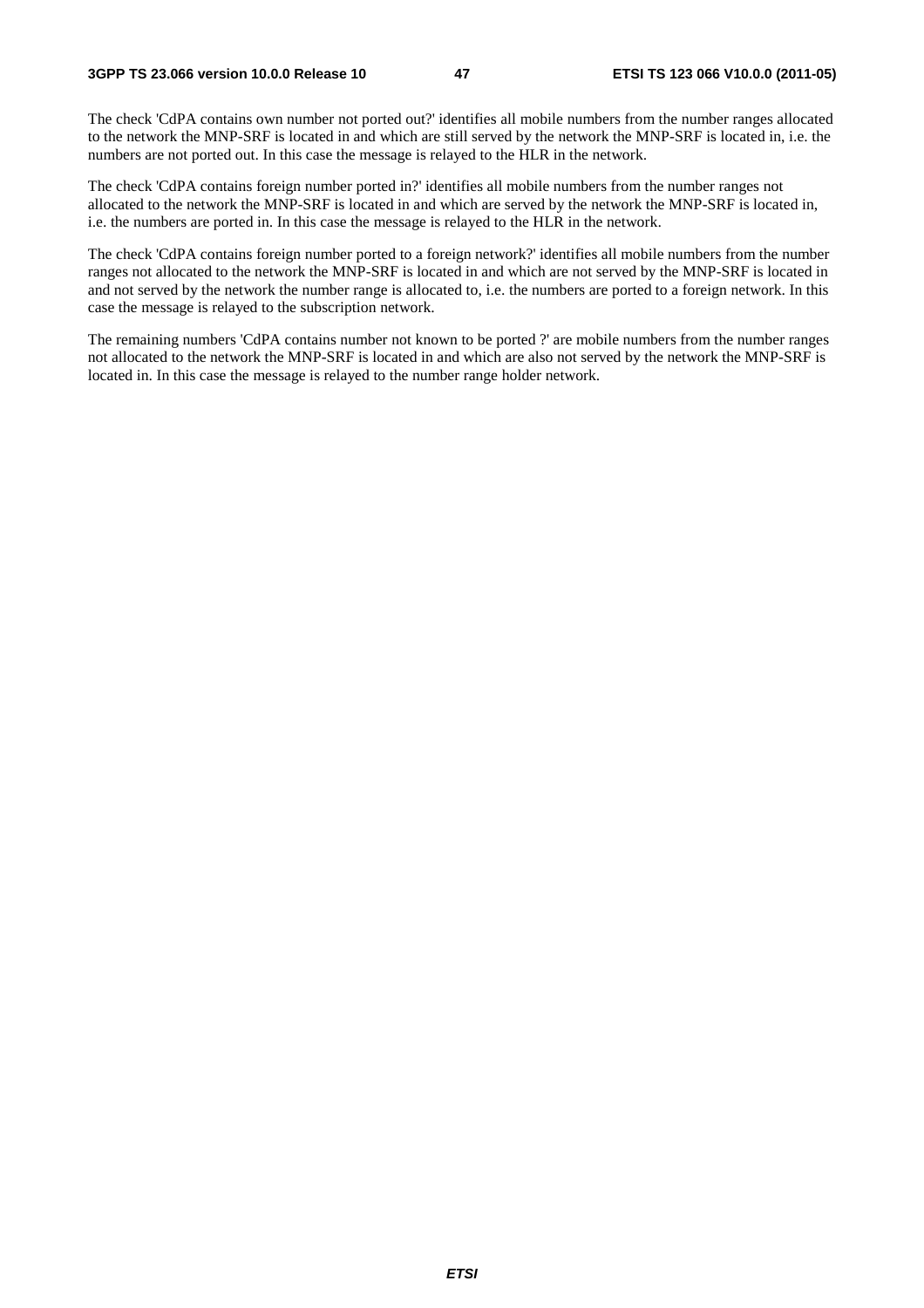

**Figure B.3.1: Procedure MNP\_SRF\_Non\_Call\_Related**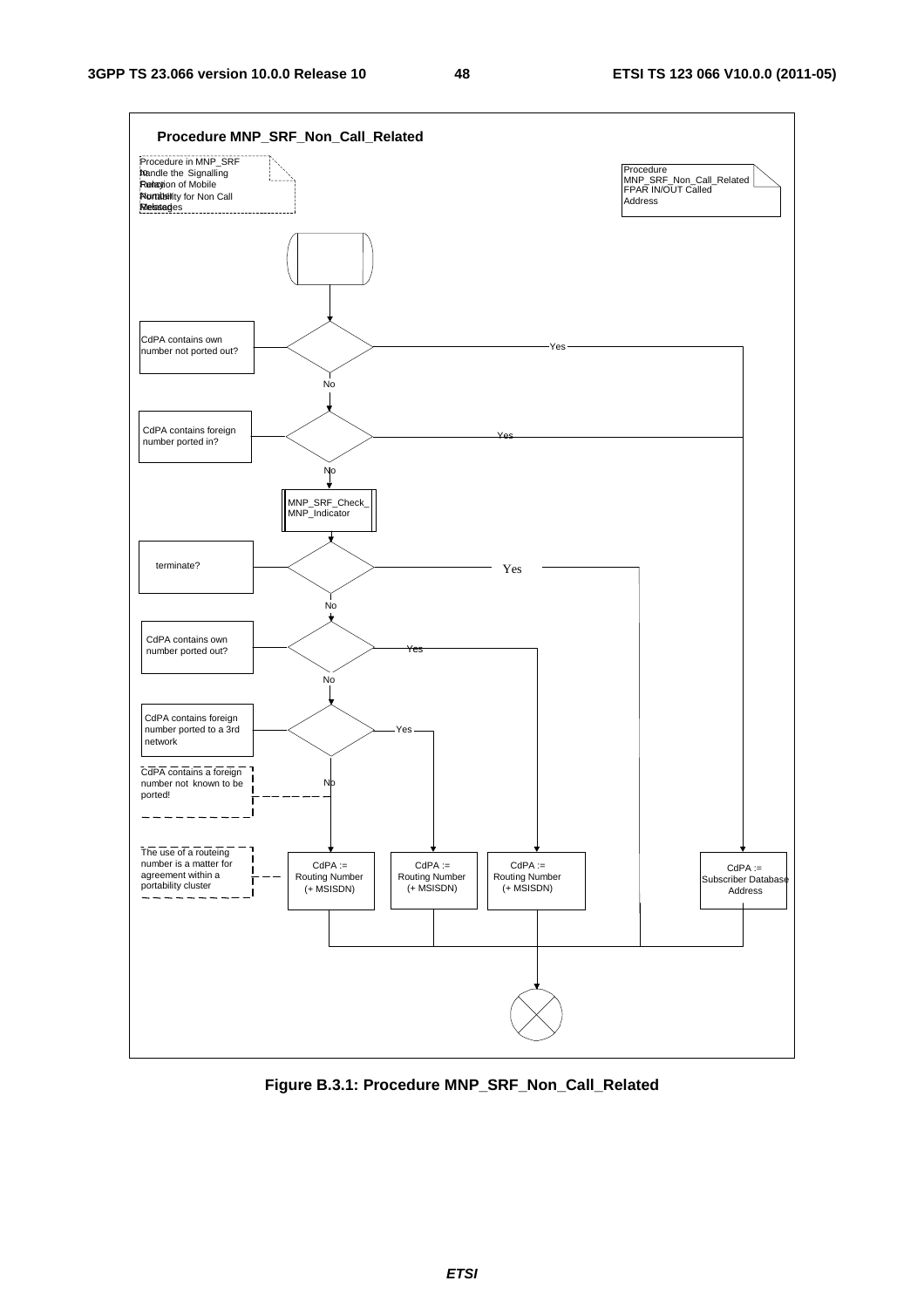# B.4 Signalling Scenarios (informative)

This (informative) chapter contains examples of signalling scenarios.

# B.4.1 Delivery of SMS to a Non-ported Number – Direct Routeing – MNP-SRF acts as SCCP Relay





### **Figure B.4.1: SRF operation for delivering an SMS message to a non-ported number where the SRI** for SM message is submitted by a national interrogating network

- 1. The SMSC forwards a SM to the SMS-GMSC via a proprietary interface.
- 2. The SMS-GMSC generates a routeing enquiry for SM delivery. The MAP SRI\_for\_SM message is routed to the network"s MNP-SRF.
- 3. When MNP-SRFB receives the message, MNP-SRF operation is triggered. The MNP-SRF functionality analyses the MSISDN in the CdPA and identifies the MSISDN as being non-ported using information which may be retrieved from an NP database. The MNP-SRF function then populates the CdPA with an HLRB address. After modifying the CdPA, the message is routed to HLRB.
- 4. HLRB responds to the routeing enquiry by sending back an SRI\_for\_SM ack with the address of the VMSC.
- 5. The SMS-GMSC can now deliver the message to the VMSCB using a Forward\_SMS message.
- 6. VMSCB further delivers the message to MSB.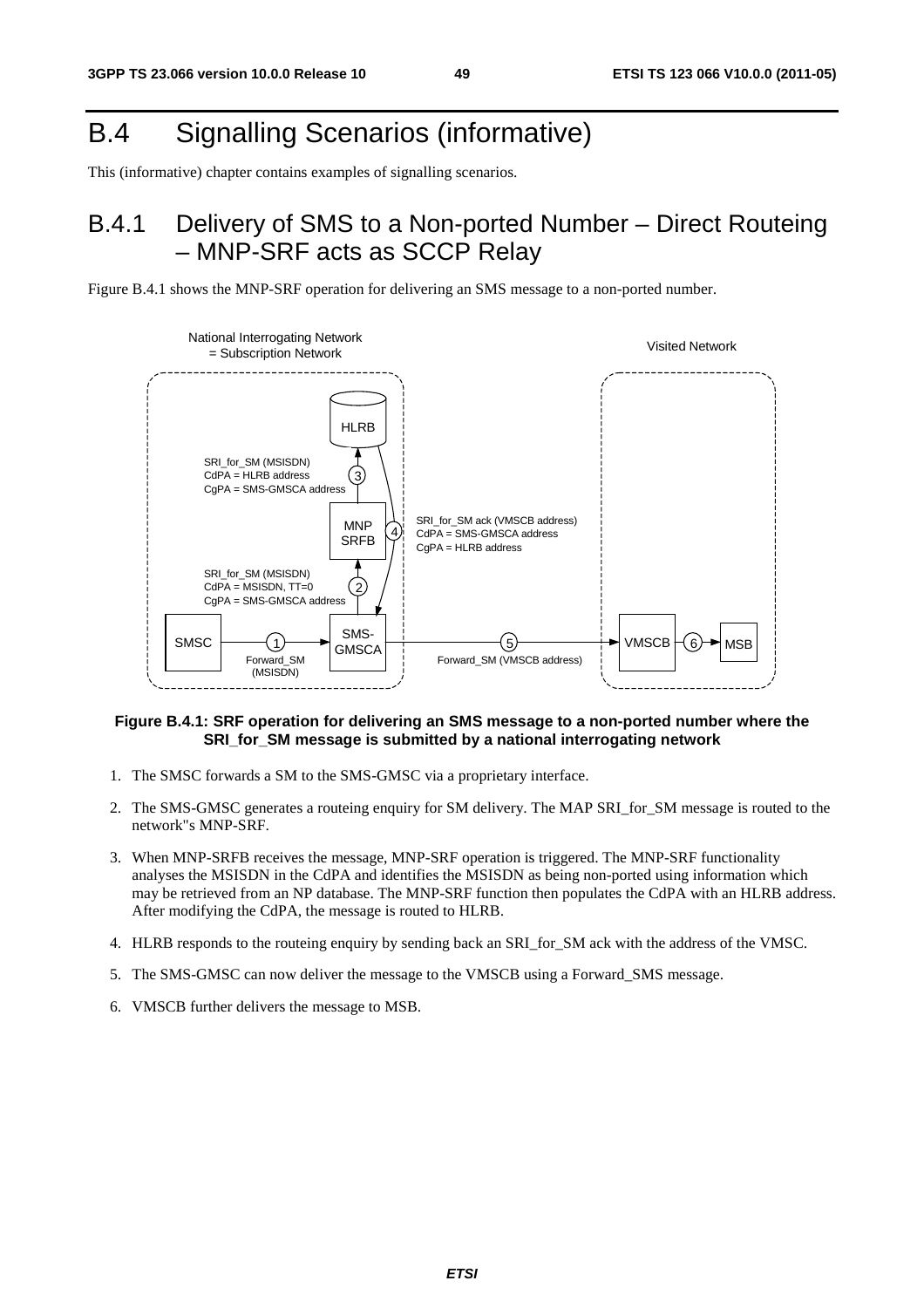## B.4.2 Delivery of SMS to a Non-ported Number - Direct Routeing – MNP-SRF acts as Higher-level Relay

Figure B.4.2 shows the MNP-SRF operation for delivering an SMS message to a non-ported number where the SRI\_for\_SM message is submitted by a national interrogating network. For further details of the higher level relay function (e.g. TC relay), the reader is referred to [7].



#### **Figure B.4.2: SRF operation for delivering an SMS message to a non-ported number where the SRI\_for\_SM message is submitted by a national interrogating network**

- 1. The SMSC forwards a SM to the SMS-GMSC via a proprietary interface.
- 2. The SMS-GMSC generates a routeing enquiry for SM delivery. The MAP SRI\_for\_SM message is routed to the network"s MNP-SRF.
- 3. When MNP-SRFB receives the message it terminates the TCAP dialogue and an MNP-SRF operation is triggered. The MNP-SRF functionality analyses the MSISDN in the TCAP portion of the message and identifies the MSISDN as being non-ported using information which may be retrieved from an NP database. The MNP-SRF function then initiates a new dialogue and routes the message to HLRB.
- 4. HLRB responds to the routeing enquiry by sending back an SRI\_for\_SM ack with the address of the VMSC.
- 5. MNP-SRFB responds to the routeing enquiry by sending back an SRI\_for\_SM ack with the address of the VMSC to the SMS-GMSCA.
- 6. The SMS-GMSC can now deliver the message to the VMSCB using a Forward\_SMS message.
- 7. VMSCB further delivers the message to MSB.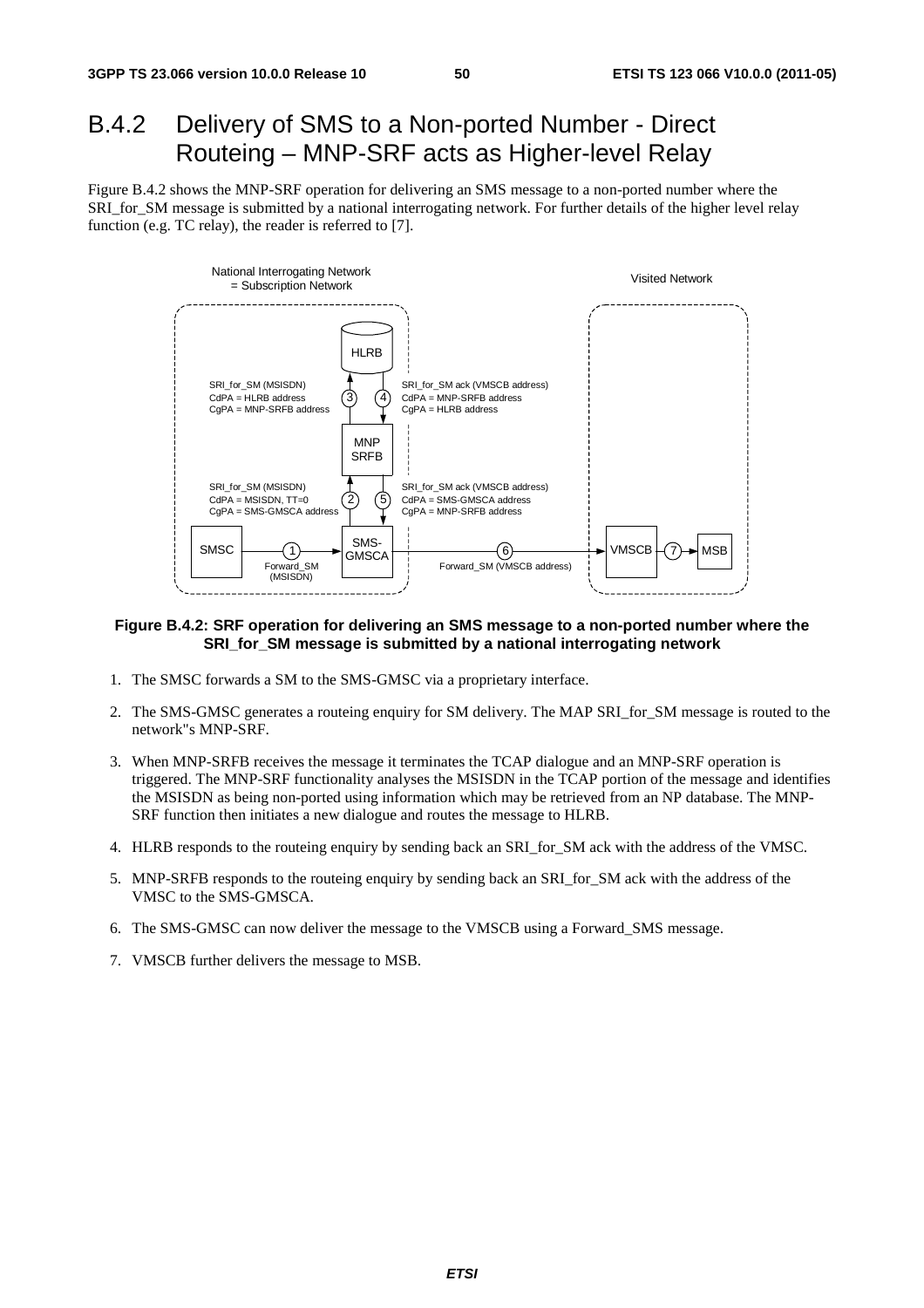## B.4.3 Delivery of SMS to a Ported Number – Indirect Routeing

Figure B.4.3 shows the MNP-SRF operation for delivering an SMS message to a ported number where the interrogating network does not support direct routeing.

The message flows for this scenario are based on the use of an SCCP-relay function in the MNP-SRF(s). If the MNP-SRF(s) use(s) a higher-level relay function (e.g. TC-relay), then the response message will go via the MNP-SRF as shown in B.4.2. For further details of the signalling relay functions, the reader is referred to [7].



#### **Figure B.4.3: SRF operation for delivering an SMS message to a ported number where the interrogating network does not support direct routeing**

- 1. The SMSC forwards a SM to the SMS-GMSC via a proprietary interface.
- 2. The SMS-GMSC generates a routeing enquiry for SM delivery. The MAP SRI for SM message is routed to the number range holder network"s MNP-SRF.
- 3. When MNP-SRFB" receives the message, MNP-SRF operation is triggered. The MNP-SRF functionality analyses the MSISDN in the CdPA and identifies the MSISDN as being ported using information which may be retrieved from an NP database. As the message is non-call related, the MNP-SRF function then populates the CdPA with either a routeing number or a concatenation of a routeing number and MSISDN. After modifying the CdPA, the message is routed to MNP-SRFB in the subscription network.
- 4. When MNP-SRFB receives the message, MNP-SRF operation is triggered. The MNP-SRF functionality analyses the MSISDN in the CdPA and identifies the MSISDN as being ported into the network using information which may be retrieved from an NP database. The MNP-SRF function then populates the CdPA with an HLRB address. After modifying the CdPA, the message is routed to HLRB.
- 5. HLRB responds to the routeing enquiry by sending back an SRI\_for\_SM ack with the address of the VMSC.
- 6. The SMS-GMSC can now deliver the message to the VMSCB using a Forward\_SMS message.
- 7. VMSCB further delivers the message to MSB.

### B.4.4 Delivery of SMS to a Ported Number – Direct Routeing

Figure B.4.4 shows the MNP-SRF operation for delivering an SMS message to a ported number where the interrogating network supports direct routeing.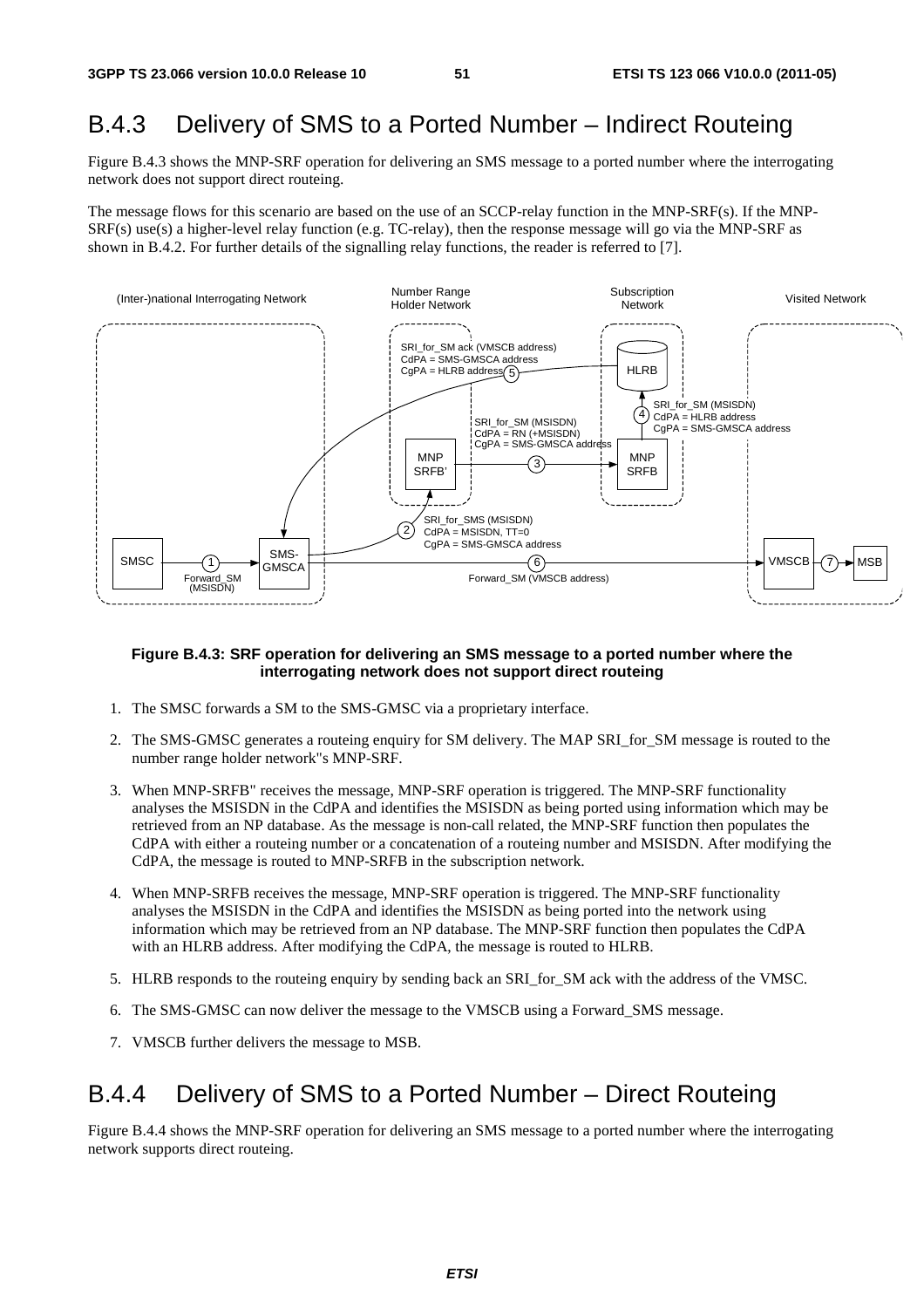The message flows for this scenario are based on the use of an SCCP-relay function in the MNP-SRFs. If the MNP-SRFs use a higher-level relay function (e.g. TC-relay), then the response message will go via the MNP-SRF as shown in B.4.2. For further details of the signalling relay functions, the reader is referred to [7].



### **Figure B.4.4: SRF operation for delivering an SMS message to a ported number where the interrogating network supports direct routeing**

- 1. The SMSC forwards a SM to the SMS-GMSC via a proprietary interface.
- 2. The SMS-GMSC generates a routeing enquiry for SM delivery. The MAP SRI\_for\_SM message is routed to the network"s MNP-SRF.
- 3. When MNP-SRFA receives the message, MNP-SRF operation is triggered. The MNP-SRF functionality analyses the MSISDN in the CdPA and identifies the MSISDN as being ported using information which may be retrieved from an NP database. As the message is non-call related, the MNP-SRF function then populates the CdPA with either a routeing number or a concatenation of a routeing number and MSISDN. After modifying the CdPA, the message is routed to MNP-SRFB in the subscription network.
- 4. When MNP-SRFB receives the message, MNP-SRF operation is triggered. The MNP-SRF functionality analyses the MSISDN in the CdPA and identifies the MSISDN as being ported into the network using information which may be retrieved from an NP database. The MNP-SRF function then populates the CdPA with an HLRB address. After modifying the CdPA, the message is routed to HLRB.
- 5. HLRB responds to the routeing enquiry by sending back an SRI\_for\_SM ack with the address of the VMSC.
- 6. The SMS-GMSC can now deliver the message to the VMSCB using a Forward\_SMS message.
- 7. VMSCB further delivers the message to MSB.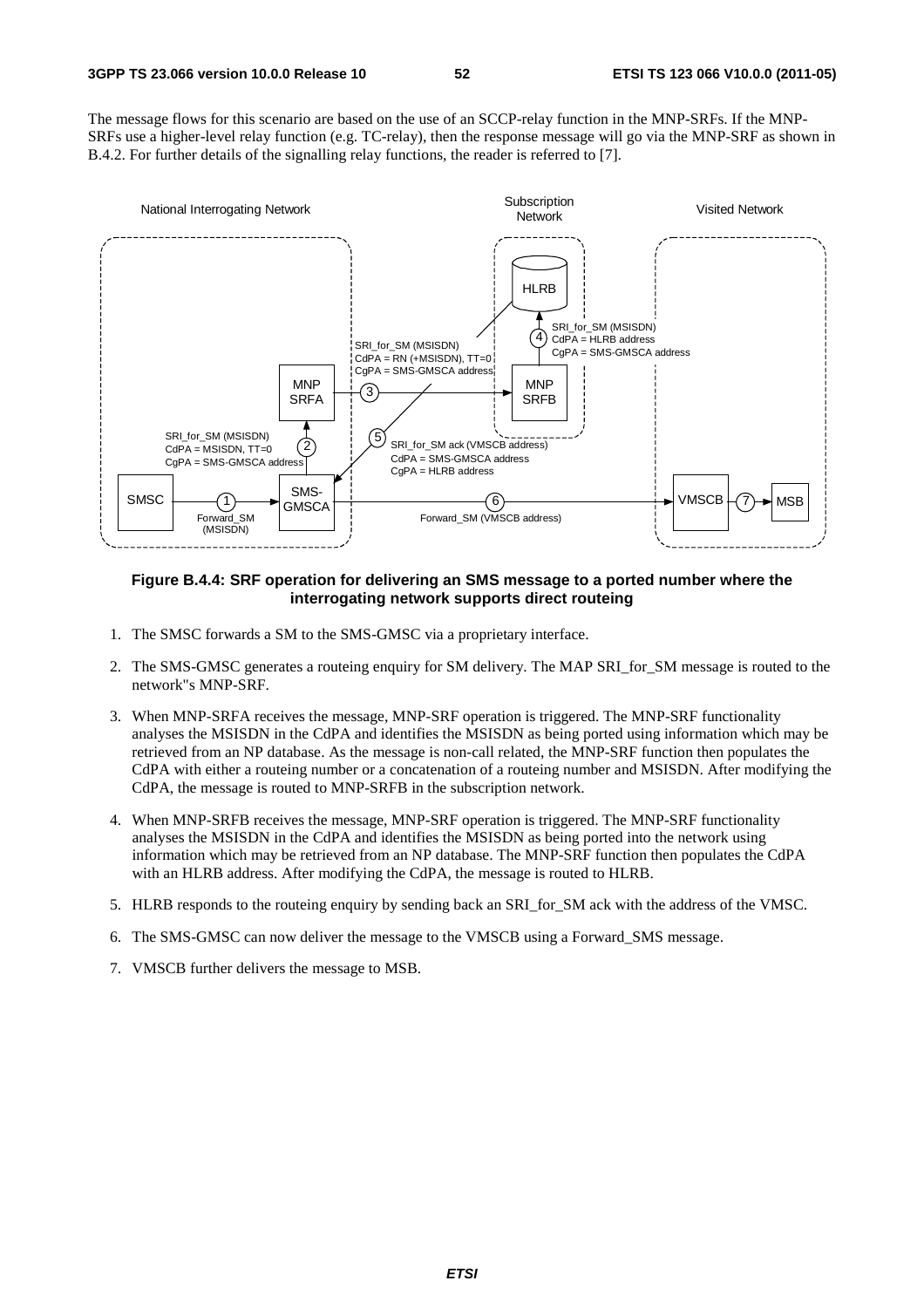# B.4.5 International SOR for a Non-ported Number

Figure B.4.5 shows the MNP-SRF operation for optimally routeing an international call to a non-ported number.

The message flows for this scenario are based on the use of an SCCP-relay function in the MNP-SRF. If the MNP-SRF uses a higher-level relay function (e.g. TC-relay), then the response message will go via the MNP-SRF as shown in B.4.2. For further details of the signalling relay functions, the reader is referred to [7].



### **Figure B.4.5: SRF operation for optimally routeing an international call to a non-ported number**

- 1. MSA originates a call to MSISDN.
- 2. VMSCA routes the call to the originating network"s GMSCA.
- 3. When GMSCA receives the ISUP IAM, it requests routeing information by submitting a MAP SRI with SOR parameter set to the number range holder network of the dialled MSISDN. Within the number range holder network, the message is routed to the network"s MNP-SRF.
- 4. When MNP-SRFB receives the message, MNP-SRF operation is triggered. The MNP-SRF functionality analyses the MSISDN in the CdPA and identifies the MSISDN as being non-ported using information which may be retrieved from an NP database. The MNP-SRF function then populates the CdPA with an HLRB address. After modifying the CdPA, the message is routed to HLRB.
- 5. When HLRB receives the SRI, it responds to the GMSCA by sending back an SRI ack with a MSRN.
- 6. GMSCA uses the MSRN to route the call to VMSCB.
- 7. VMSCB further establishes a traffic channel to MSB.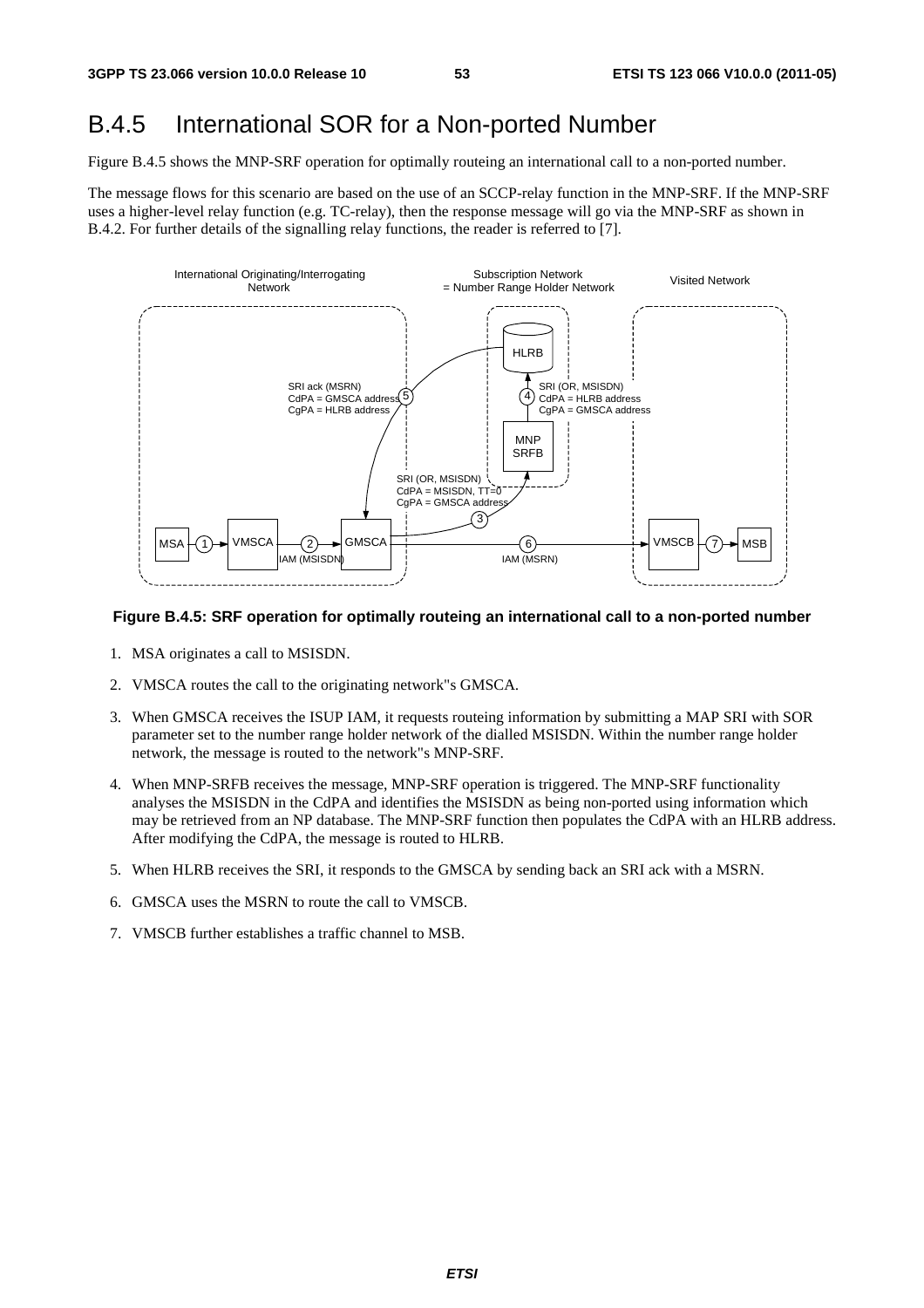### B.4.6 SOR for a Ported Number – Indirect Routeing

Figure B.4.6 shows the MNP-SRF operation for optimally routeing a call (using SOR) to a ported number where the interrogating network does not support direct routeing.

The message flows for this scenario are based on the use of an SCCP-relay function in the MNP-SRFs. If the MNP-SRFs use a higher-level relay function (e.g. TC-relay), then the response message will go via the MNP-SRF as shown in B.4.2. For further details of the signalling relay functions, the reader is referred to [7].



#### **Figure B.4.6: MNP-SRF operation for optimally routeing a call (using SOR) to a ported number where the interrogating network does not support direct routeing**

- 1. MSA originates a call to MSISDN.
- 2. VMSCA routes the call to the network"s GMSCA.
- 3. When GMSCA receives the ISUP IAM, it requests routeing information by submitting a MAP SRI with SOR parameter set to the number range holder network of the dialled MSISDN. Within the number range holder network, the message is routed to the network"s MNP-SRF.
- 4. When MNP-SRFB" receives the message, MNP-SRF operation is triggered. The MNP-SRF functionality analyses the MSISDN in the CdPA and identifies the MSISDN as being ported using information which may be retrieved from an NP database. As the message is non-call related, the MNP-SRF function then populates the CdPA with either a routeing number or a concatenation of a routeing number and MSISDN. After modifying the CdPA, the message is routed to MNP-SRFB in the subscription network.
- 5. When MNP-SRFB receives the message, MNP-SRF operation is triggered. The MNP-SRF functionality analyses the MSISDN in the CdPA and identifies the MSISDN as being ported into the network using information which may be retrieved from an NP database. The MNP-SRF function then populates the CdPA with an HLRB address. After modifying the CdPA, the message is routed to HLRB.
- 6. When HLRB receives the SRI, it responds to the GMSCA by sending back an SRI ack with a MSRN.
- 7. GMSCA uses the MSRN to route the call to VMSCB.
- 8. VMSCB further establishes a traffic channel to MSB.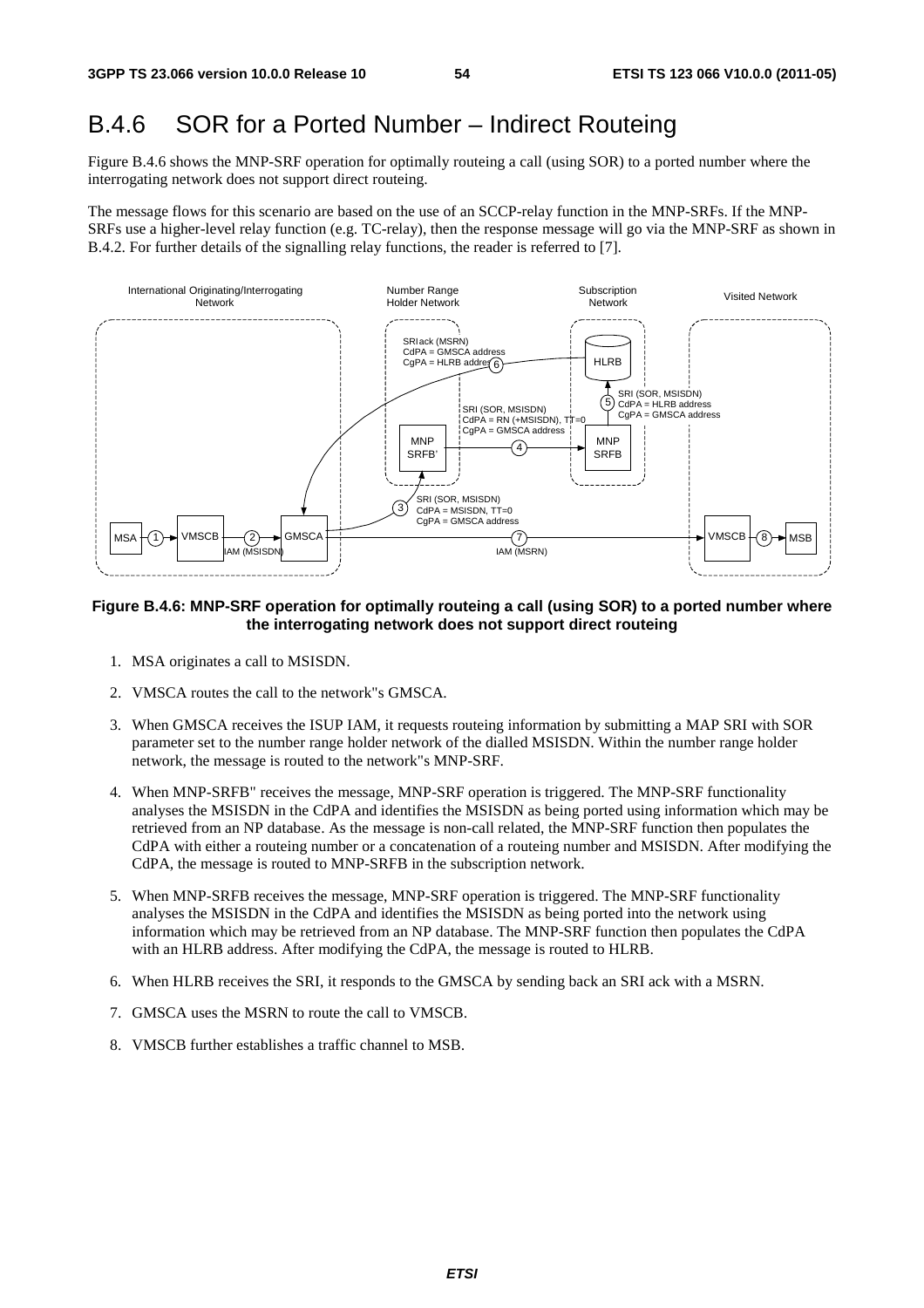# B.4.7 Any Time Interrogation for a Ported Number – Indirect **Routeing**

Figure B.4.7 shows the MNP-SRF operation for routeing an Any\_Time\_Interrogation message for a ported number where the interrogating network does not support direct routeing.

The message flows for this scenario are based on the use of an SCCP-relay function in the MNP-SRFs. If the MNP-SRFs use a higher-level relay function (e.g. TC-relay), then the response message will go via the MNP-SRF as shown in B.4.2. For further details of the signalling relay functions, the reader is referred to [7].



#### **Figure B.4.7: MNP-SRF operation for routeing an Any\_Time\_Interrogation message for a ported number where the interrogating network does not support direct routeing**

- 1. The gsmSCF generates an Any\_Time\_Interrogation (ATI) message. The message is routed to the number range holder network"s MNP-SRF.
- 2. When MNP-SRFB" receives the message, MNP-SRF operation is triggered. The MNP-SRF functionality analyses the MSISDN in the CdPA and identifies the MSISDN as being ported using information which may be retrieved from an NP database. As the message is non-call related, the MNP-SRF function then populates the CdPA with either a routeing number or a concatenation of a routeing number and MSISDN. After modifying the CdPA, the message is routed to MNP-SRFB in the subscription network.
- 3. When MNP-SRFB receives the message, MNP-SRF operation is triggered. The MNP-SRF functionality analyses the MSISDN in the CdPA and identifies the MSISDN as being ported into the network using information which may be retrieved from an NP database. The MNP-SRF function then populates the CdPA with an HLRB address. After modifying the CdPA, the message is routed to HLRB.
- 4. HLRB responds to the ATI by sending back an ATI ack with the requested information.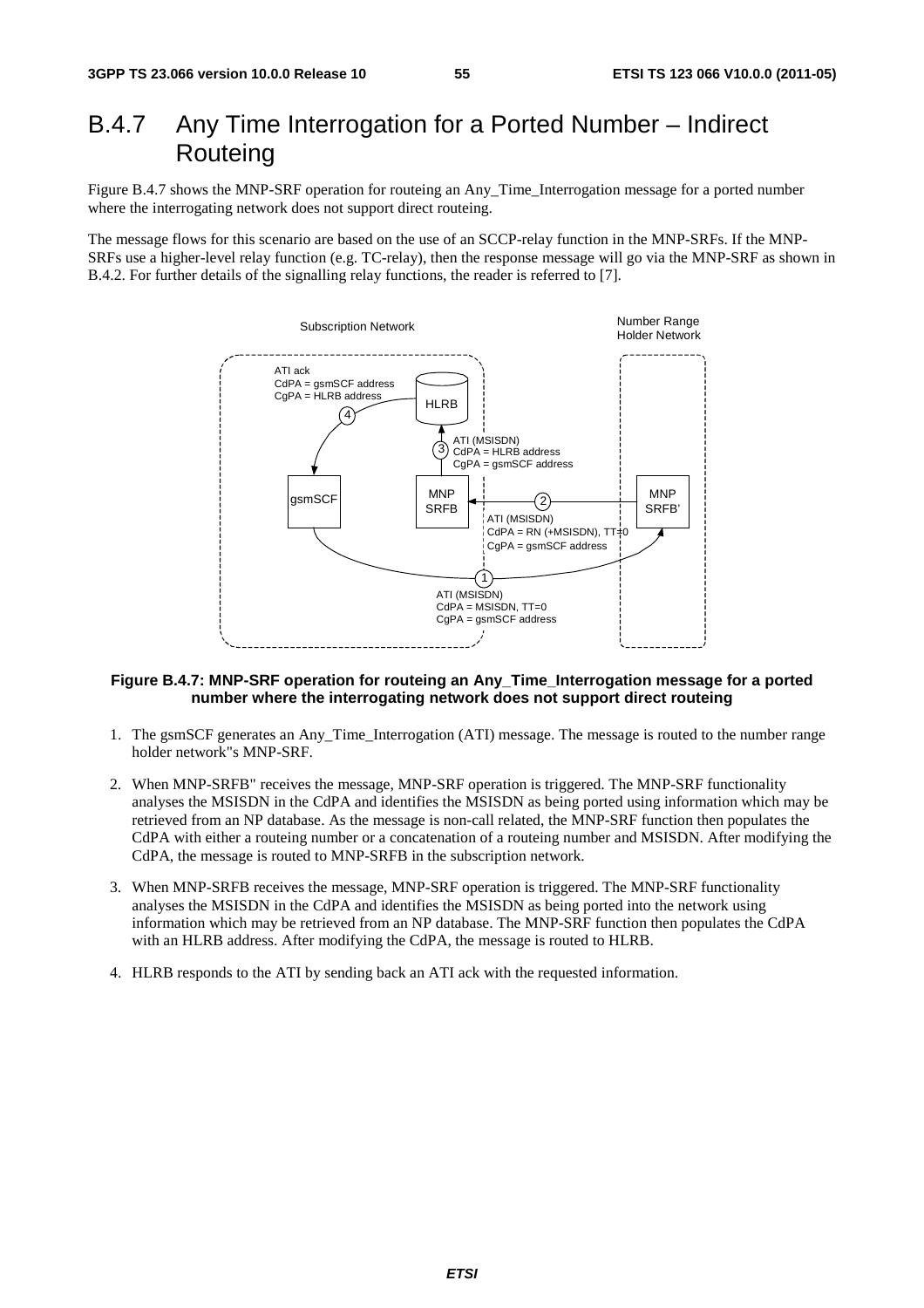# B.4.8 Any Time Interrogation for a Ported Number – Direct Routeing

Figure B.4.8 shows the MNP-SRF operation for routeing an Any\_Time\_Interrogation message for a ported number where the interrogating network supports direct routeing.

The message flows for this scenario are based on the use of an SCCP-relay function in the MNP-SRF. If the MNP-SRF uses a higher-level relay function (e.g. TC-relay), then the response message will go via the MNP-SRF as shown in B.4.2. For further details of the signalling relay functions, the reader is referred to [7].



### **Figure B.4.8: MNP-SRF operation for routeing an Any\_Time\_Interrogation message for a ported number where the interrogating network supports direct routeing**

- 1. The gsmSCF generates an Any\_Time\_Interrogation (ATI) message. The message is routed to the network"s MNP-SRF.
- 2. When MNP-SRFB receives the message, MNP-SRF operation is triggered. The MNP-SRF functionality analyses the MSISDN in the CdPA and identifies the MSISDN as being ported into the network using information which may be retrieved from an NP database. The MNP-SRF function then populates the CdPA with an HLRB address. After modifying the CdPA, the message is routed to HLRB.
- 3. HLRB responds to the ATI by sending back an ATI ack with the requested information.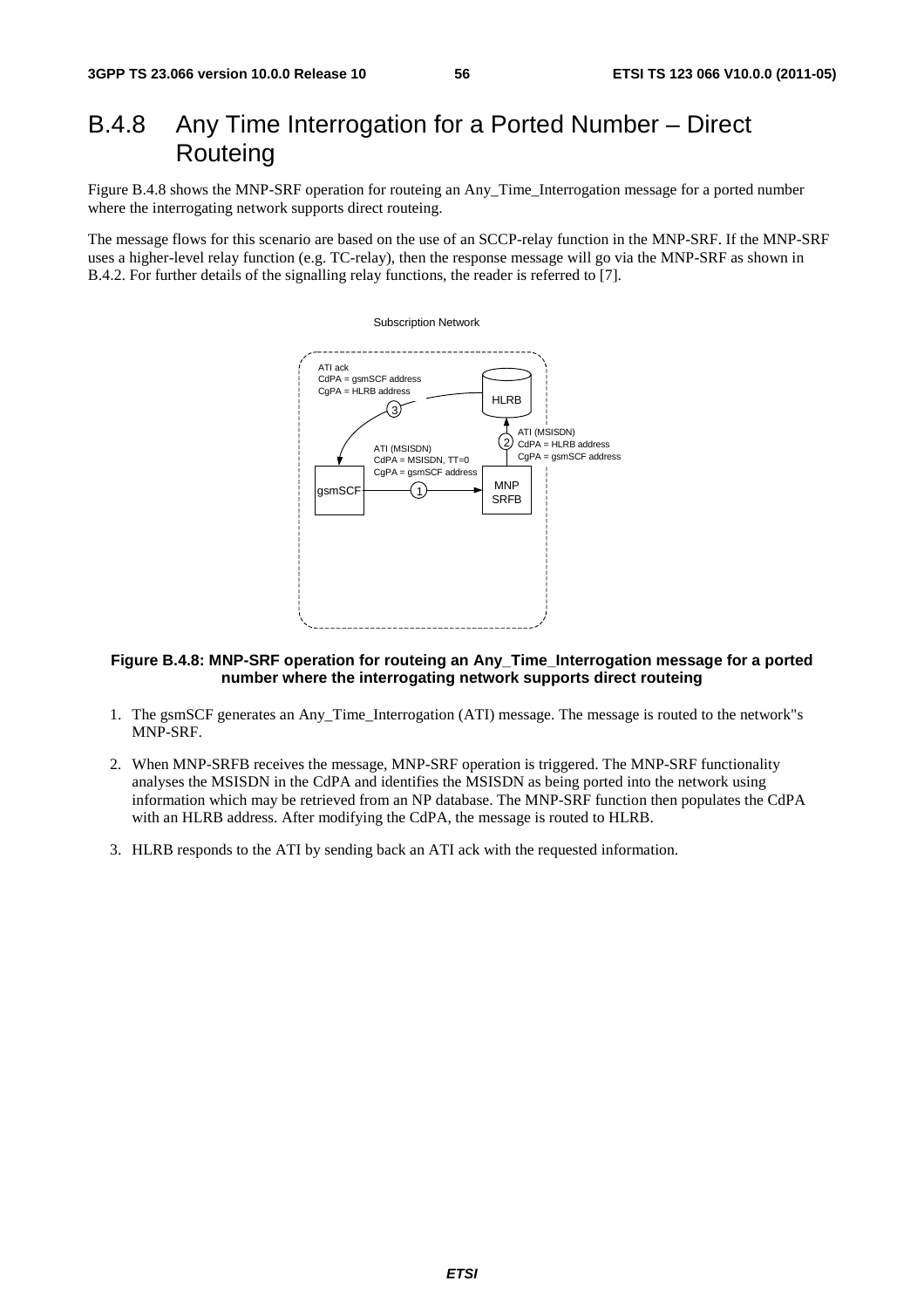# B.4.9 CCBS where the Busy Subscriber is a Ported Subscriber - Direct Routeing

Figure B.4.9 shows the MNP-SRF operation for routeing a CCBS Request for a ported number where the interrogating network supports direct routeing.

The message flows for this scenario are based on the use of an SCCP-relay function in the MNP-SRFs. If the MNP-SRFs use a higher-level relay function (e.g. TC-relay), then the response message will go via the MNP-SRF as shown in B.4.2. For further details of the signalling relay functions, the reader is referred to [7].



#### **Figure B.4.9: MNP-SRF operation for routeing a CCBS Request for a ported number where the interrogating network supports direct routeing**

- 1. The VMSCA receives a ISUP Release message with cause value "subscriber busy" from VMSCB.
- 2. VLRA/VMSCA sends a Register\_CC\_Entry to HLRA using the HLRA address as CdPA on SCCP.
- 3. The HLRA sends a CCBS Request message to the networks MNP-SRFA.
- 4. When MNP-SRFA receives the message, MNP-SRF operation is triggered. The MNP-SRF functionality analyses the MSISDN in the CdPA and identifies the MSISDN as being ported using information which may be retrieved from an NP database. As the message is non-call related, the MNP-SRF function then populates the CdPA with either a routeing number or a concatenation of a routeing number and MSISDN. After modifying the CdPA, the message is routed to MNP-SRFB in the subscription network.
- 5. When MNP-SRFB receives the message, MNP-SRF operation is triggered. The MNP-SRF functionality analyses the MSISDN in the CdPA and identifies the MSISDN as being ported into the network using information which may be retrieved from an NP database. The MNP-SRF function then populates the CdPA with an HLRB address. After modifying the CdPA, the message is routed to HLRB.
- 6. HLRB can now respond to HLRA by sending back a CCBS ack message.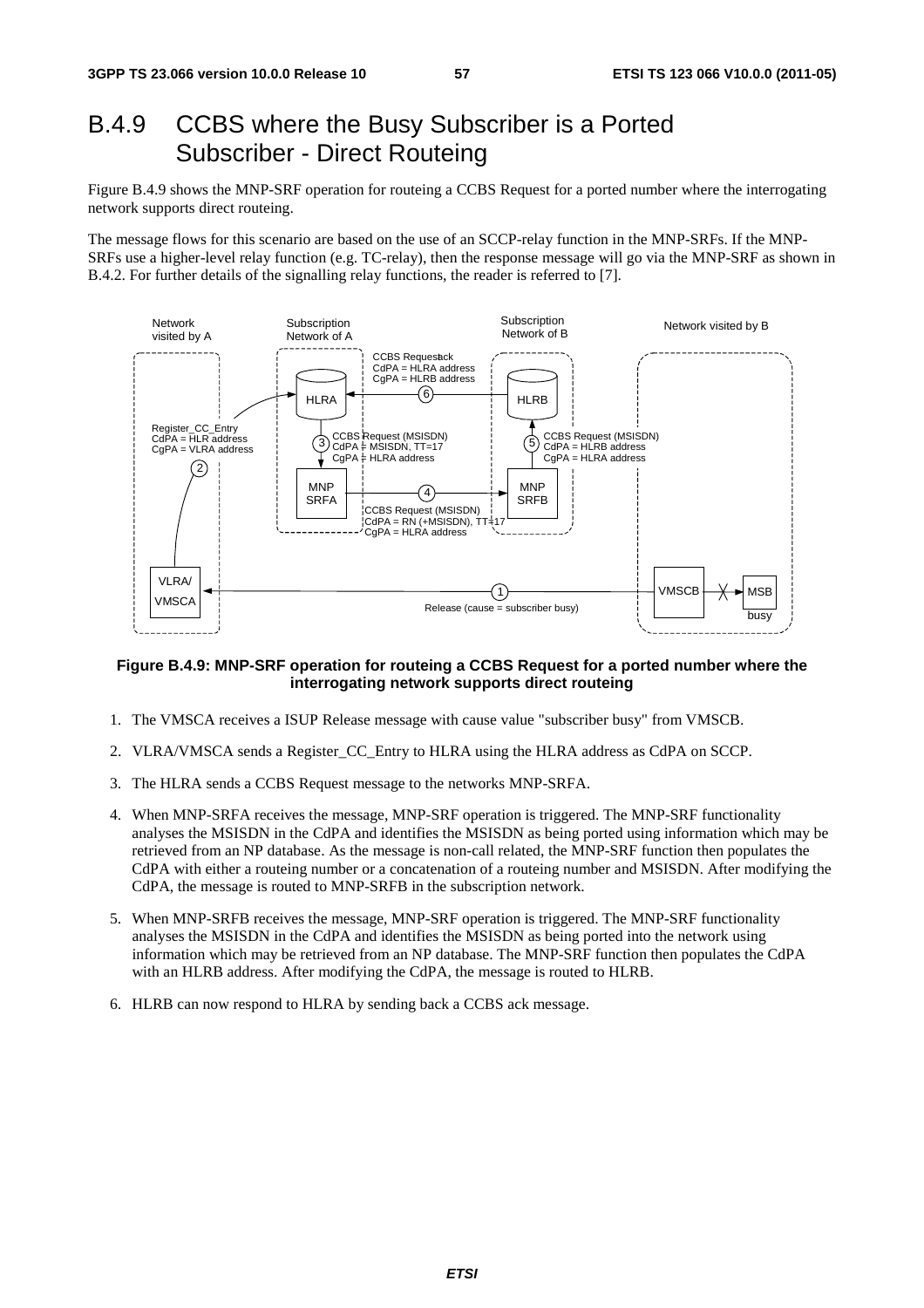## B.4.10 Calling Name Presentation Flows – MNP-SRF acts as SCCP Relay

Figure B.4.10 shows the MNP-SRF operation for delivering an CNAP message to an ANSI Calling Name Database.



#### **Figure B.4.10: SRF operation for delivering an CNAP message to the CNDB**

- 1. An incoming call ( an Initial Address message with Generic Name parameter set to 'presentation allowed' is received at a MSC. The MSC inteerogates the VLR to determine if the called party is subscribed to the CNAP service. The VLR Response indicates that the called party is subscribed to CNAP;
- 2. The MSC generates a TCAP message 'Query With Permission'. The Query With Permission message is routed to the network"s MNP-SRF;
- 3. When MNP-SRFB receives the message, MNP-SRF operation is triggered. The MNP-SRF functionality analyses the MSISDN in the CdPA and identifies which CNDB the MSISDN is populated using information which may be retrieved from an NP database. The MNP-SRF function then populates the CdPA with an CNDB address. After modifying the CdPA, the message is routed to CNDB;
- 4. CNDB responds to the routeing enquiry by sending back a Query With Permission ack with the address of the MSC. The MSC can now deliver the Calling Name to the terminating subscriber .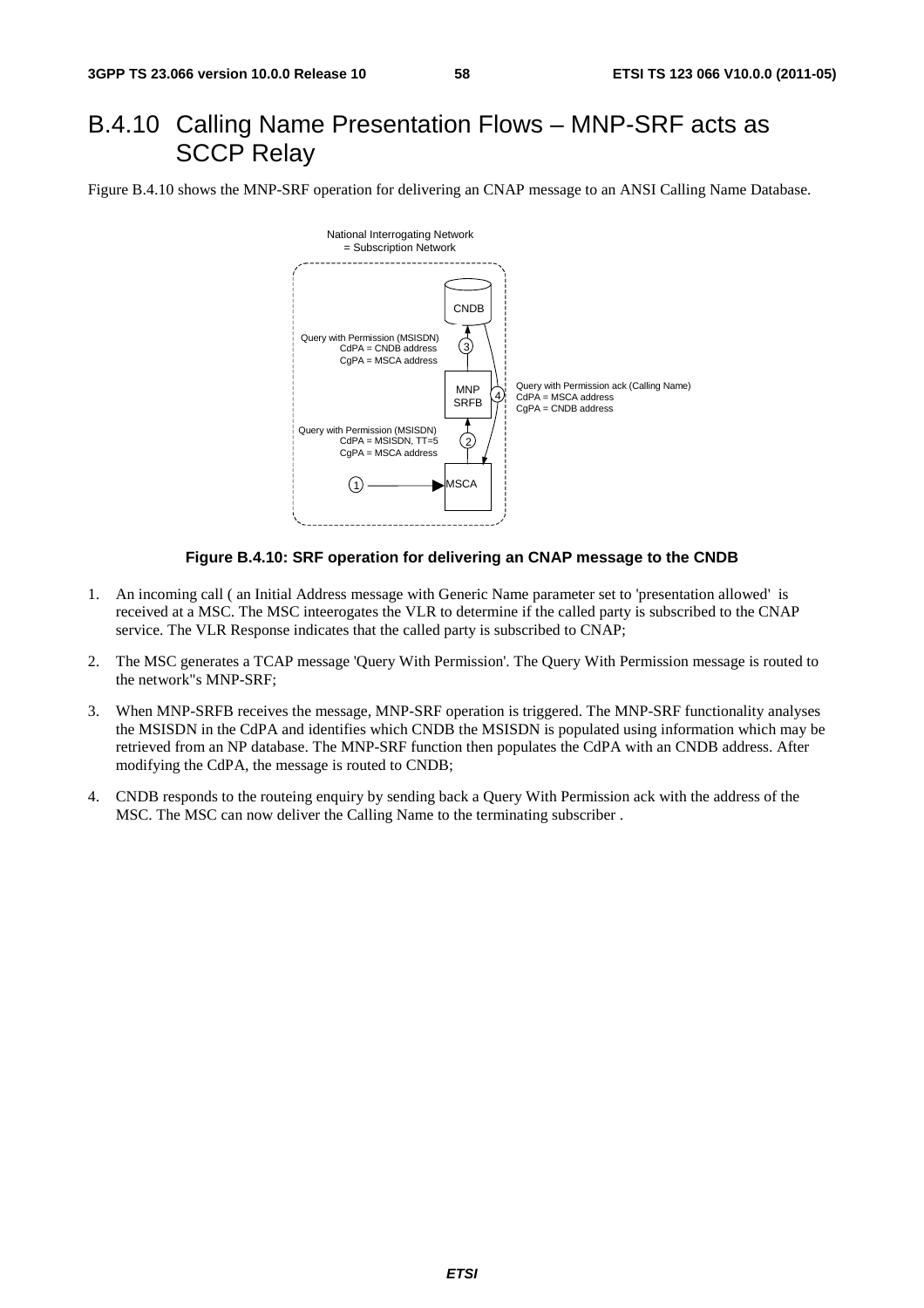# Annex C (normative): MNP Signalling Relay Function - Call Related Signalling

# C.1 Handling of Call Related Signalling

The MAP messages affected by MNP are the MAP\_SEND\_ROUTING\_INFORMATION (SRI) message without OR parameter set sent to the HLR and the MAP\_ANY\_TIME\_INTERROGATION (ATI) message with parameter MNPrequestedInfo present terminated in the MNP-SRF.

In a PLMN supporting MNP with direct routeing using signalling relay, all incoming calls and calls originated in the network for which the called party number is within the ranges owned by any network in the portability domain, the gateway MSCs will send an SRI such that it will be handled by the MNP-SRF in that network.

In a PLMN supporting MNP with direct routeing, where the called party number is within the ranges owned by any network in the portability domain, the INE sends an MNP Information request (ATI) such that it will be handled by the MNP-SRF in the network.

In a PLMN supporting MNP with indirect routeing using signalling relay, all incoming calls and calls originating in the network, for which the called party number is within the range owned by the network, the gateway MSCs will send SRI such that it will be handled by the MNP-SRF in that network.

In a PLMN supporting MNP with indirect routeing, the INE sends an MNP Information Request (ATI) such that it will be handled by the MNP-SRF in the Number Range Holder Network.

The MNP-SRF obtains routeing information from the NP database to identify the subscription network associated with a particular national MSISDN. The interface between the MNP-SRF and the NP database is considered implementation dependent and is not detailed further.

From the perspective of the PLMN in which the MNP-SRF resides, the CdPA represents one of:

- 1. An own number ported out.
- 2. An own number not ported out.
- 3. A foreign number ported in.
- 4. A foreign number ported to a foreign network.
- 5. A foreign number not known to be ported.

Cases 4 and 5 are applicable only for direct routeing.

For SRI:

In case 1, the MNP-SRF may perform one of the following depending on agreements within the number portability domain.

- a. An SRI response is sent containing the necessary routeing information to route the call to the subscription network. This is performed by an internal MAP Application Termination Function (MATF) known as the Number Portability Location Register (NPLR).
- b. If indirect routeing of calls with reference to the subscription network is used, the message is relayed to the MNP-SRF in the subscription network, whose NPLR provides the necessary routeing information in an SRI response. The use of an NPLR in the subscription network can only be by agreement within the number portability domain.

In cases 2 and 3, the MNP-SRF relays the message to the HLR. For further details of the signalling relay function, the reader is referred to [7].

In case 4, an SRI response is sent, containing the necessary routeing information to route the call to the subscription network.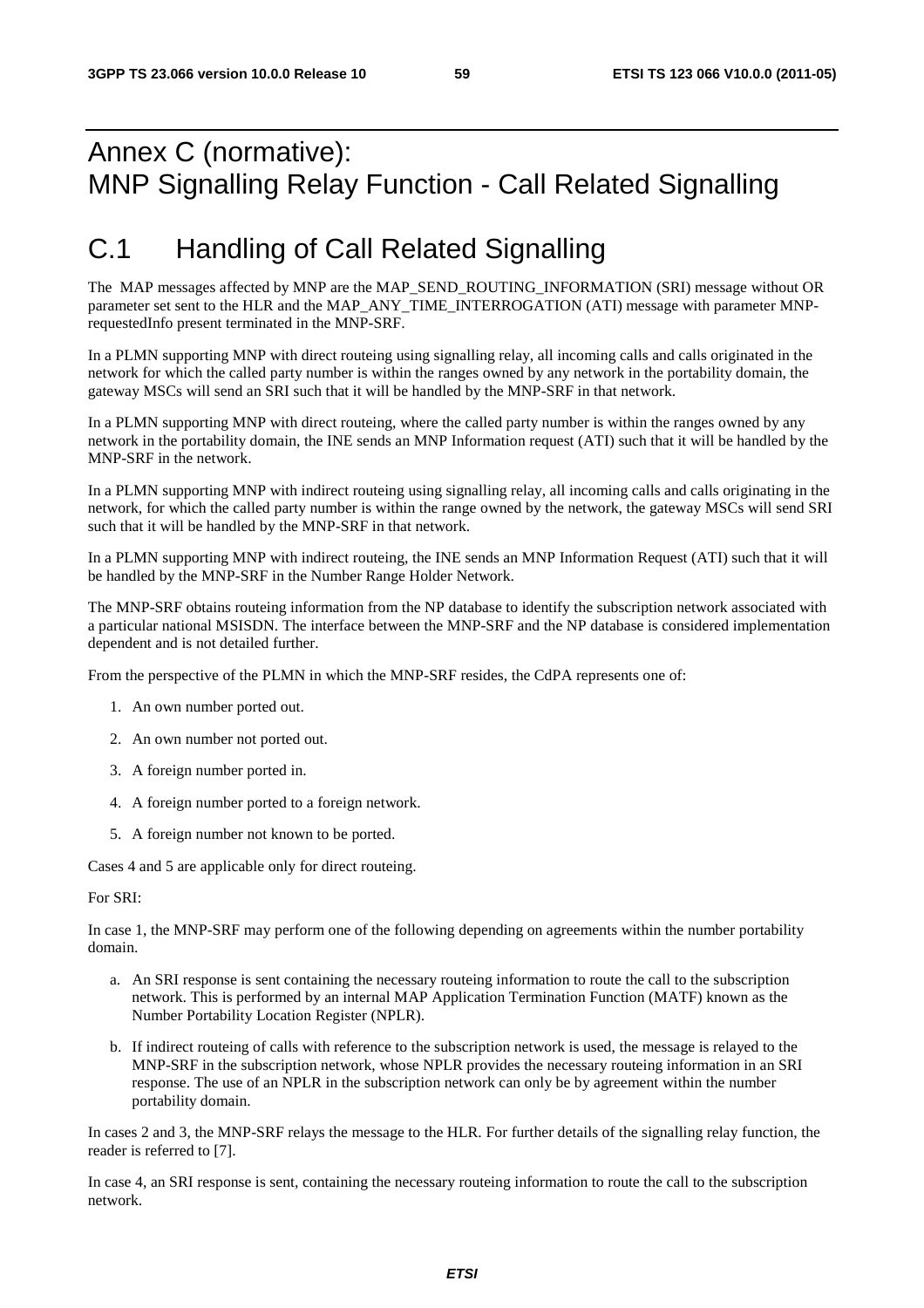In case 5, an SRI response is sent, containing the necessary routeing information to route the call to the number range holder network.

For ATI:

In all cases the MNP information request (ATI) is sent to the MNP\_SRF\_MATF\_Info\_Request procedure/ MAP Application Termination Function (MATF) for handling. A response is sent to the INE containing MNP information or an error is returned.

# C.2 Functional Requirements of Network Entities

# C.2.1 Procedure MNP\_SRF\_MATF\_Call\_Related

Figure C.2.2 shows the procedure MNP\_SRF\_MATF\_Call\_Related. This procedure handles call-related signalling messages. It is called from the process MNP\_SRF (see clause 4.3).

The check 'message has been relayed' identifies all call related signalling messages which are relayed from the number range holder network towards the subscription network in the case of Indirect Routeing with reference to subscription network implementation. These messages only refer to numbers ported into the network.

The check 'own number not ported out' identifies all mobile numbers from number ranges allocated to the network the MNP-SRF/MATF is located in and which are not ported to other networks. In this case the call related message is relayed to the HLR in the network.

The check 'foreign number ported in' identifies all mobile numbers from the number ranges not allocated to the network the MNP-SRF/MATF is located in and which are served by the network the MNP-SRF/MATF is located in. In this case the call related message is relayed to the HLR in the network.

The check 'foreign number not known to be ported' identifies all mobile numbers from the number ranges not allocated to the network the MNP-SRF/MATF is located in and which are also not served by the network the MNP-SRF/MATF is located in. In this case the call is sent to the SRF\_MATF procedure for handling.

The check 'foreign number ported to foreign network' identifies all mobile numbers from the number ranges not allocated to the network the MNP-SRF/MATF is located in and which are not served by the network the MNP-SRF is located in and not served by the network the number range is allocated to, i.e. the number is ported between two other networks. In this case the call related message is sent to the SRF\_MATF procedure for handling.

The remaining cases 'own number ported out' are mobile numbers allocated to the network the MNP-SRF/MATF is located in and which are served by other networks, i.e. the number is ported out to another network. In this case the call is relayed to the MATF in the subscription network if this option is the one used by the operator, or sent to the SRF\_MATF procedure for handling if not.

# C.2.2 Process SRI\_NPLR

Figure C.2.2.2 shows the process SRI\_NPLR.

The check 'unknown subscriber' identifies a subscriber without any associated available information.

If the GMSC is in the database own network then a routeing number is provided to route to the number range holder network.

If the GMSC is not in the database own network then the enquiry has been routed from the number range holder network, so the call should fail.

The database query uses the MSISDN received at the application level in the SRI, rather then the CdPA of the SCCP level.

If an error must be set as a result of the check 'terminate', the user error 'unknown subscriber' shall be used. If version 3 or higher of the MAP protocol is in use, then the diagnostic 'NPDB mismatch' may be used.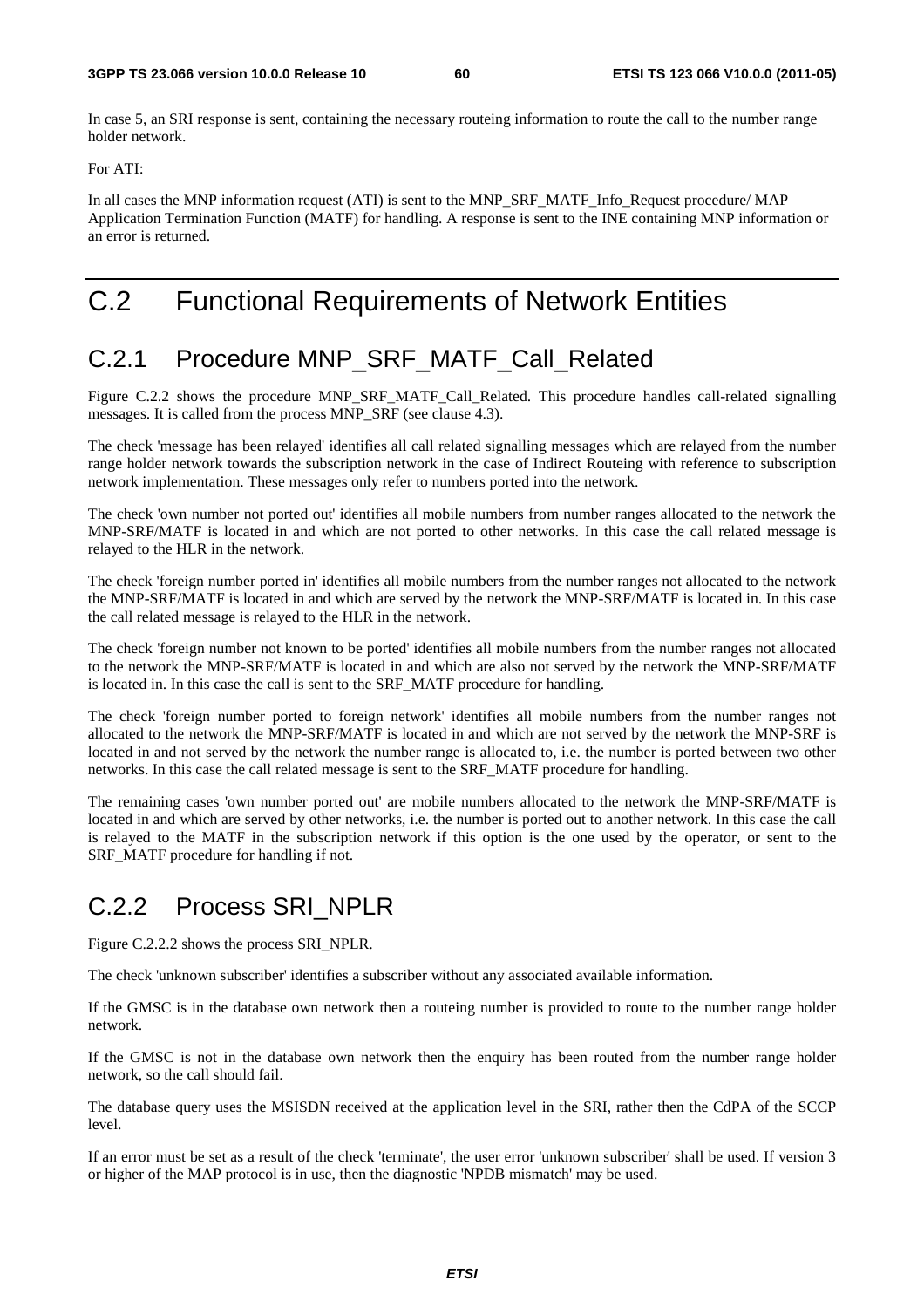The check 'HPLMN MSISDN Range' identifies if the MSISDN received in the SRI exists in a MSISDN Range owned by the HPLMN. This is a North American Network implementation option and allows a MAP Error 'Unknown Subscriber' to be sent to the GMSC instead of the MSISDN.

The check 'HPLMN RN Range' identifies if the Routeing Number assigned to the MSISDN within the SRI\_NPLR is assigned to the HPLMN. This is a North American Network implementation option and allows a MAP Error 'Unknown Subscriber' to be sent to the GMSC instead of the RN+MSISDN.

### C.2.3 Procedure MNP\_SRF\_MATF\_Info\_Request

Figure C.2.3.1 shows the procedure MNP\_SRF\_MATF\_Info\_Request. This procedure handles an information request signalling message to provide MNP information for a subscriber. It is called from the process MNP\_SRF (see clause 4.3).

### C.2.4 Process ATI\_NPLR

Figure C.2.3.2 shows the process ATI\_NPLR.

The database query uses the MSISDN received at the application level in the ATI, rather than the CdPA of the SCCP level.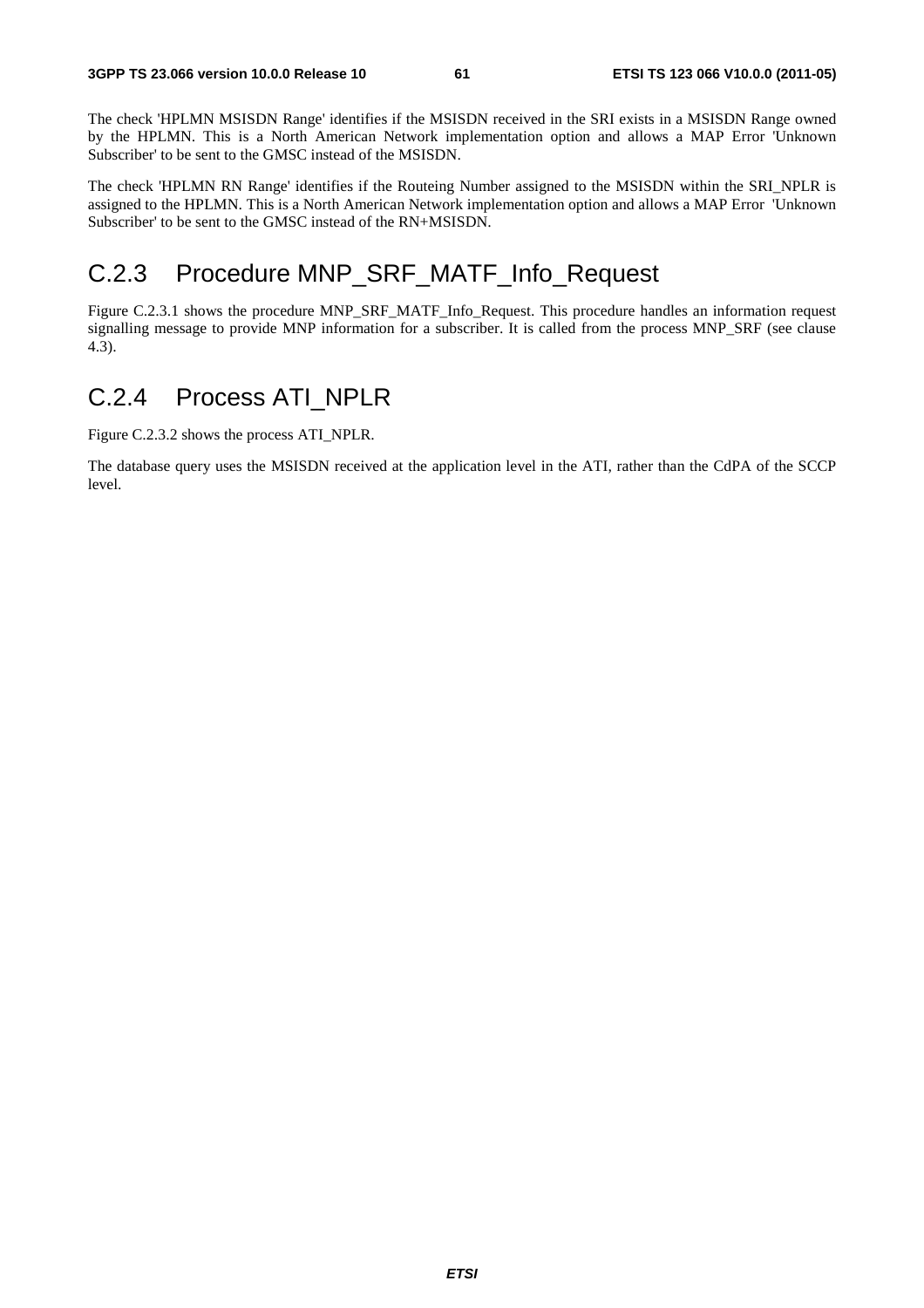

**Figure C.2.2: Procedure MNP\_SRF\_MATF\_Call\_Related**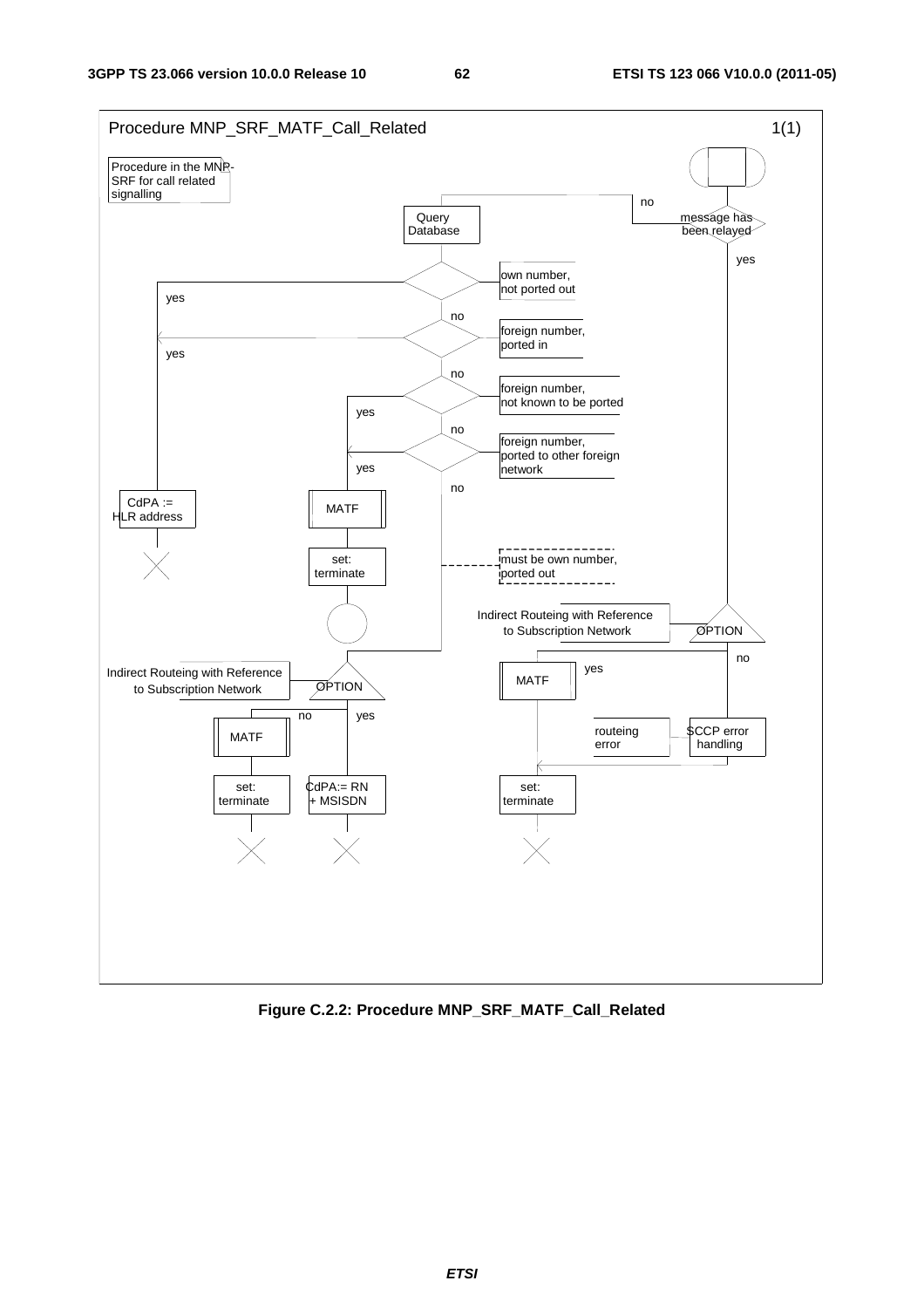

**Figure C.2.2.1: Procedure MATF**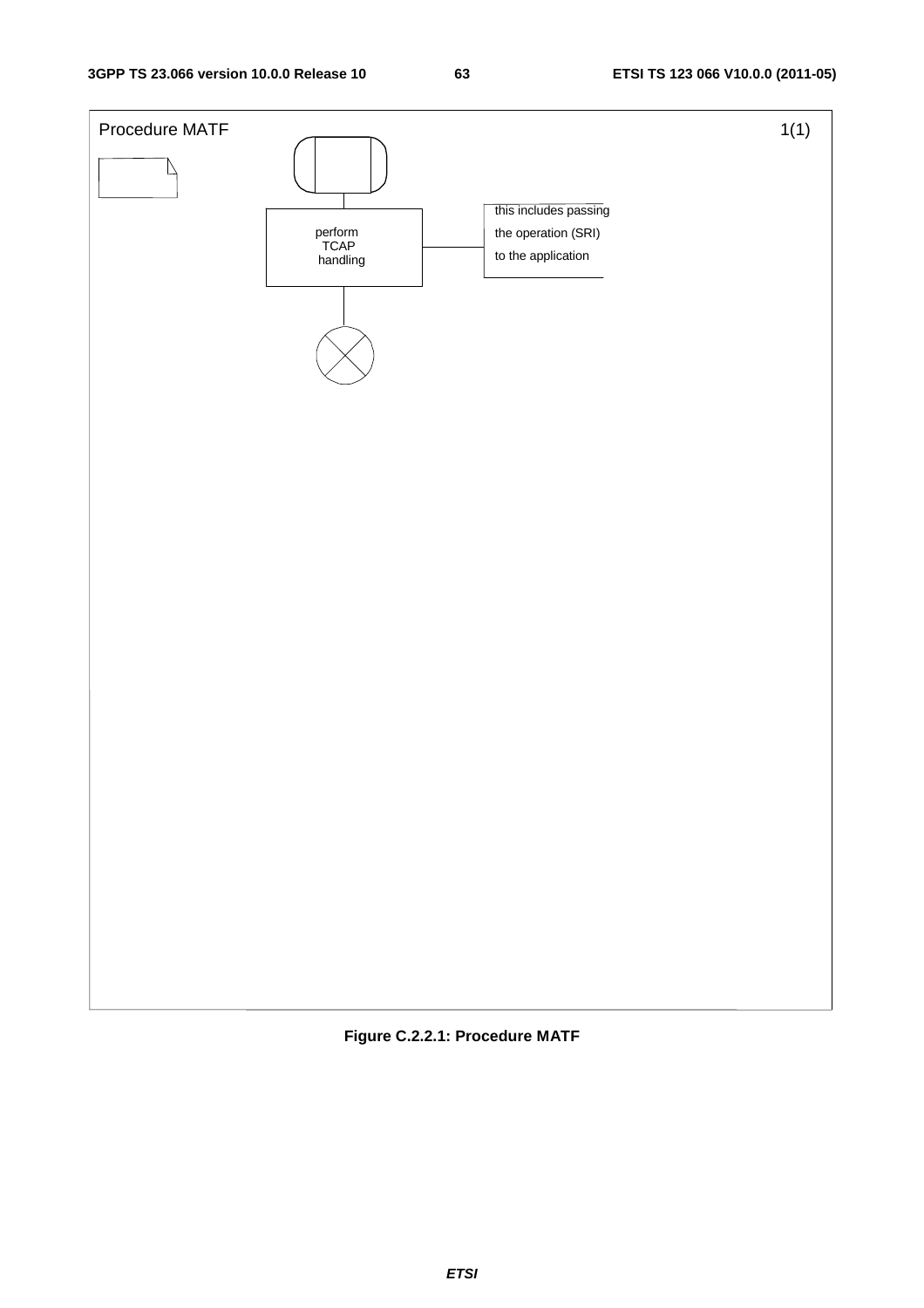

**Figure C.2.2.2: Process SRI\_NPLR**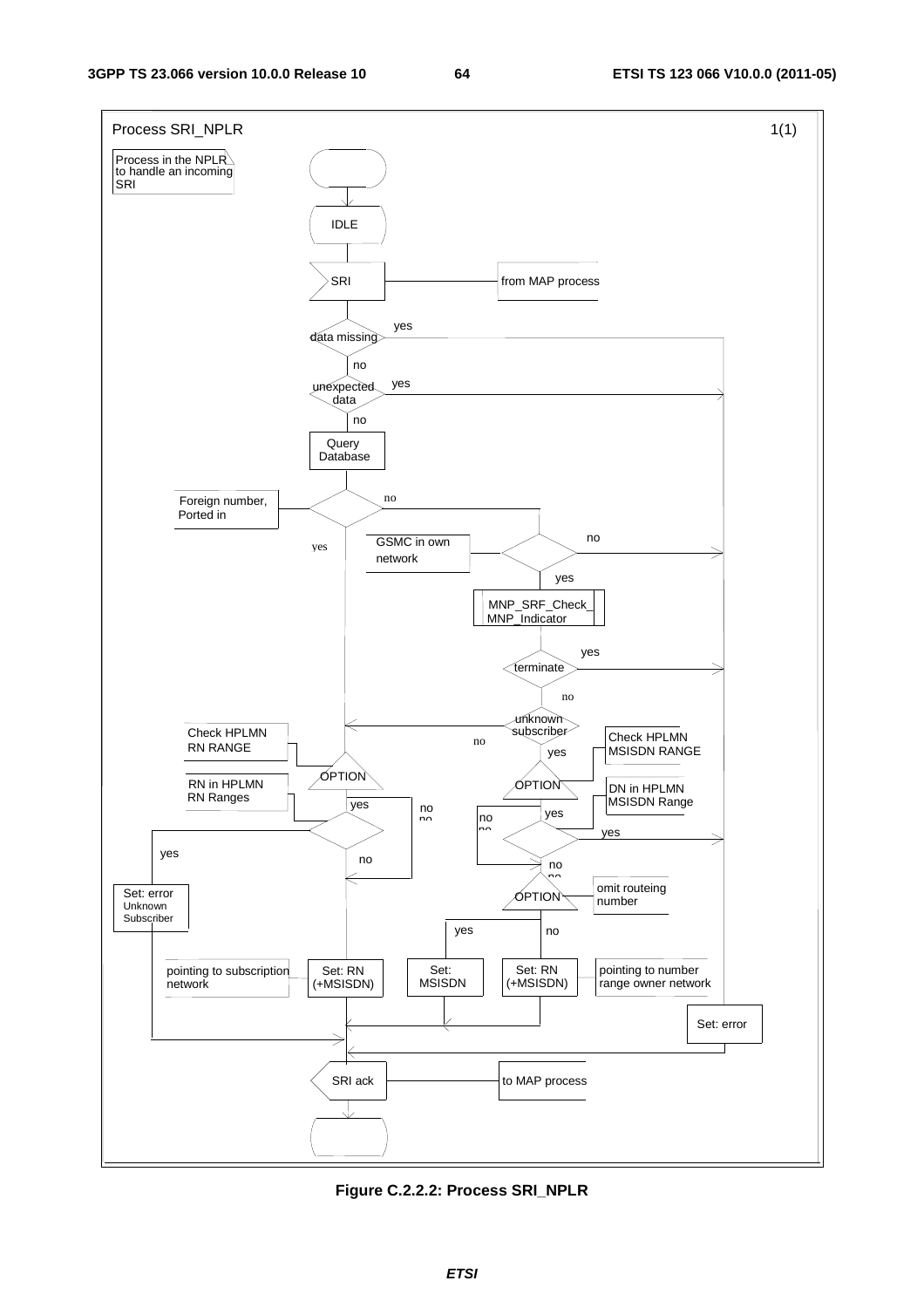

**Figure C.2.3.1: Procedure MATF\_Info\_Request**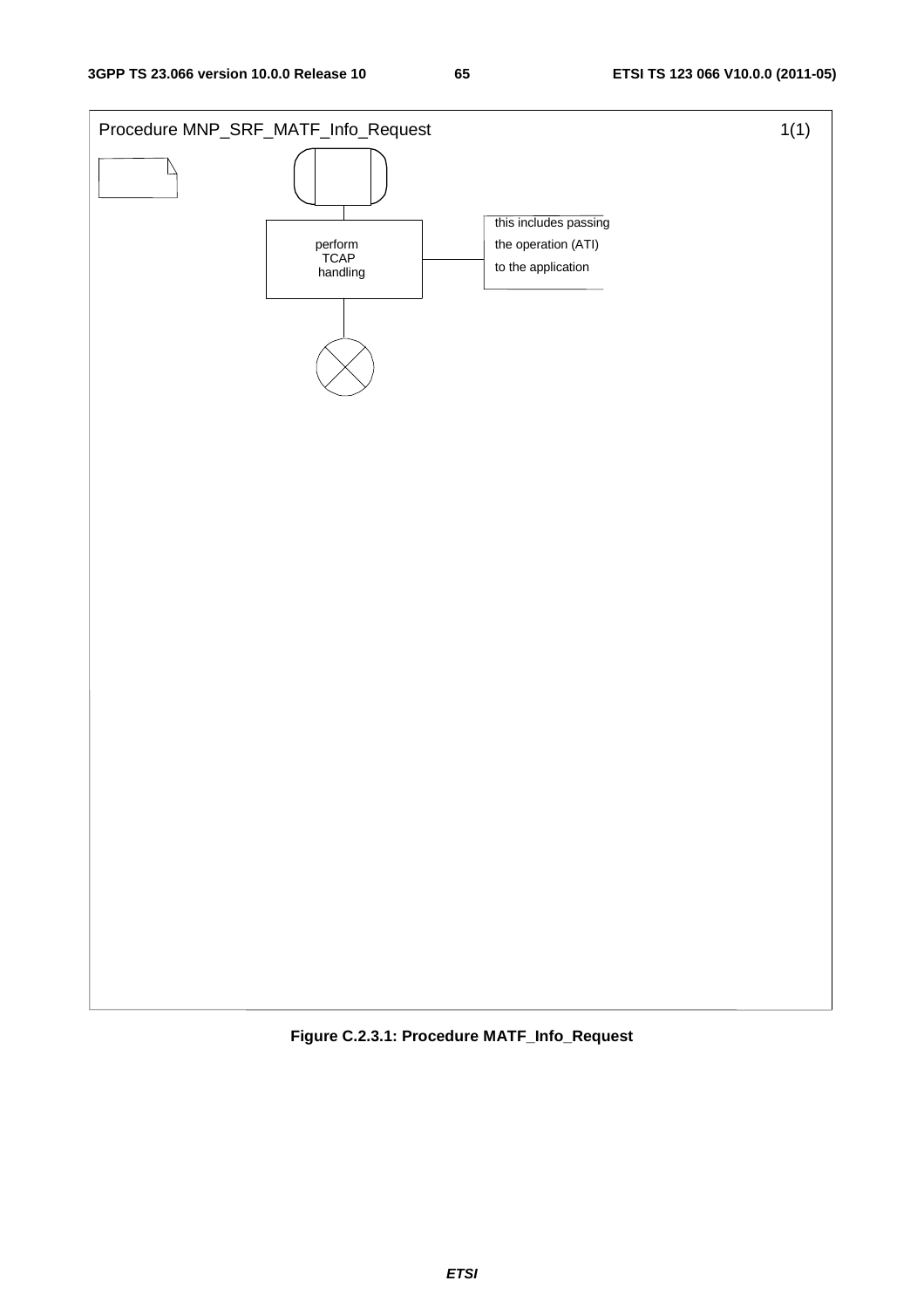

**Figure C.2.3.2: Process ATI\_NPLR** 

# C.3 Call Scenarios

The notation TT=SRI in diagrams in this section assumes that SRI=CRMNP for ETSI and SRI = Translation Type 14 for ANSI. The use of other translation types is for further study. The message flows for the following scenarios are based on the use of an SCCP relay function in MNP-SRF(s). The message flows for the higher level relay function (e.g.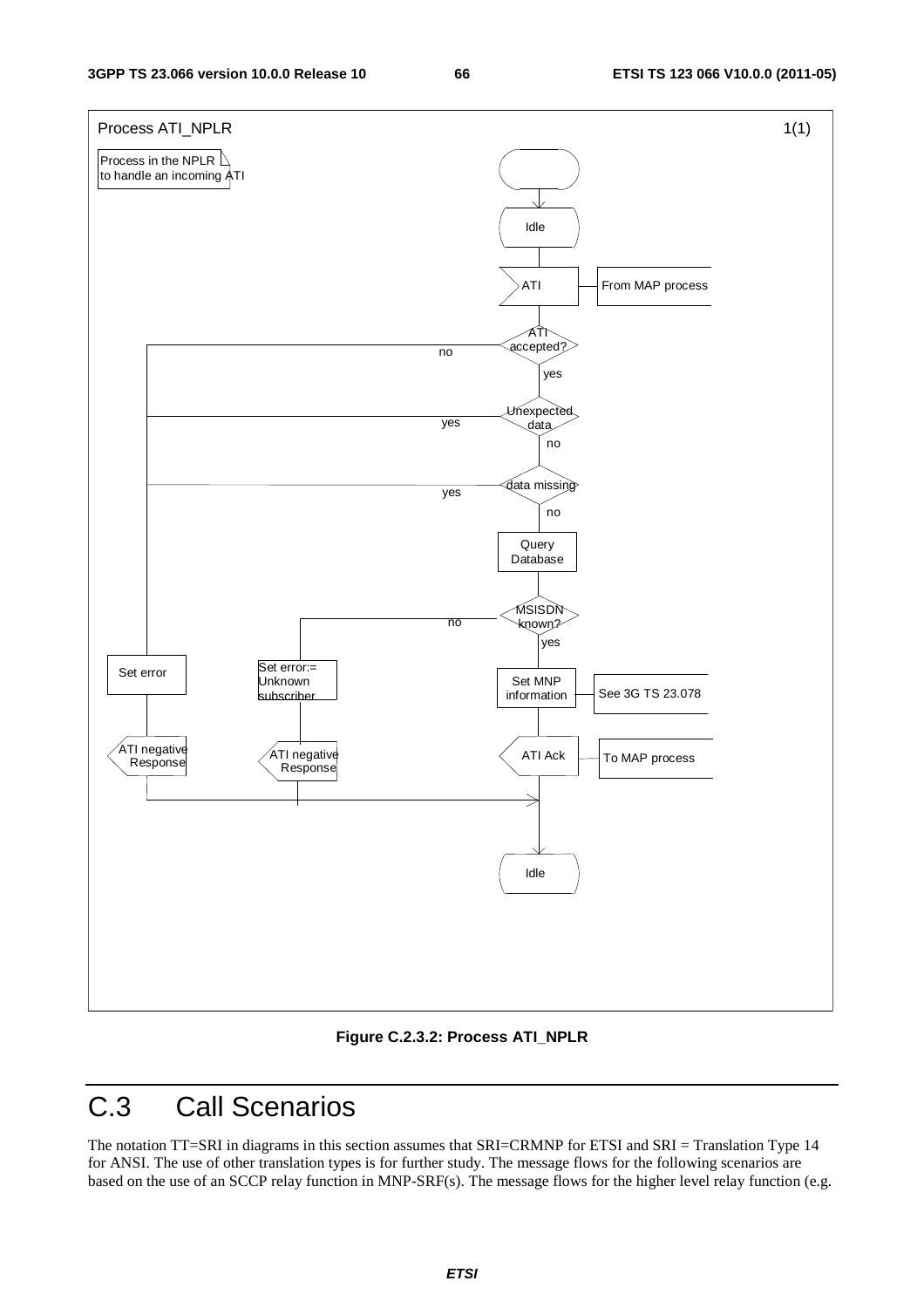TC relay) in MNP-SRF are not covered here, but the principle can be found in B.4.2. For further details of the signalling relay function, the reader is referred to [7].

### C.3.1 Call to a Non-Ported Number or Number Ported into the Network

Figure C.3.1 shows the signalling involved for a call to a non-ported number or number ported into the network (see 3G TS 23.018 [3]).



### **Figure C.3.1: Call to a non-ported number**

- 1. From an Originating Exchange a call is set up to MSISDN. The call is routed to the subscription network being the number range holder network, if the number is non-ported.
- 2. When GMSCB receives the ISUP IAM, it requests routeing information by submitting a MAP SRI to the MNP\_SRF/MATF. The TT on SCCP may be set to "SRI".
- 3. When the MNP\_SRF/MATF receives the message, the MNP\_SRF/MATF analyses the MSISDN in the CdPA and identifies the MSISDN as being non-ported. The MNP\_SRF/MATF function then replaces the CdPA by an HLRB address. After modifying the CdPA, the message is routed to HLRB.
- 4. When HLRB receives the SRI, it responds to the GMSCB by sending an SRI ack with an MSRN that identifies the MSB in the VMSCB.
- 5. GMSCB uses the MSRN to route the call to VMSCB.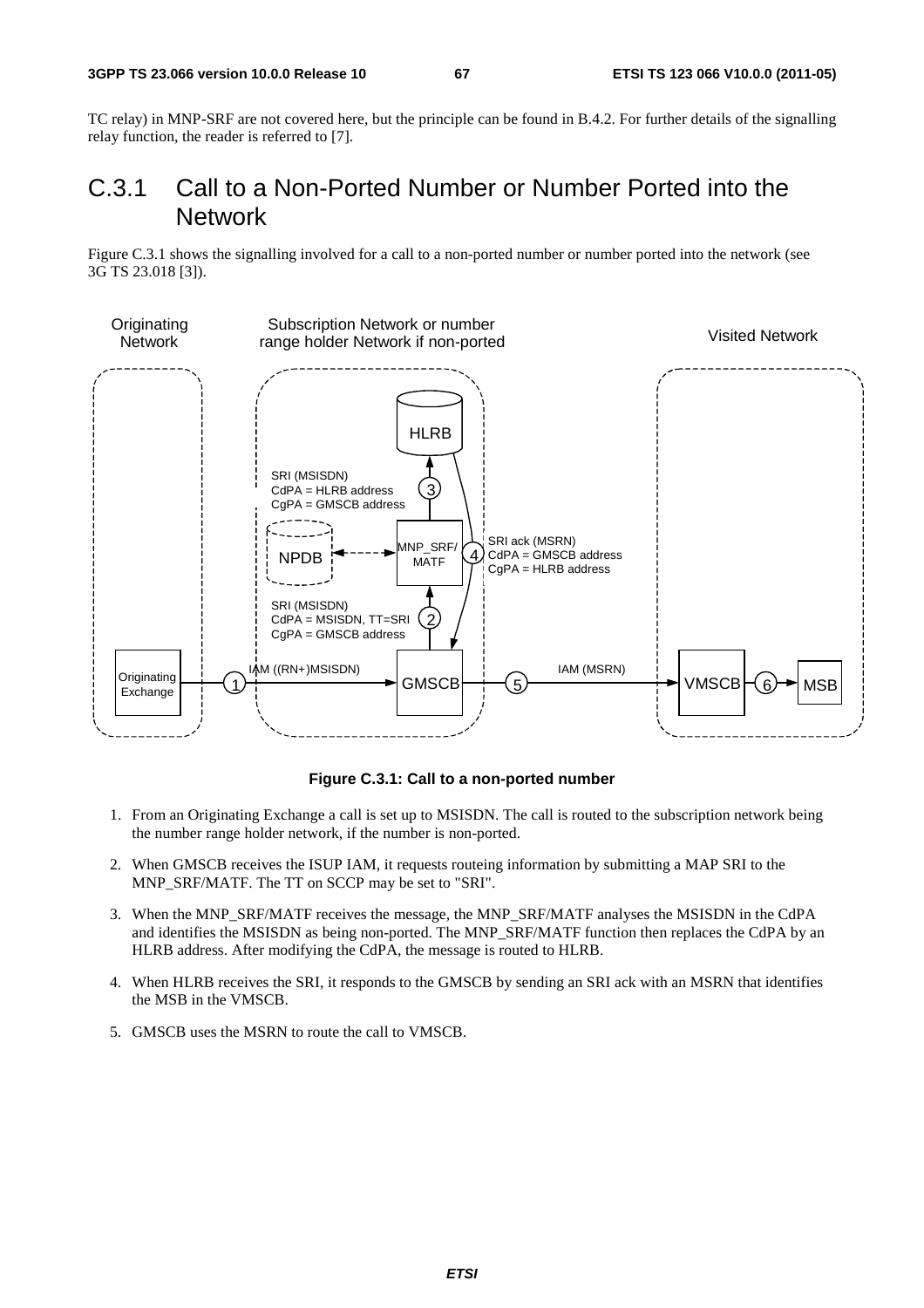# C.3.2 Call to a Ported Number – Originating Network = Subscription Network – Direct Routeing

Figure C.3.2 shows the signalling involved for a call to a ported number via direct routeing where the call is originated in the subscription network.



**Figure C.3.2: Call to a ported number via direct routeing where the call is originated in the subscription network** 

- 1. MSA originates a call to MSISDN.
- 2. VMSCA routes the call to the network"s GMSCA.
- 3. When GMSCA receives the ISUP IAM, it requests routeing information by submitting a MAP SRI to the MNP\_SRF/MATF. The TT on SCCP may be set to "SRI".
- 4. When the MNP\_SRF/MATF receives the message, it analyses the MSISDN in the CdPA and identifies the MSISDN as being ported into the network. The MNP\_SRF/MATF function then replaces the CdPA by an HLRA address. After modifying the CdPA, the message is routed to HLRA.
- 5. When HLRA receives the SRI, it responds to the GMSCA by sending an SRI ack with an MSRN that identifies the MSB in the VMSCB.
- 6. GMSCA uses the MSRN to route the call to VMSCB.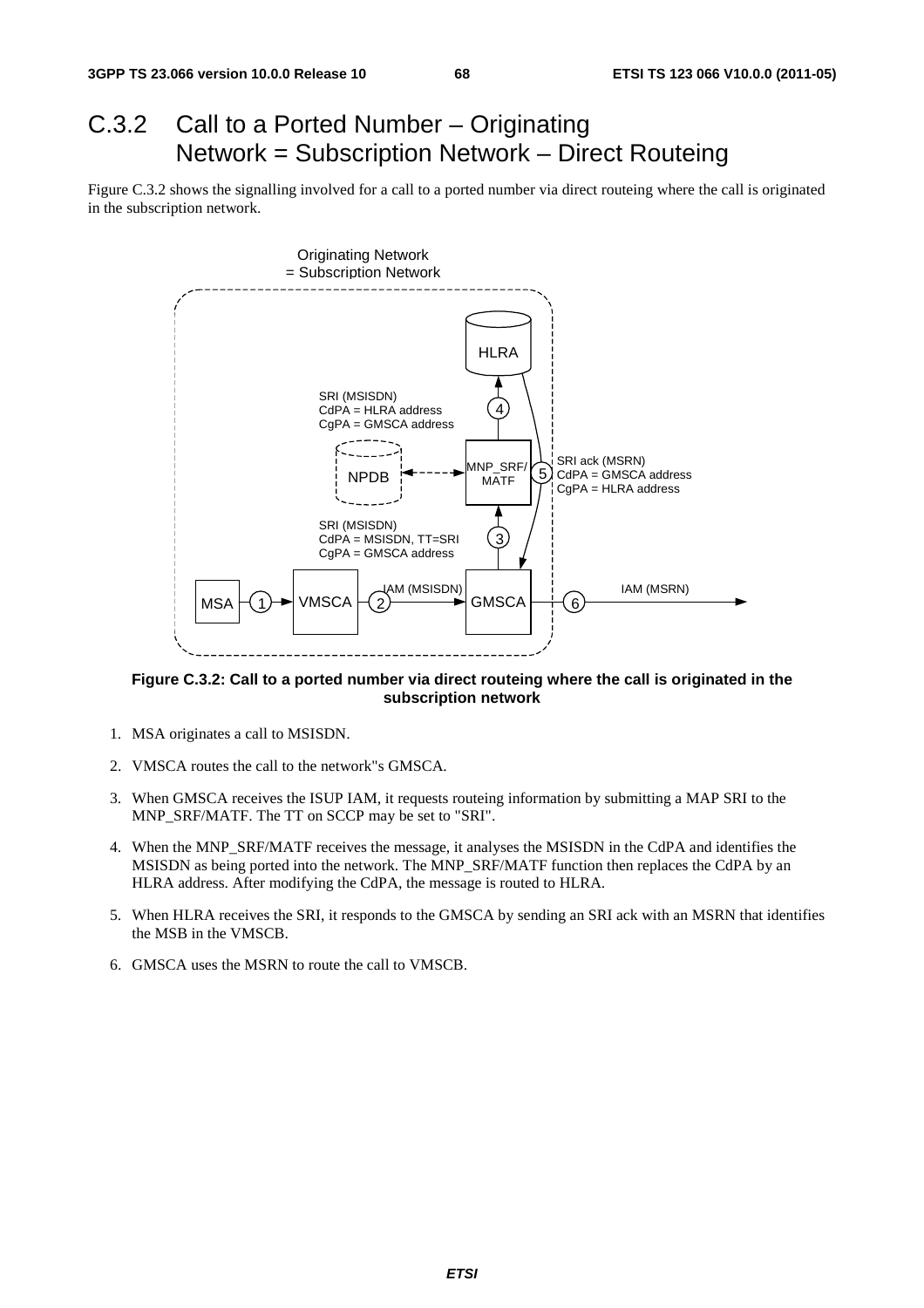# C.3.3 Mobile Originated Call to a Ported or not known to be Ported Number – Originating Network ≠Subscription Network– Direct Routeing

Figure C.3.3 shows the signalling involved for a national mobile originated call to a number not Subscribed in the originating network via direct routeing. The scenario describes signalling in the originating network using direct routeing in the cases when an own number is ported out, a foreign number is not known to be ported or a foreign number is ported to other foreign network.



**Figure C.3.3: National mobile originated call to a ported number via direct routeing** 

- 1. MSA originates a call to MSISDN.
- 2. VMSCA routes the call to the network"s GMSCA.
- 3. When GMSCA receives the ISUP IAM, it requests routeing information by submitting a MAP SRI to the MNP\_SRF/MATF. The TT on SCCP may be set to "SRI".
- 4. When the MNP\_SRF/MATF receives the message, it analyses the MSISDN in the CdPA and identifies the MSISDN as not known to be ported or being ported to another network. As the message is a SRI message, the MNP\_SRF/MATF responds to the GMSCA by sending an SRI ack with a RN + MSISDN; For the case the number is not known to be ported the routeing number may be omitted.
- 5. GMSCA uses the (RN +) MSISDN to route the call to GMSCB in the subscription network. Depending on the interconnect agreement, the RN will be added in the IAM or not.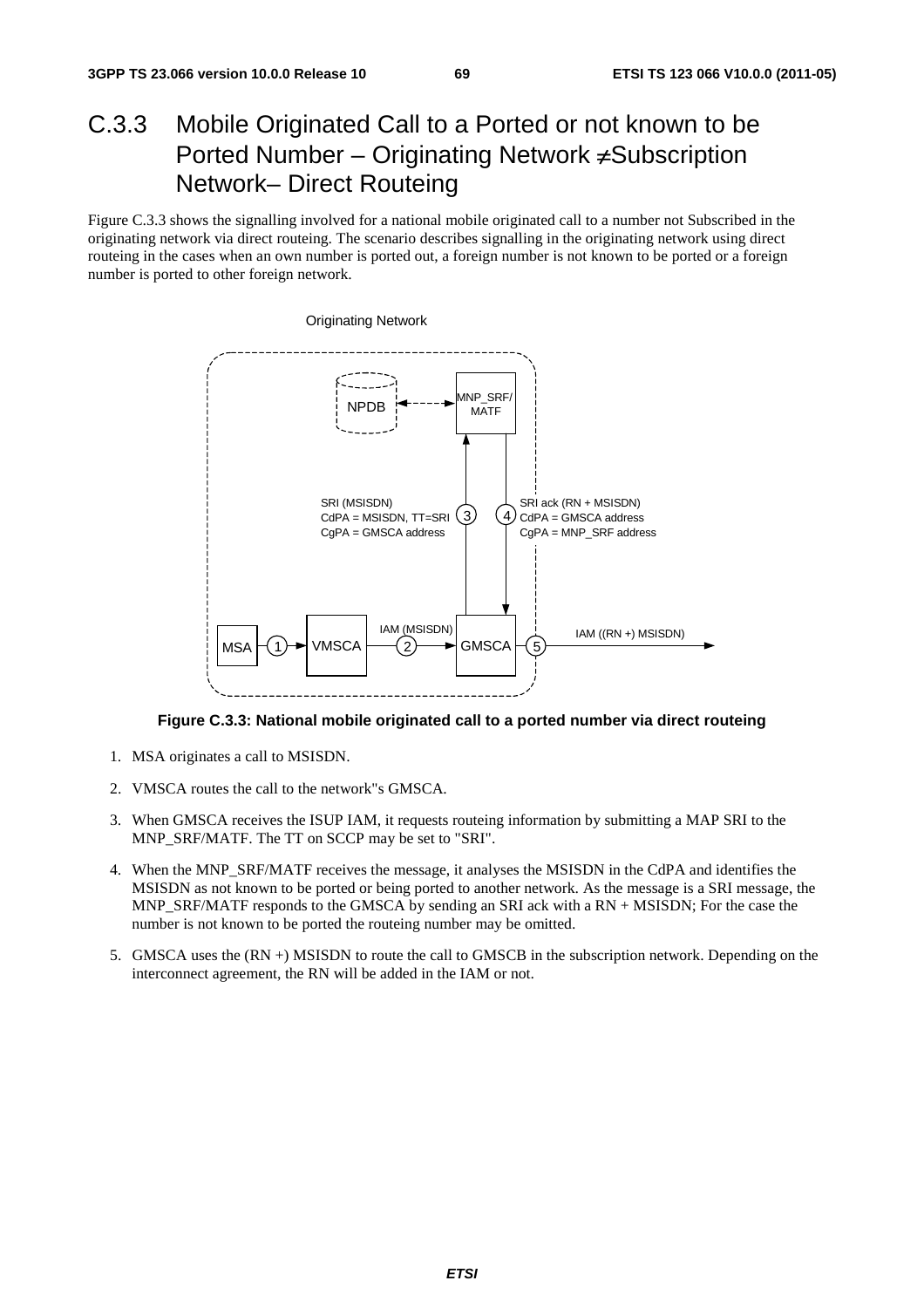# C.3.4 Call to a Ported Number – Indirect Routeing

Figure C.3.4 shows the signalling involved for a call to a ported number via indirect routeing.



**Figure C.3.4: Call to a ported number via indirect routeing** 

- 1. From an Originating Exchange a call is set up to MSISDN. The call is routed to the number range holder network.
- 2. When GMSCA in the number range holder network receives the ISUP IAM, it requests routeing information by submitting a MAP SRI to MNP\_SRF/MATF. The TT on SCCP may be set to "SRI".
- 3. When the MNP\_SRF/MATF receives the message, it analyses the MSISDN in the CdPA and identifies the MSISDN as being ported to another network. As the message is an SRI message, the MNP\_SRF/MATF responds to the GMSCA by sending an SRI ack with a RN + MSISDN.
- 4. GMSCA uses the RN + MSISDN to route the call to GMSCB in the subscription network. Depending on the interconnect agreement, the RN will be added in the IAM or not.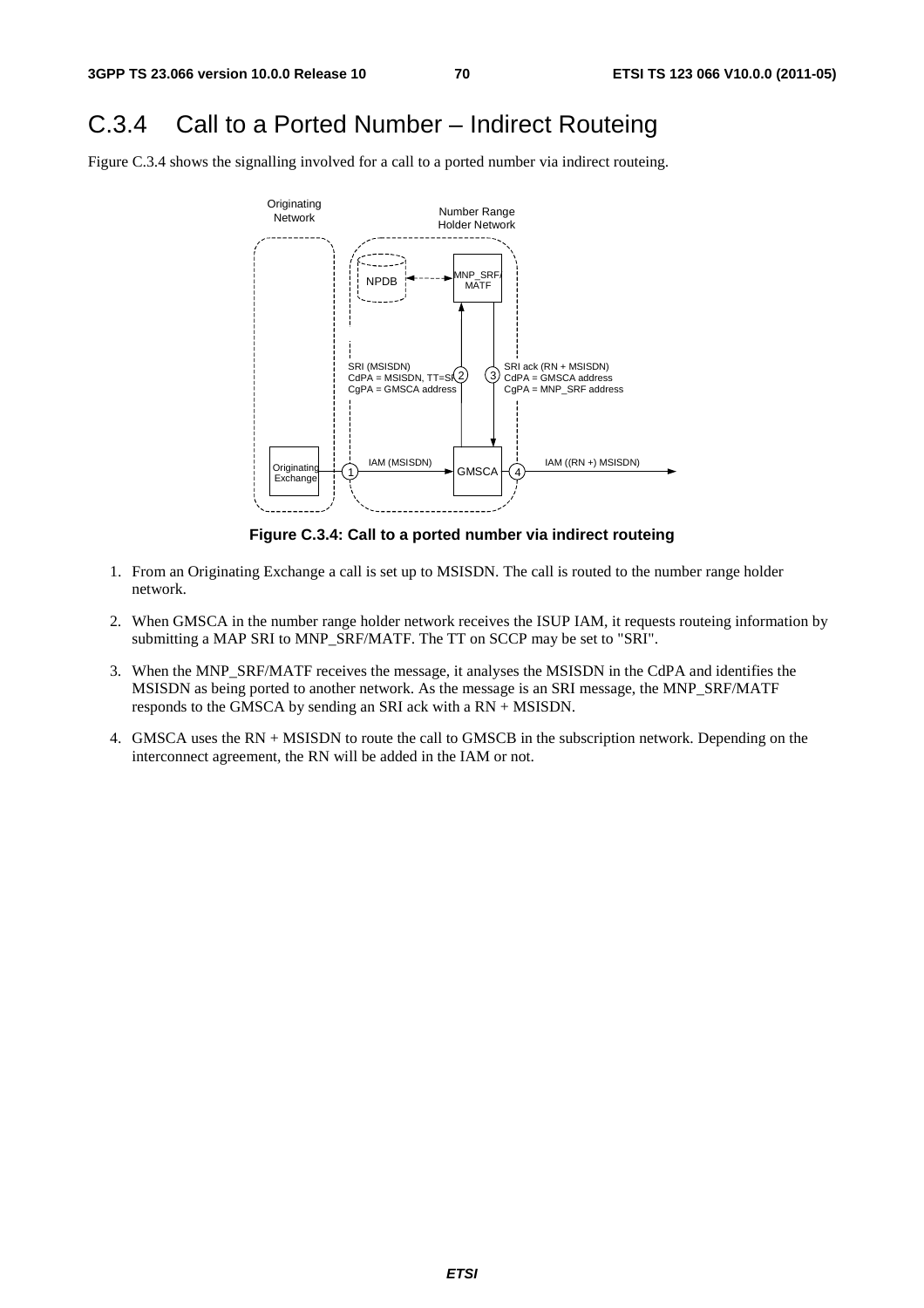# C.3.5 Call to a Ported Number – Indirect Routeing with Reference to Subscription Network

Figure C.3.5 shows the signalling involved for a call to a ported number where indirect routeing with reference to the subscription network is used.



**Figure C.3.5: National or international originated call to a ported number where indirect routeing with reference to the subscription network is used** 

- 1. From an Originating Exchange a call is set up to MSISDN. The call is routed to the number range holder network.
- 2. When GMSCA in the number range holder network receives the ISUP IAM, it requests routeing information by submitting a MAP SRI to the MNP\_SRF/MATF. The TT on SCCP may be set to "SRI".
- 3. When MNP\_SRF/MATF receives the message, MNP\_SRF/MATF operation is triggered. The MNP\_SRF/MATF functionality analyses the MSISDN in the CdPA and identifies the MSISDN as being ported to another network. As the message is a SRI message, the MNP\_SRF/MATF function relays the message to the subscription network by adding a routeing number to the CdPA which information may be retrieved from a database. After modifying the CdPA, the message is routed to the subscription network.
- 4. When MNP\_SRF/MATF in the subscription network receives the SRI, it responds to the GMSCA in the number range holder network by sending a SRI ack with a RN + MSISDN.
- 5. GMSCA uses the (RN +) MSISDN to route the call to GMSCB in the subscription network; Depending on the interconnect agreement, the RN will be added in the IAM or not.
- 6. When GMSCB in the subscription network receives the ISUP IAM, it requests routeing information by submitting a MAP SRI to MNP\_SRF/MATF. The TT on SCCP may be set to "SRI".
- 7. When MNP\_SRF/MATF receives the message, MNP\_SRF/MATF operation is triggered. The MNP\_SRF/MATF functionality analyses the MSISDN in the CdPA and identifies the MSISDN as being ported into the network. The MNP\_SRF/MATF function then replaces the CdPA by an HLRB address which information may be retrieved from a database. After modifying the CdPA, the message is routed to HLRB.
- 8. When HLRB receives the SRI, it responds to the GMSCB by sending an SRI ack with an MSRN that identifies the MSB in the VMSCB.
- 9. GMSCB uses the MSRN to route the call to VMSCB.
- NOTE: The MNP\_SRF/MATF in this scenario has only information about all ported numbers to one subscription network, except those for which subscription information is held in the subscription networks HLR. In this scenario the routeing depends always on the number range holder and the subscription network.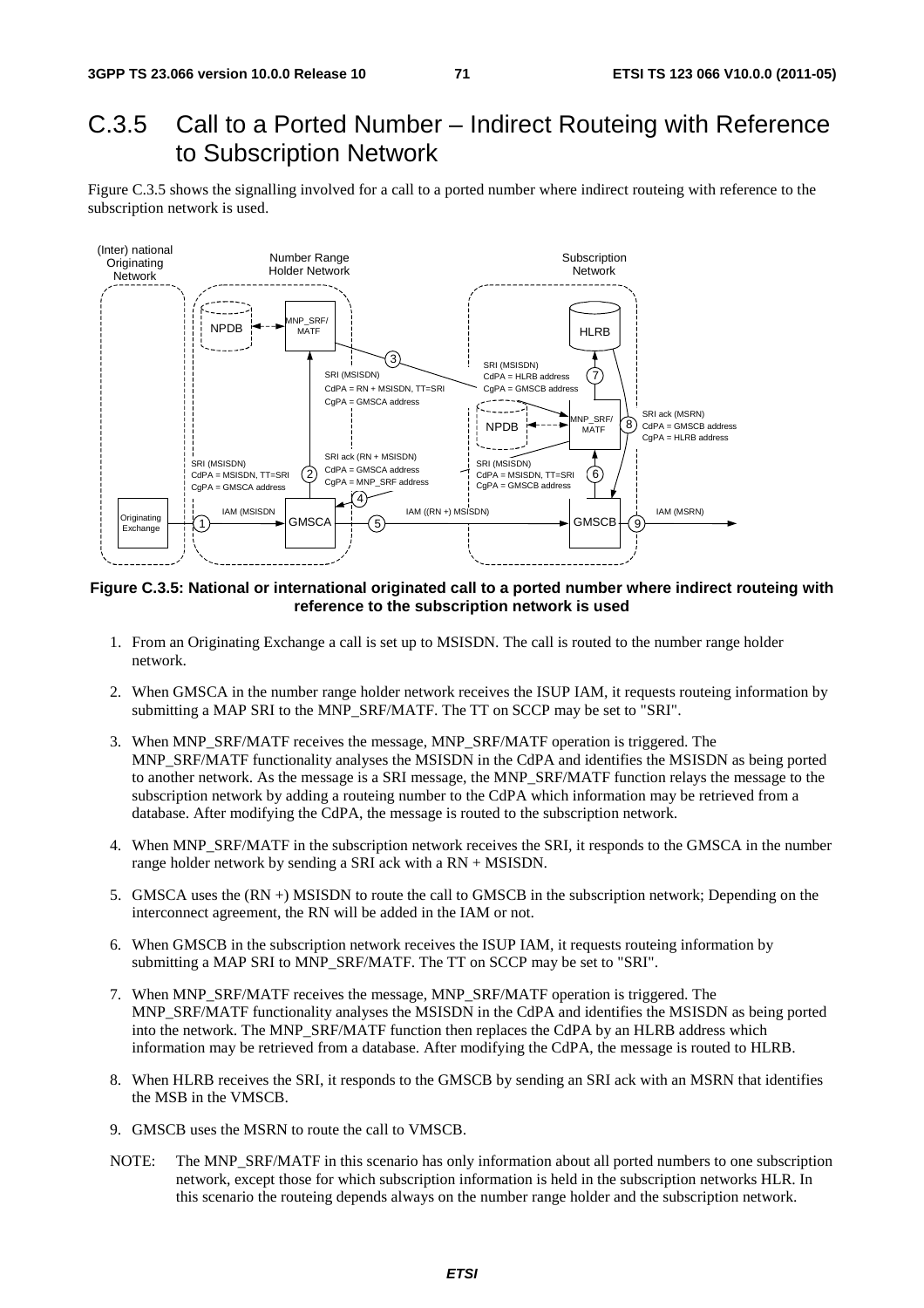### C.3.6 MNP Info Query - Direct Routeing



#### **Figure C.3.6: MNP-SRF operation for providing MNP Information where direct routeing applies**

In a PLMN using a MNP-SRF based MNP solution supporting direct routeing, the INE always sends the MNP information request, containing the CdPA, to the MNP-SRF in that network.

The INE may query the MNP information for the called party number or the calling party number.

The INE requesting MNP information may be a gsmSCF for prepaid services (see 3GPP TS 23.078 [18]).

In order to provide enough information for a CAMEL SCP to charge correctly for CAMEL Pre-Paid Calls and SMS to national MSISDNs originated in the HPLMN, operators should ensure that the NPDB contains, at least, MNP information for "own numbers ported out" and "foreign numbers ported in".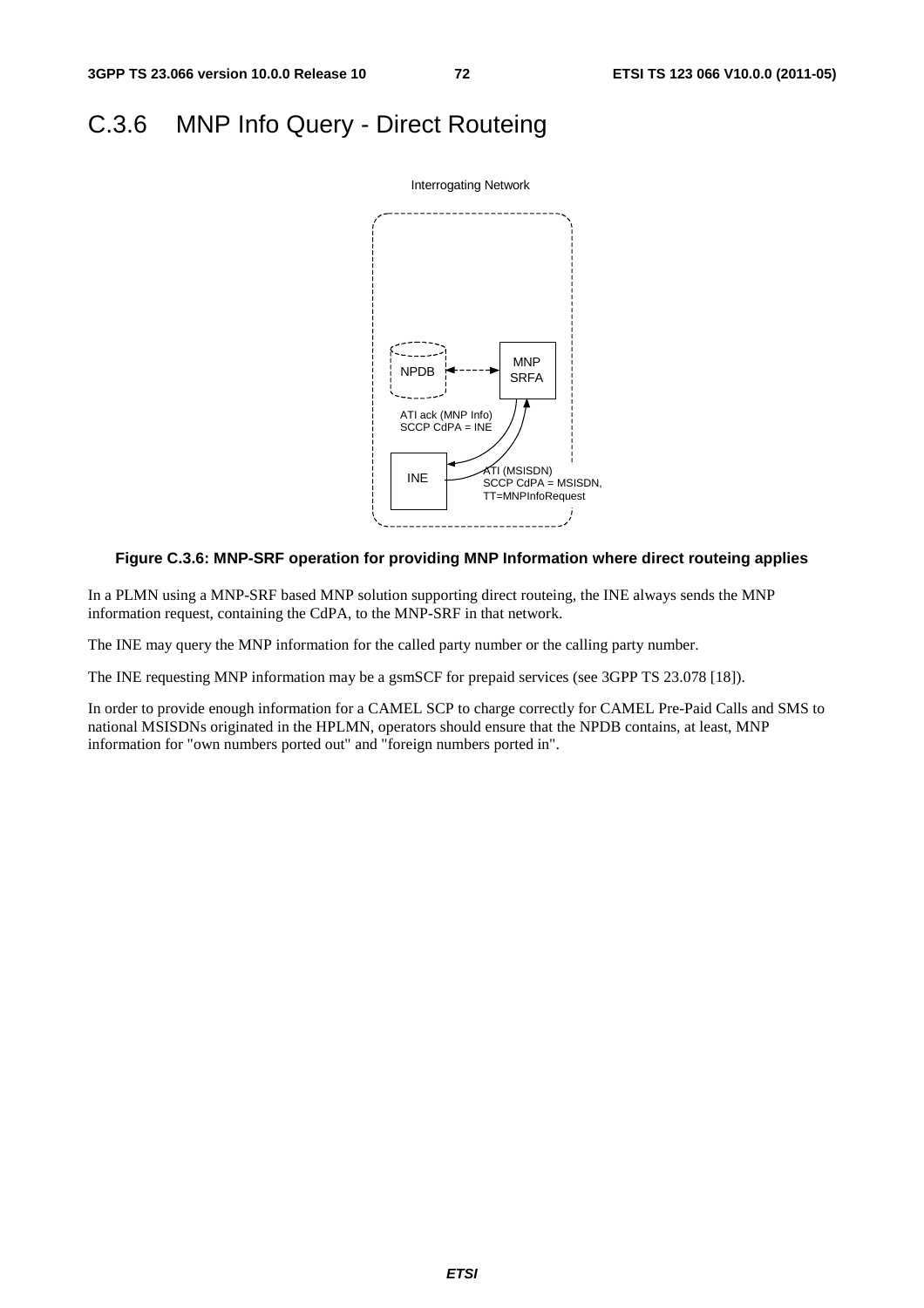### C.3.7 MNP Info Query - Indirect Routeing



#### **Figure C.3.7: MNP-SRF operation for Providing MNP information where indirect routeing applies**

The Interrogating Network Entity (INE) submits a MNP Information request message to the MNP-SRFB, which triggers MNP-SRF operation. The MNP-SRF functionality analyses the MSISDN in the application level and queries an MNP database to get the MNP information. The INE may query the MNP information for the called party number or the calling party number.

The INE requesting MNP information may be a gsmSCF for prepaid services (see 3GPP TS 23.078 [18]).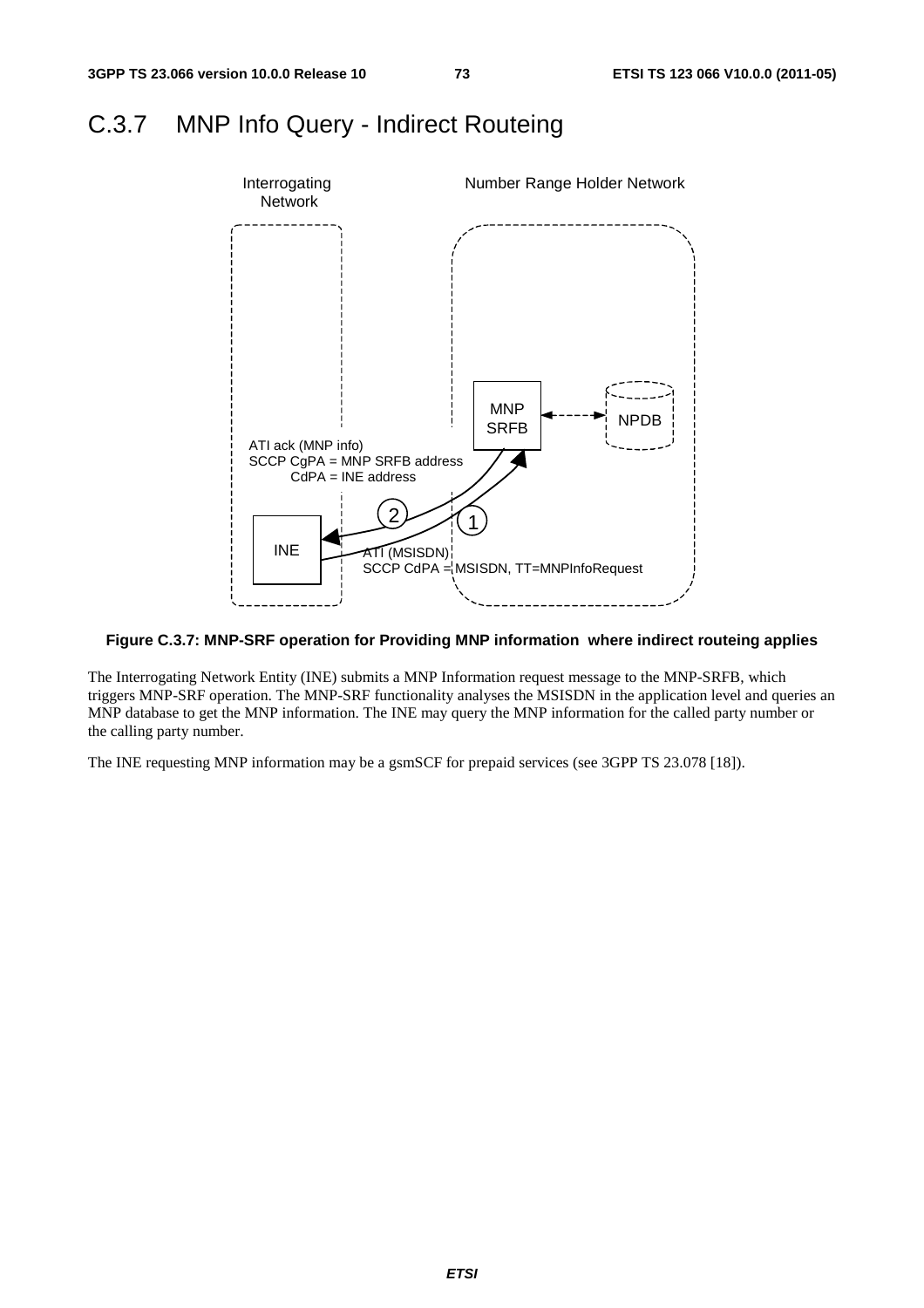## C.4 Information Flows

Figure C.4.1 shows the information flow for a successful delivery of a call to a non-ported number or number ported into the network. The figure is related to figure C.3.1.



**Figure C.4.1: Successful delivery of a call to a non-ported subscriber or number ported into the network**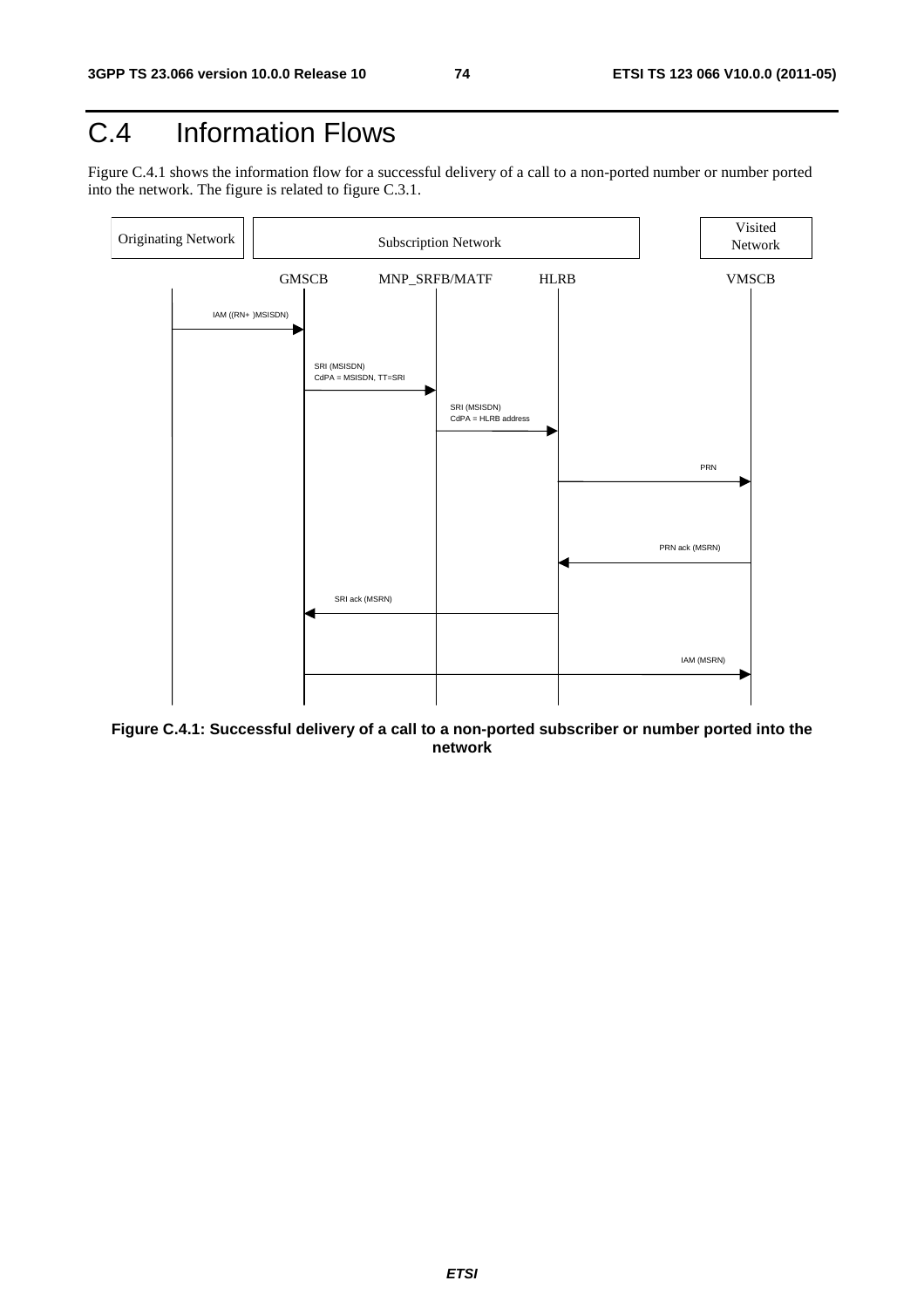Figure C.4.2 shows the signalling involved for a call to a ported number via direct routeing where the call is originated in the subscription network. The figure is related to figure C.3.2.



**Figure C.4.2: Successful delivery of a call to a ported number via direct routeing where the call is originated in the subscription network**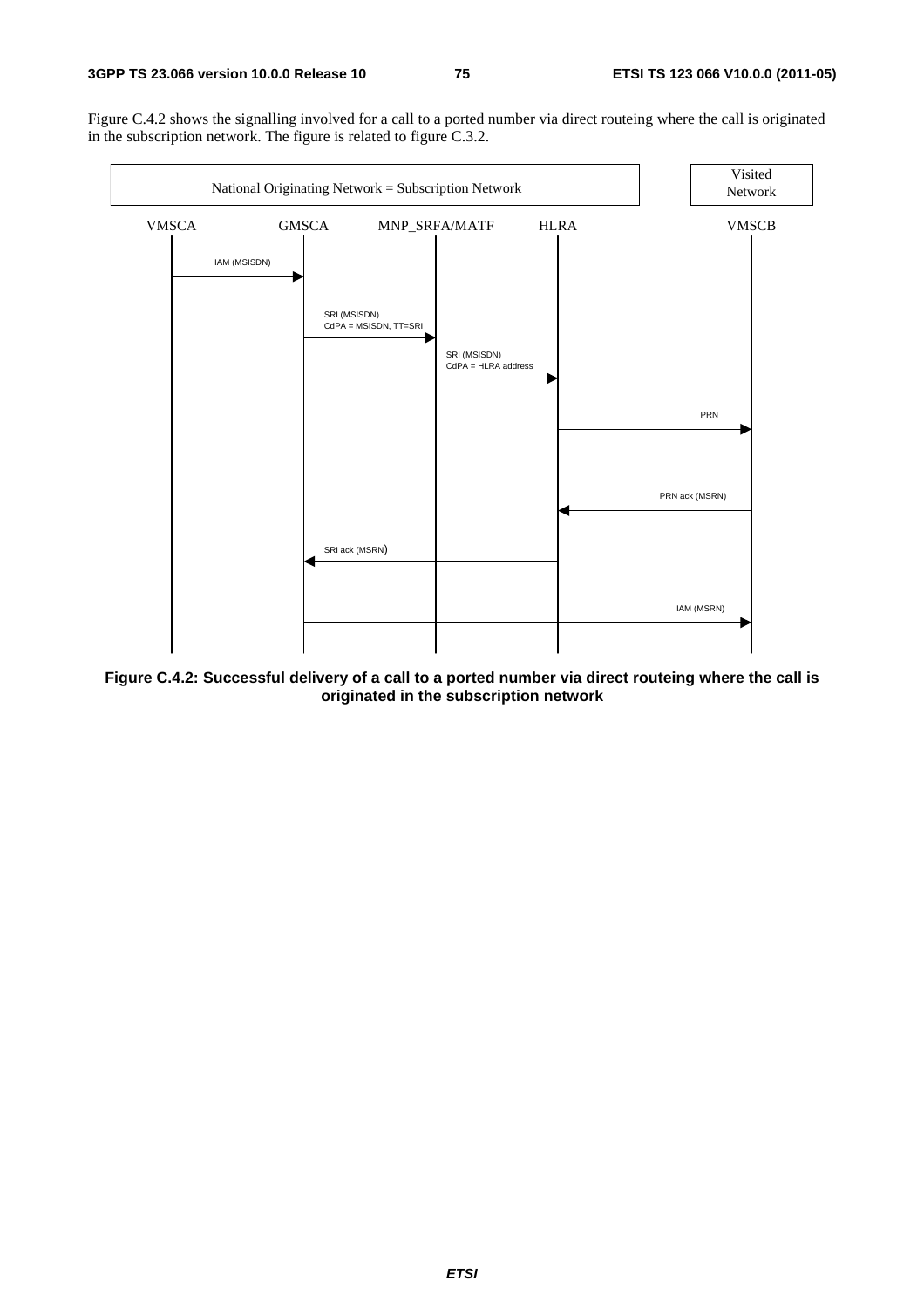#### **3GPP TS 23.066 version 10.0.0 Release 10 76 ETSI TS 123 066 V10.0.0 (2011-05)**

Figure C.4.3 shows the signalling involved for a national mobile originated call to a ported number via direct routeing. The figure is related to figure C.3.3.



**Figure C.4.3: Successful delivery of a national mobile originated call to a ported number via direct routeing**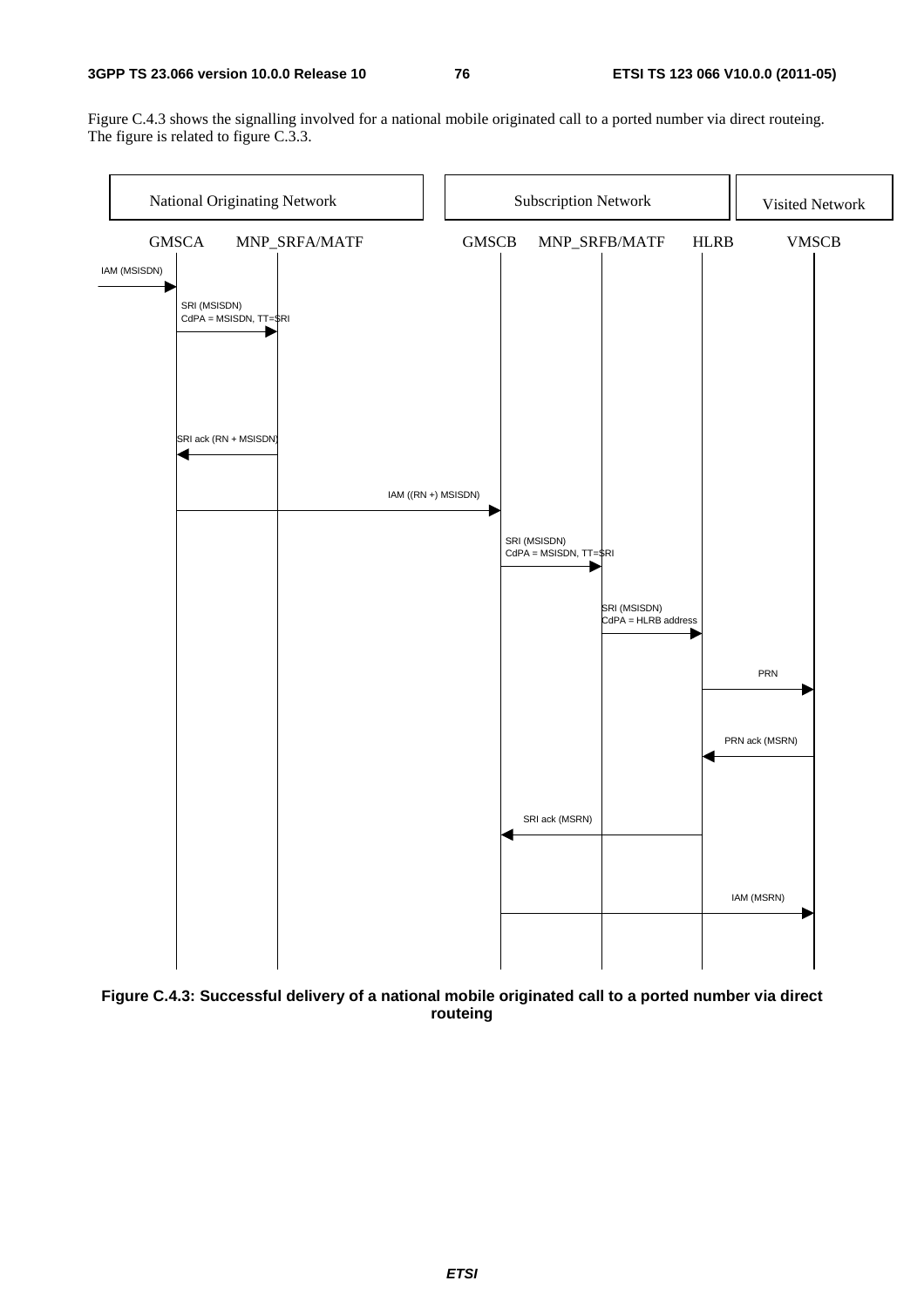Figure C.4.4 shows the signalling involved for a national mobile originated call to a not known to be ported number via direct routeing. The figure is related to figure C.3.3.



**Figure C.4.4: Successful delivery of a national mobile originated call to a not known to be ported number via direct routeing**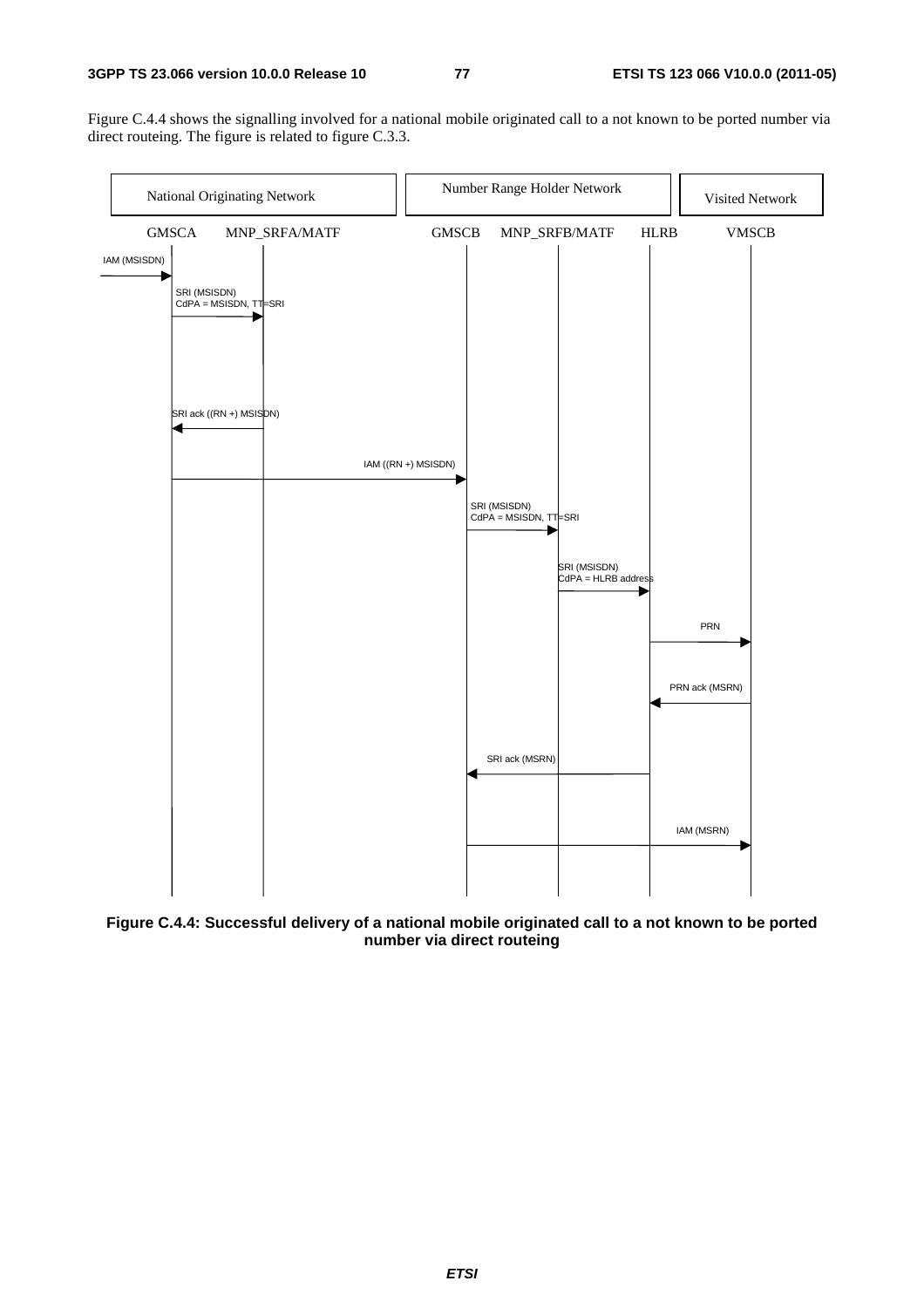Figure C.4.5 shows the signalling involved for a call to a ported number via indirect routeing. The figure is related to figure C.3.4.



**Figure C.4.5: Successful delivery of a call to a ported number via indirect routeing**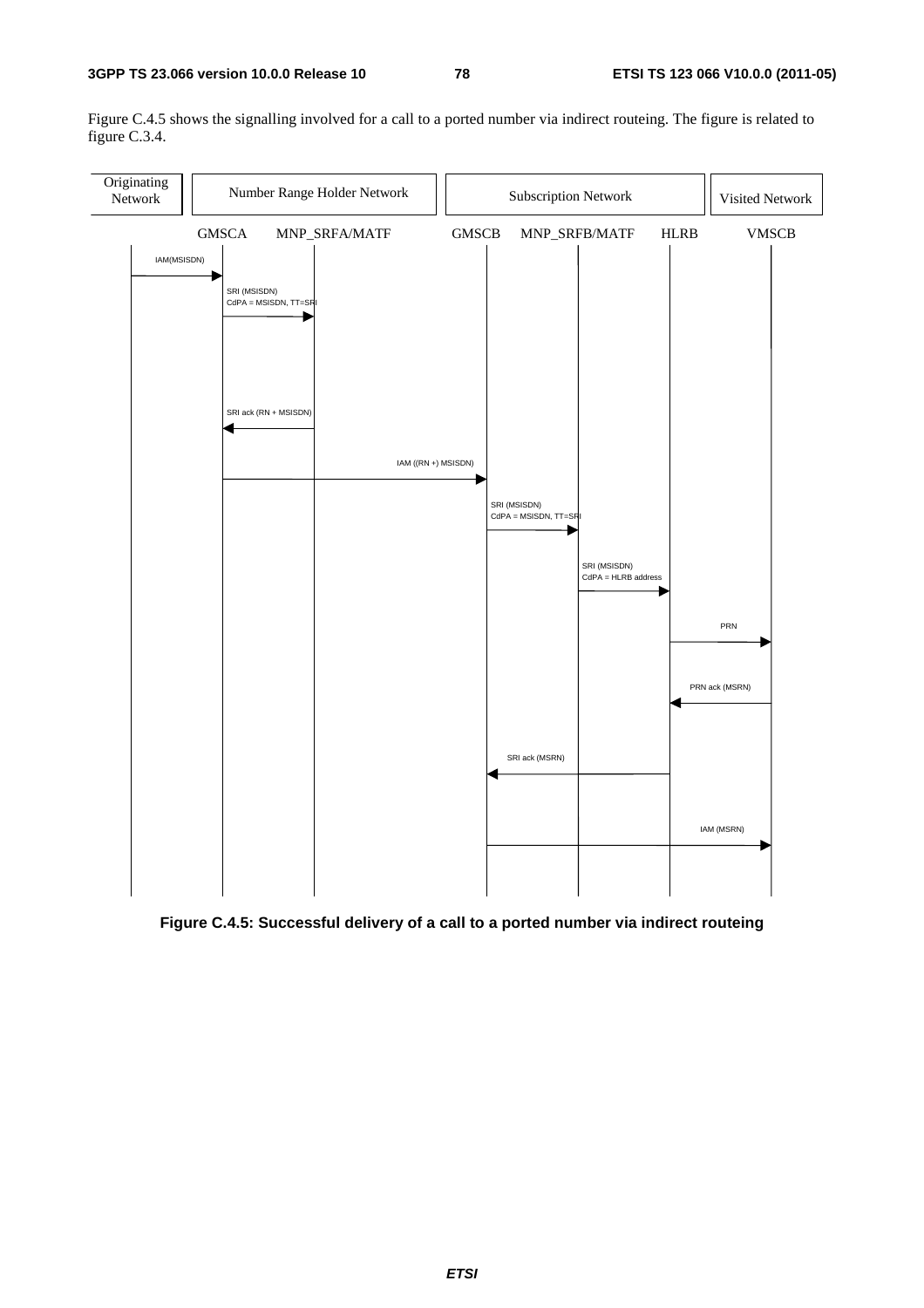Figure C.4.6 shows the signalling involved for a call to a ported number where indirect routeing with reference to the subscription network is used. The figure is related to figure C.3.5.





## C.5 Contents of the messages

This clause contains detailed description of the messages shown in this part B of the specification.

The contents of the messages used on the gsmSCF – MNP-SRF interface are specified in 3G TS 23.078 [19]. When the message is sent from the NPLR to the gsmSCF, the MNP specific information are defined as in clause C.5.2. The gsmSCF may transit the information received from NPLR to the gateway MSC with the CAP Connect message in order to avoid a subsequent SRI message.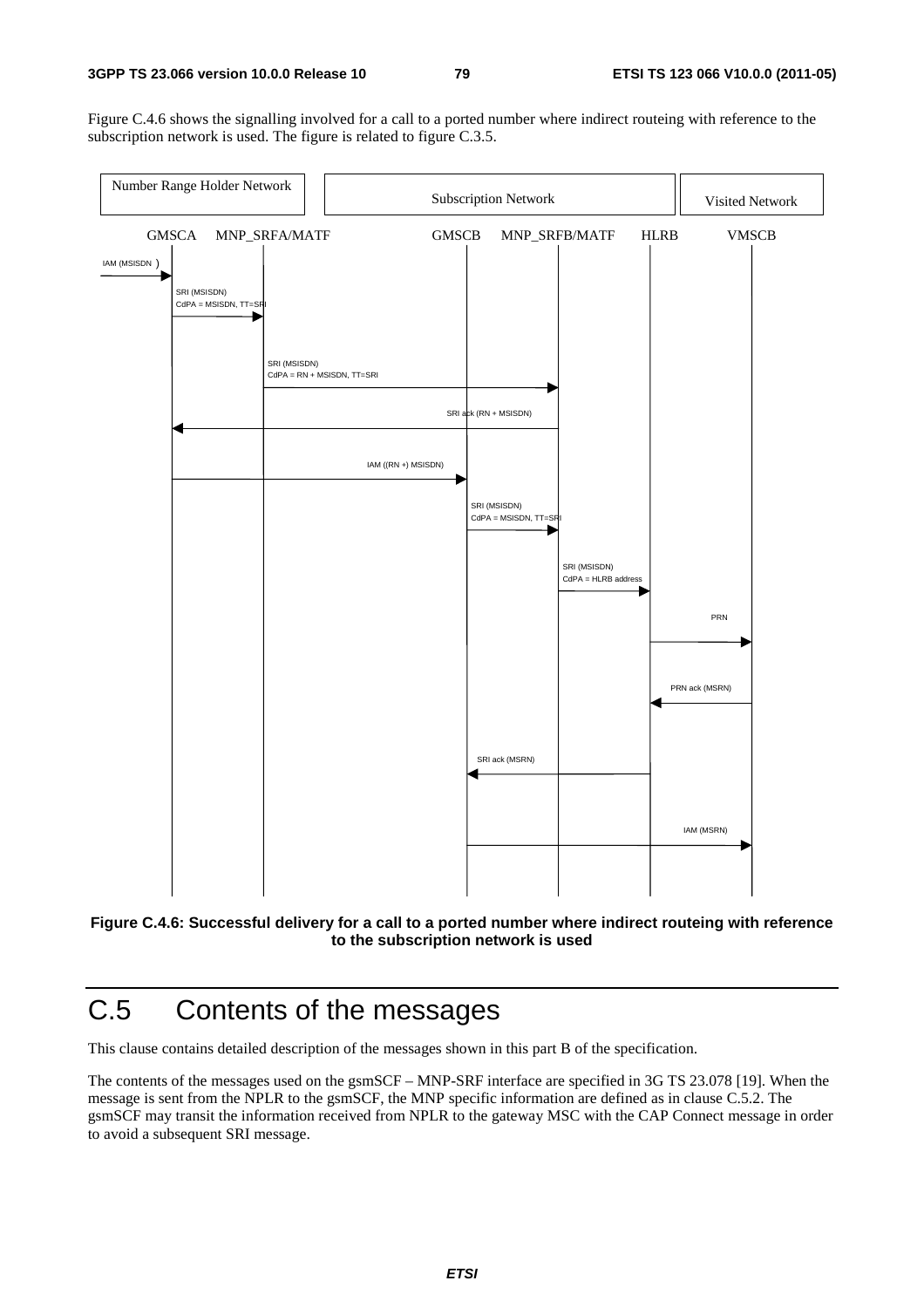## C.5.1 Send Routeing Info

The contents of this message are specified in 3G TS 23.018 [3].

## C.5.2 Send Routeing Info ack

#### **The contents of this message are specified in 3G TS 23.018 [3]. In the case that the message is sent from the NPLR to the GMSC, the following MNP specific information is defined:**

| Information element name | <b>Required</b> | <b>Description</b>                                               |
|--------------------------|-----------------|------------------------------------------------------------------|
| Imsi                     | м               | The IMSI returned by an NPLR is a generic IMSI, i.e. it is not   |
|                          |                 | tied necessarily to the Subscriber. MCC and MNC values in this   |
|                          |                 | IMSI shall point to the Subscription Network of the B Subscriber |
| Msrn                     | C               | When returned from the NPLR, this parameter contains a           |
|                          |                 | Routeing Number that points to Subscription Network. If          |
|                          |                 | concatenate addressing is used, it also contains the MSISDN in   |
|                          |                 | addition to the Routeing Number. In the case of a number which   |
|                          |                 | is not known to be ported, the Routeing Number may be omitted    |
|                          |                 | as an operator option. If the routeing number is omitted, this   |
|                          |                 | parameter contains only the MSISDN.                              |
| Msisdn                   | C               | MSISDN of the B subscriber. This information element shall be    |
|                          |                 | present if MSRN contains the routeing number to reach the        |
|                          |                 | subscription network for B subscriber and the MSISDN is not      |
|                          |                 | contained in the MSRN information element.                       |
| <b>MNP</b> Indicator     |                 | Indicates the number portability status of the subscriber.       |

## C.6 Handling of MAP to ISUP mapping (informative)

Different configurations can be possible within a portability domain depending on the versions of MAP and ISUP protocols being used. The following sections describe possible interworking scenarios.

### C.6.1 ETSI Mapping direction: ISUP to MAP

The GMSC always constructs the Send Routeing Info message using the MSISDN. If the incoming IAM corresponds to a ported number the GMSC shall retrieve the MSISDN from the corresponding parameter in the IAM.

### C.6.2 ETSI Mapping direction: MAP to ISUP

In MAP SRIack messages from NPLR, MAP versions 1 and 2 only support concatenate addressing for MNP. If MSISDN parameter is present in the SRIack, this means that separate addressing is used in MAP; this is only possible if MAP version 3 is used. MAP version 3 can also support concatenate addressing. In all cases, when a Routeing Number is returned, it is included in the MSRN parameter of the SRIack.

Regardless of how MAP is established, the possible mappings of the parameters in ISUP IAM message is one of these 4 options (see also [6]):

- 1. CdPN parameter includes only the MSISDN.
- 2. CdPN parameter includes both RN and MSISDN concatenated.
- 3. CdPN parameter includes the MSISDN and NRN parameter includes the Routeing Number.
- 4. CdPN parameter includes the Routeing Number and CDN parameter includes the MSISDN.

In all cases, the method to transport the routeing number in the IAM depends on the interfaces agreed by the operators in the portability domain.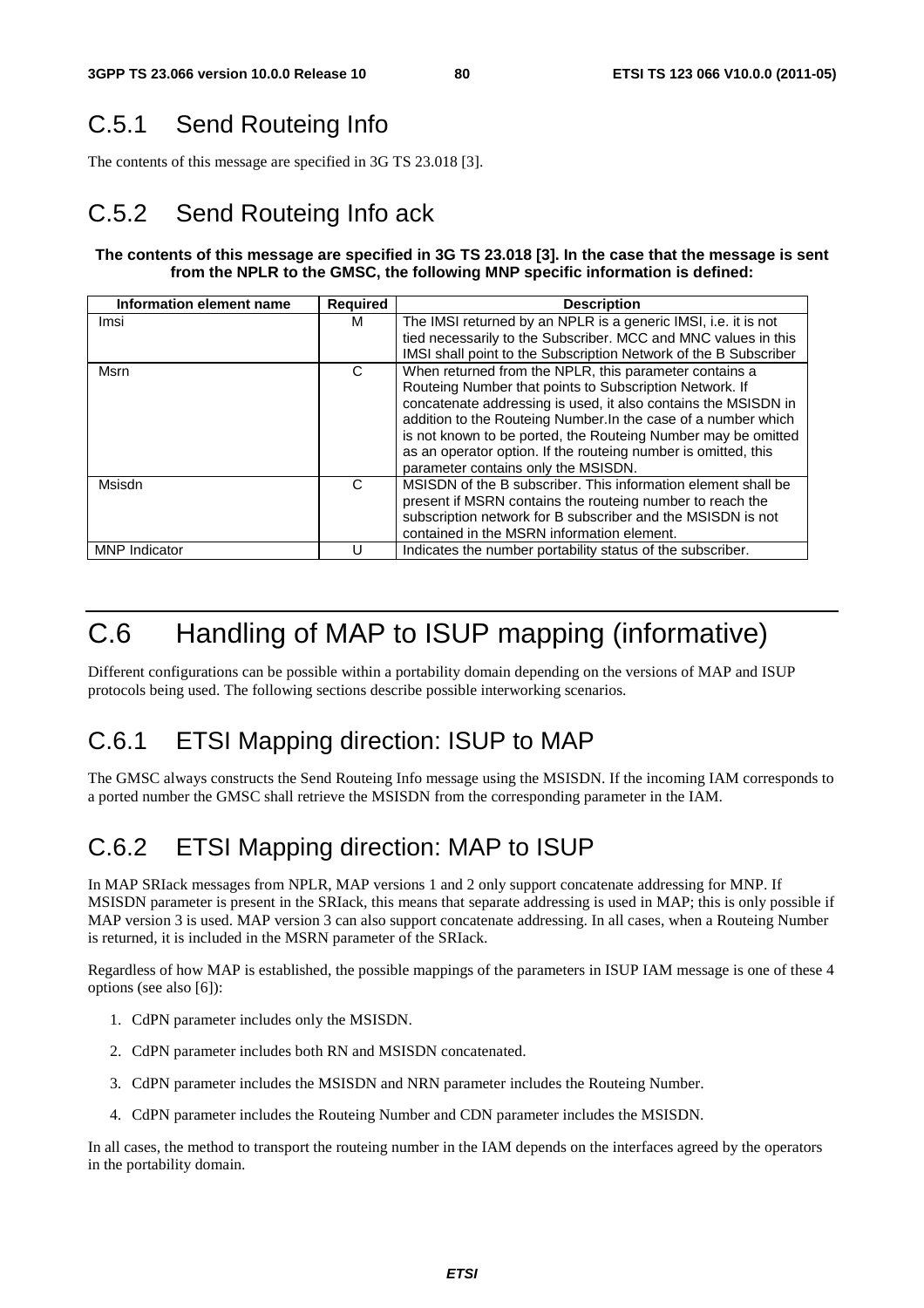## C.6.3 ANSI Mapping direction: ISUP to MAP

The GMSC always constructs the Send Routeing Info message using the MSISDN. If the incoming IAM corresponds to a ported number the GMSC shall retrieve the MSISDN from the corresponding parameter in the IAM.

The IAM message is specified for ANSI ISUP implementation in [8] and [9].

### C.6.4 ANSI Mapping direction: MAP to ISUP

In MAP SRIack messages from NPLR, MAP versions 1 and 2 only support concatenate addressing for MNP. If MSISDN parameter is present in the SRI Ack, this means that separate addressing is used in MAP; this is only possible if MAP version 3 is used. MAP version 3 can also support concatenate addressing. In all cases, when a Routeing Number is returned, it is included in the MSRN parameter of the SRI Ack.

#### **Regardless of how MAP is established, the possible mappings of the parameters in ISUP IAM message is one of these 4 options (see also [8] and [9]):**

| <b>MAP Parameters</b> | <b>SRI Ack</b>  |                | <b>ISUP Parameters</b>     | IAM         |
|-----------------------|-----------------|----------------|----------------------------|-------------|
| <b>IMSI</b>           | Subscriber IMSI |                | CdPN                       | <b>MSRN</b> |
| <b>MSRN</b>           | <b>MSRN</b>     | <b>MAPS TO</b> | GAP                        | N/A         |
| <b>MSISDN</b>         | Not Present     |                | <b>FCI Bit M Indicator</b> |             |
| <b>MNP</b> Indicator  | Not Present     |                |                            |             |

| <b>MAP Parameters</b> | <b>SRI Ack</b>         |                | <b>ISUP Parameters</b>     | <b>IAM</b> |
|-----------------------|------------------------|----------------|----------------------------|------------|
| <b>IMSI</b>           | Default IMSI           |                | CdPN                       | Dialled DN |
| <b>MSRN</b>           | Dialled DN             | <b>MAPS TO</b> | <b>GAP</b>                 | N/A        |
| <b>MSISDN</b>         | Not Present            |                | <b>FCI Bit M Indicator</b> |            |
| <b>MNP</b> Indicator  | NotKnownToBePorte<br>a |                |                            |            |

| <b>MAP Parameters</b> | <b>SRI Ack</b>         |                | <b>ISUP Parameters</b>     | IAM        |
|-----------------------|------------------------|----------------|----------------------------|------------|
| <b>IMSI</b>           | Default IMSI           |                | CdPN                       | <b>RN</b>  |
| <b>MSRN</b>           | <b>RN</b>              | <b>MAPS TO</b> | <b>GAP</b>                 | Dialled DN |
| <b>MSISDN</b>         | Dialled DN             |                | <b>FCI Bit M Indicator</b> |            |
| <b>MNP</b> Indicator  | OwnNumber<br>PortedOut |                |                            |            |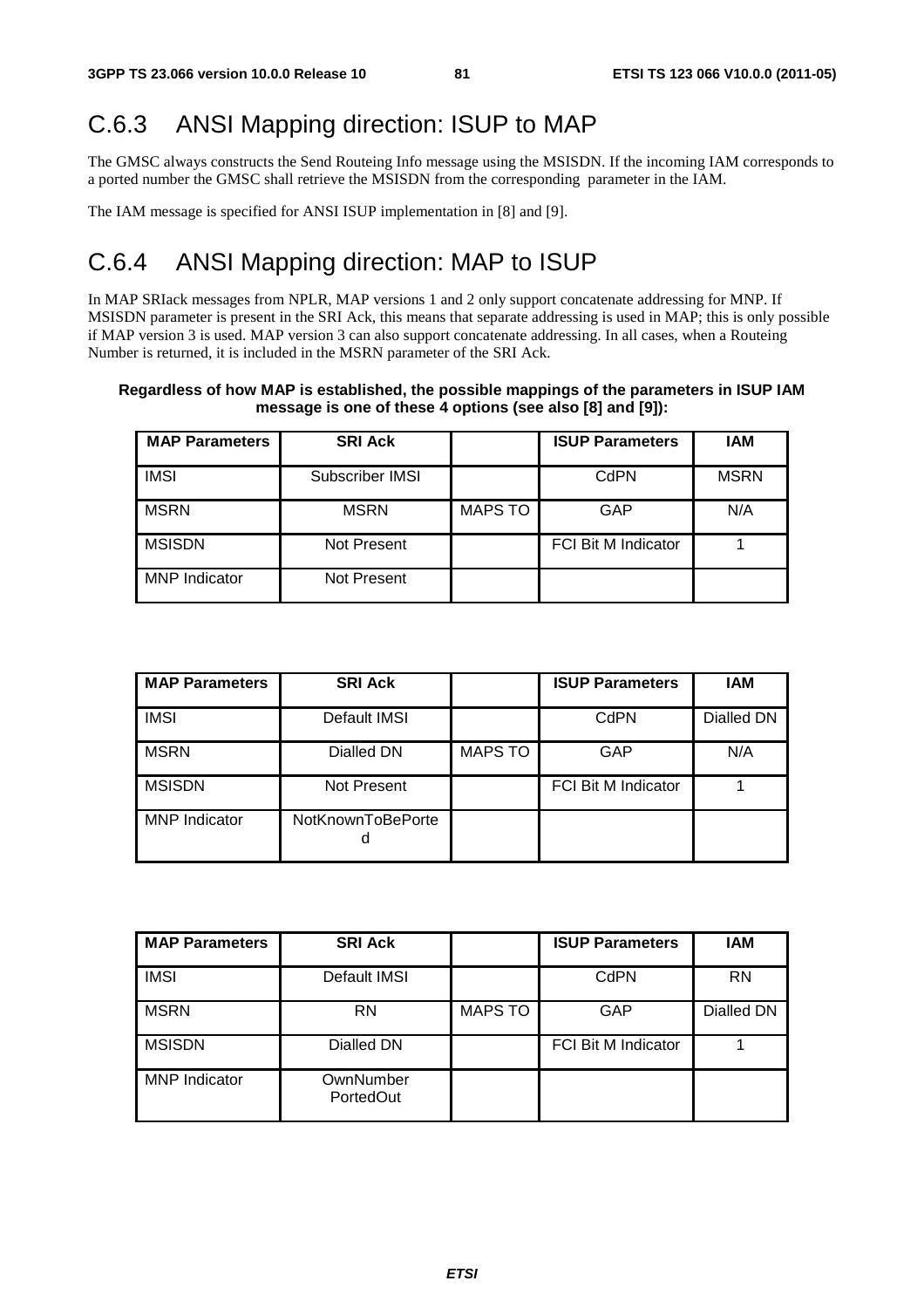| <b>MAP Parameters</b> | <b>SRI Ack</b>                                      |                | <b>ISUP Parameters</b>     | IAM        |
|-----------------------|-----------------------------------------------------|----------------|----------------------------|------------|
| <b>IMSI</b>           | Default IMSI                                        |                | CdPN                       | <b>RN</b>  |
| <b>MSRN</b>           | <b>RN</b>                                           | <b>MAPS TO</b> | GAP                        | Dialled DN |
| <b>MSISDN</b>         | Dialled DN                                          |                | <b>FCI Bit M Indicator</b> |            |
| <b>MNP</b> Indicator  | Foreign Number<br>PortedToForeign<br><b>Network</b> |                |                            |            |

In all cases, the method to transport the routing number in the IAM depends on the interfaces agreed by the operators in the portability domain.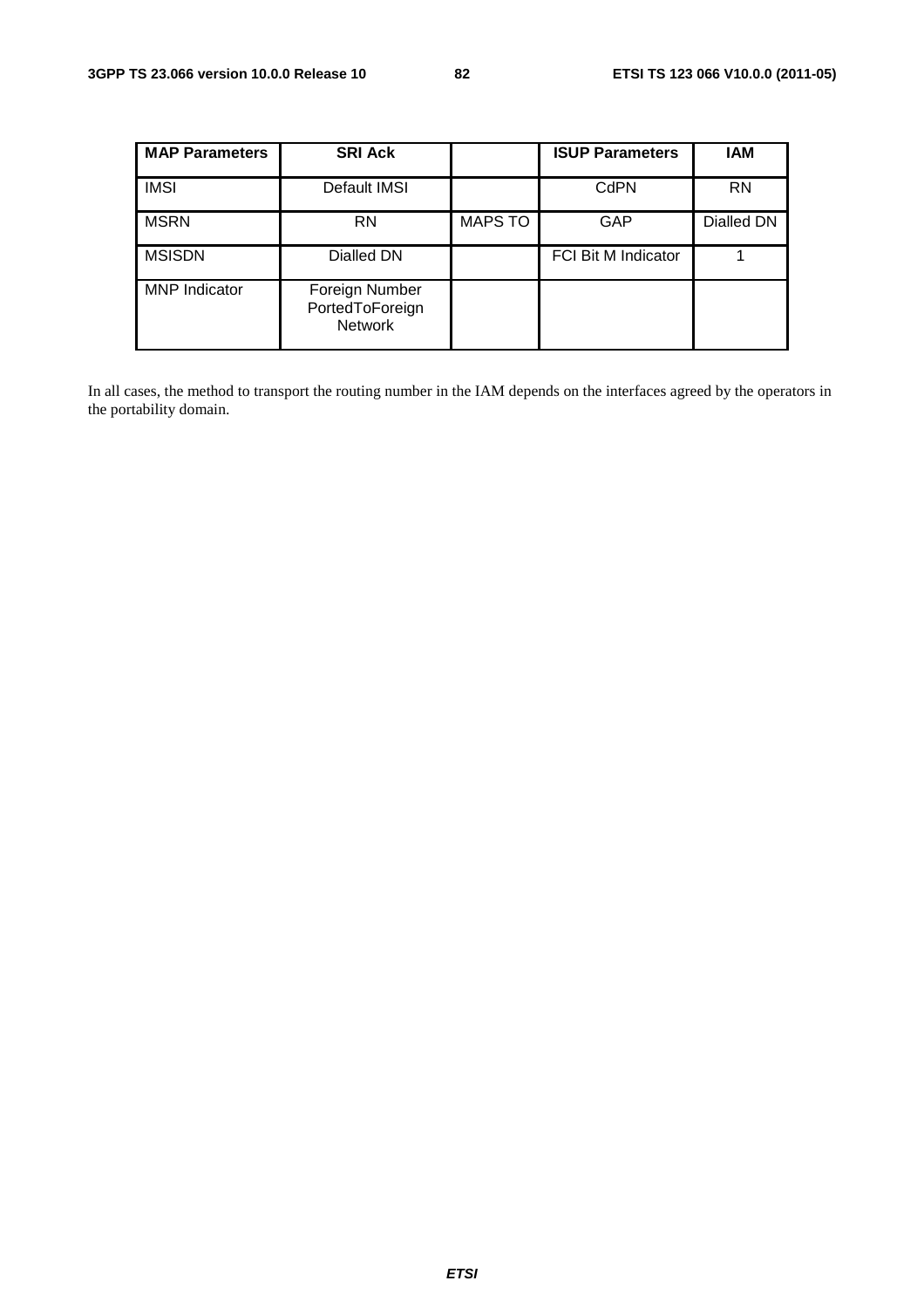## Annex D: Void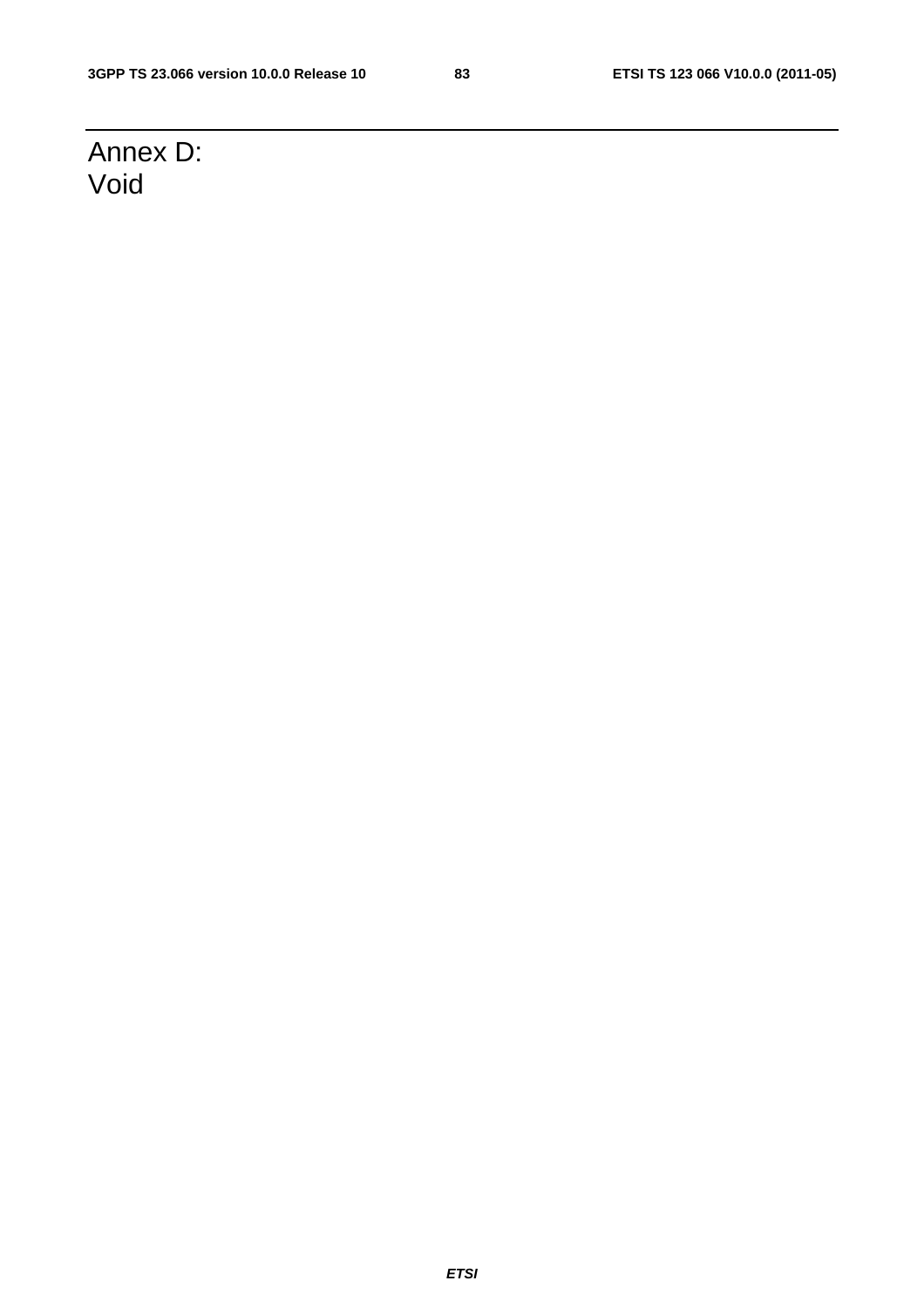## Annex E (informative): Change history

| <b>TSG CN#</b>           | <b>Spec</b> | <b>Version</b> | <b>CR</b>        | <phase></phase> | <b>New Version</b> | <b>Subject/Comment</b>                                                                                                         |
|--------------------------|-------------|----------------|------------------|-----------------|--------------------|--------------------------------------------------------------------------------------------------------------------------------|
| #03                      | GSM 03.66   | 7.1.0          |                  |                 |                    | Transferred to 3GPP CN2                                                                                                        |
| Aug 1999                 | 23.066      |                |                  |                 | 3.0.0              |                                                                                                                                |
| #05<br>Oct 1999          | 23.066      | 3.0.0          | 001              |                 | 3.1.0              | Harmonisation of terminology interrogating                                                                                     |
| #05<br>Oct 1999          | 23.066      | 3.0.0          | 002              |                 | 3.1.0              | Proposed changes to B.4.2 Delivery of SMS to a<br>Non-ported Number - Direct Routeing - MNP-<br>SRF acts as Higher-level Relay |
| #05<br>Oct 1999          | 23.066      | 3.0.0          | $\overline{003}$ |                 | 3.1.0              | Clarification of NPLR functionality in not known to<br>be ported case                                                          |
| #07<br>Mar 2000          | 23.066      | 3.1.0          | 007r1            | <b>R99</b>      | 3.2.0              | <b>Editorial cleanup</b>                                                                                                       |
| #07<br>Mar 2000          | 23.066      | 3.1.0          | 008r4            | R99             | 3.2.0              | Alignment of IN interface with Fixed Networks                                                                                  |
| #07<br>Mar 2000          | 23.066      | 3.1.0          | 009r3            | R99             | 3.2.0              | Detection of database synchronisation errors in<br><b>SRF</b>                                                                  |
| #07<br>Mar 2000          | 23.066      | 3.1.0          | 012r2            | R99             | 3.2.0              | Result of Public Enquiry 9953                                                                                                  |
| #07<br>Mar 2000          | 23.066      | 3.1.0          | 015r1            | R99             | 3.2.0              | Clarification of NPDB error detection and MNP<br>specific call handling                                                        |
| #08<br>Jun 2000          | 23.066      | 3.2.0          | 019r2            | <b>R99</b>      | 3.3.0              | North American Service Provider Number<br>Portability impacts for Mobile Number Portability                                    |
| Mar 2001                 | 23.066      | 3.3.0          |                  | Rel-4           | 4.0.0              | Release 4 after CN#11                                                                                                          |
| #16<br>Mar 2002          | 23.066      | 4.0.0          |                  | Rel-4           | 4.0.1              | References updated                                                                                                             |
| #16<br>Jun 2002          | 23.066      | 4.0.1          |                  | Rel-5           | 5.0.0              | Release 5 after CN#16                                                                                                          |
| #20<br>Jun 2003          | 23.066      | 5.0.0          | 023r1            | Rel-5           | 5.1.0              | IN-based solution for correct charging of calls to<br>ported or non-ported subscribers originated by<br>pre-paid subscribers   |
| #21<br>Sep 2003          | 23.066      | 5.1.0          | 026r1            | Rel-5           | 5.2.0              | Incorrect CAMEL pre-paid charging in MNP<br>networks                                                                           |
| <b>CN#22</b><br>Dec 2003 | 23.066      | 5.2.0          | 027              | Rel-5           | 5.3.0              | Incorrect implementation of CR 023r1                                                                                           |
| <b>CN#22</b><br>Dec 2003 | 23.066      | 5.2.0          | 028r1            | Rel-5           | 5.3.0              | MNP correction for prepaid charging                                                                                            |
| CN#26                    | 23.066      | 5.3.0          |                  | Rel-6           | 6.0.0              | Release 6 after CN#26                                                                                                          |
| CT#36                    | 23.066      | 6.0.0          |                  | $ReI-7$         | 7.0.0              | Upgraded unchanged from Rel-6                                                                                                  |
| CT#42                    | 23.066      | 7.0.0          |                  | Rel-8           | 8.0.0              | Upgraded unchanged from Rel-7                                                                                                  |
| CT#46                    |             | 8.0.0          |                  | $ReI-9$         | 9.0.0              | Update to Rel-9 version (MCC)                                                                                                  |
| 2011-03                  |             | 9.0.0          |                  | <b>Rel-10</b>   | 10.0.0             | Update to Rel-10 version (MCC)                                                                                                 |